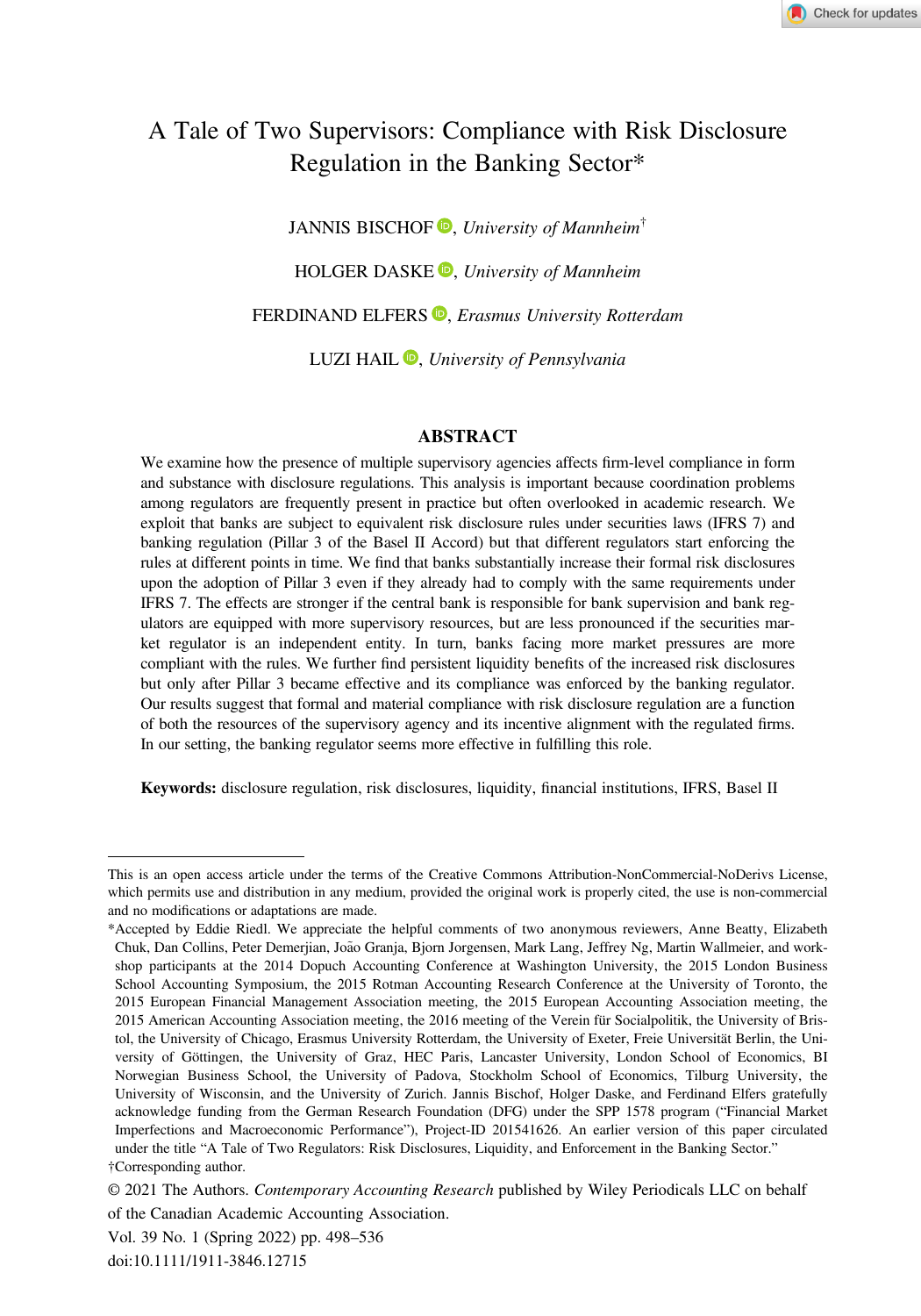# Un conte de deux superviseurs : conformité avec la réglementation relative à la divulgation des risques dans le secteur bancaire

# <u>RÉSUMÉ</u>

Nous examinons de quelle façon la présence de plusieurs organismes de surveillance influence la conformité des entreprises avec la réglementation relative à la communication de l'information, tant sur le plan de la forme que sur le fond. Cette analyse est importante, car les problèmes de coordination entre les organismes de réglementation sont fréquents dans la pratique, mais sont souvent mis de côté dans le cadre de la recherche universitaire. Nous faisons valoir que les banques sont assujetties à des règles équivalentes en matière de divulgation des risques en vertu des lois sur les valeurs mobilières (IFRS 7) et de la réglementation du secteur bancaire (pilier 3 de l'accord de Bâle II), mais que les divers organismes de réglementation appliquent les règles à différents moments. Nous établissons que les banques augmentent de façon importante leurs divulgations des risques formelles depuis l'adoption du pilier 3 même si elles étaient déjà tenues de respecter les mêmes exigences aux termes de la norme IFRS 7. Les effets sont plus marqués lorsque la banque centrale est responsable de la supervision des banques et que les organismes de réglementation du secteur bancaire disposent de plus de ressources de surveillance, mais sont moins prononcés lorsque l'organisme de réglementation du marché des valeurs mobilières est une entité indépendante. En retour, les banques qui font face à des pressions plus importantes du marché respectent davantage les règles. Nous trouvons aussi des avantages persistants en termes de liquidité associés avec la hausse des divulgations des risques, mais seulement depuis l'entrée en vigueur du pilier 3 et lorsque son application était assurée par l'organisme de réglementation des banques. Nos résultats portent à croire que la conformité formelle et matérielle avec la réglementation en matière de divulgation des risques est fonction des ressources de l'organisme de surveillance et de son harmonisation sur le plan des incitatifs avec les entreprises réglementées. Dans notre contexte, l'organisme de réglementation du secteur bancaire semble plus efficace pour s'acquitter de cette tâche.

Mots-clés : réglementation de la communication d'information, divulgations des risques, liquidité, institutions financières, IFRS, Bâle II

"Rebuilding investors' confidence and trust in the banking industry is vital to the future health of the financial system—and responding to their demands for better risk disclosures is an important step in achieving that goal." (Financial Stability Board 2012, introductory letter to the report)

# 1. Introduction

Disclosure regulation plays a key part in well-functioning capital markets. The success of any new disclosure requirements depends not only on the written rules but also on how regulators and the firms they regulate implement and adhere to these rules. In particular, public enforcement is often seen as an important determinant of the effectiveness of financial reporting regulation (e.g., Glaeser et al. 2001; Holthausen 2009; Christensen et al. 2016). One important aspect of public enforcement is the choice and structure of the supervisory institutions. In practice, there often exists a specialized industry regulator aside from the securities market regulator that shares the charge of designing and monitoring the disclosure regime. From a public-interest view of regulation (Posner 1974), the existence of multiple regulators should not affect the effectiveness of their supervisory activities as they all have the overall well-being of financial markets and their constituents in mind. However, in line with the self-interest view of regulation (Stigler 1971), different regulators could also follow their own agenda and, for example, view the role of transparency for the functioning of capital markets differently (e.g., Flannery 2020). In addition, variation in the endowment of regulators with staff and resources and, hence, in their supervisory capabilities can further affect how multiple supervisory agencies perform their tasks (e.g., Jackson and Roe 2009).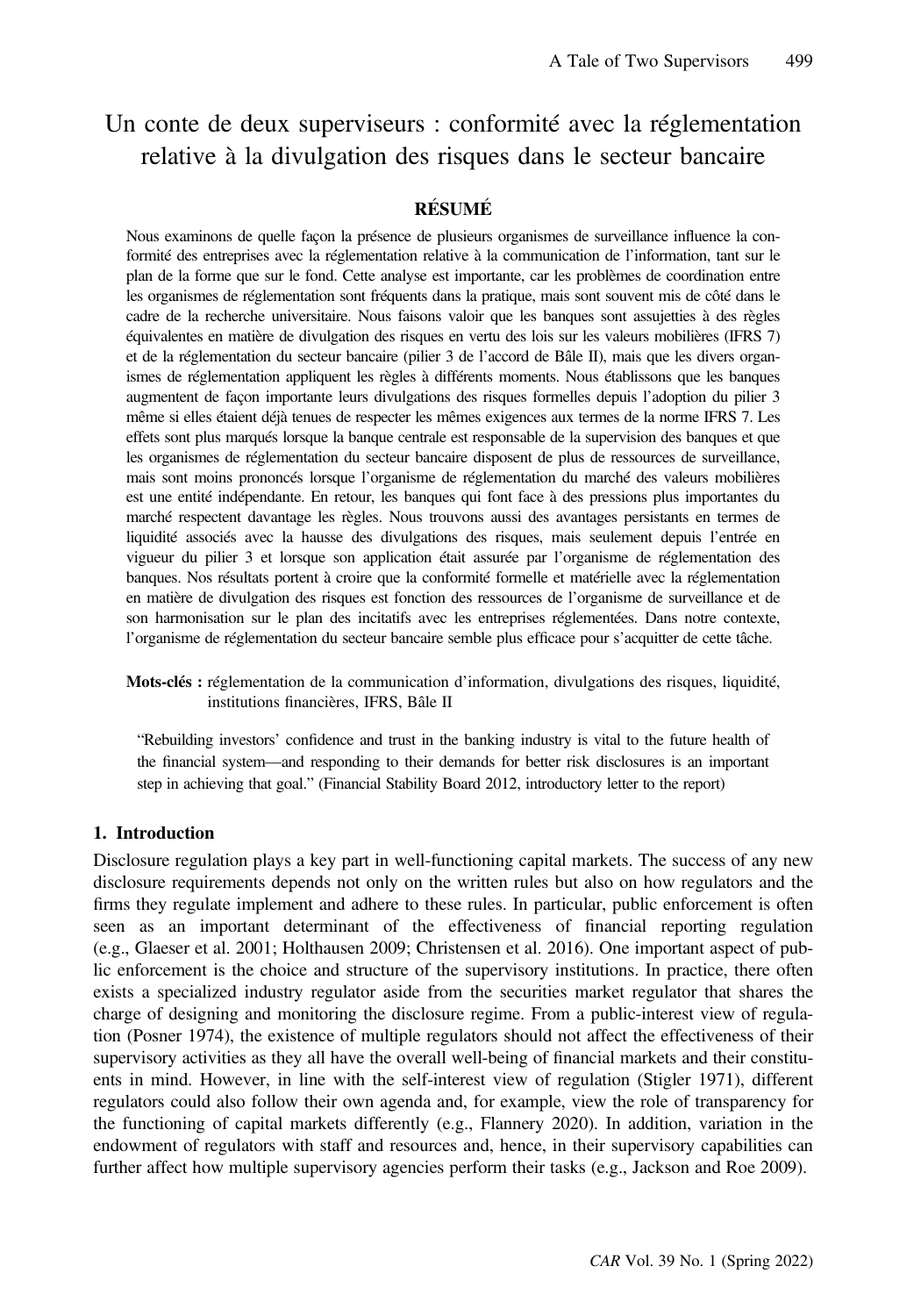Prior research offers evidence on the supervisory outcomes of multiple regulators that substitute for each other over time (Agarwal et al. 2014; Costello et al. 2019). Less is known about the regulatory outcomes of a design in which multiple supervisory agencies are simultaneously tasked with overlapping responsibilities. In this paper, we examine how the parallel existence of multiple supervisory bodies with different tool sets and potentially diverging priorities affects formal compliance with disclosure rules as well as regulated firms' material transparency of financial reports. To address this research question, we identify a setting in the context of international banking that has several desirable features. First, our setting holds the written rules constant (not literally, but in a fundamental sense), while we can exploit cross-country variation in the attributes and objectives of who is responsible for the enforcement of the rules. More specifically, IFRS 7 requires disclosures about the nature and extent of risks arising from financial instruments and applies to all firms subject to IFRS reporting. Its enforcement, in general, lies with the agency supervising national securities markets and is sometimes delegated to a third party, like the local stock exchange. With the third pillar of the Basel II Accord (Pillar 3), the Basel Committee on Banking Supervision issued risk disclosure requirements that, in many aspects, are equivalent to IFRS 7 but fall under the auspices of the national banking supervisor.<sup>1</sup>

Second, the staggered adoption of IFRS 7 and Pillar 3 offers better identification of how the different types of regulators impact the effectiveness of the rules than if both sets of rules had been enacted at the same time. This staggered adoption extends to the analysis of capital-market effects. We exploit the (arguably exogenous) monthly variation in when banks initially release the risk disclosures under IFRS 7 and Pillar 3 to identify their effects on stock liquidity. Third, both IFRS 7 and Pillar 3 are the result of supranational regulatory efforts and impose a periodic schedule of when banks have to disclose the information. This institutional feature mitigates concerns that the regulated firms actively influence the content, timing, or even avoidance of the new regulations. Fourth, focusing on a clearly defined set of disclosure items lets us objectively measure compliance with the new rules (i.e., firms either disclose an item or not) and then link observed differences to market perceptions. This setup enables us to distinguish between compliance in form, which also can include boilerplate language or a pure "check-the-box" approach, and compliance in substance when market participants update their priors in response to new information. Only the latter outcome is consistent with effective enforcement of the enhanced disclosure rules.

Our sample comprises 119 banks from 29 Basel II countries that report under IFRS and issue Pillar 3 reports. To enable difference-in-differences (DiD) estimation, we include 147 benchmark firms: (i) 28 banks domiciled in Basel II countries that are exempt from Pillar 3 (because they are part of a consolidated group whose parent entity already fulfills the Pillar 3 requirements); (ii) 69 banks reporting under IFRS but located in non-Basel II countries; and (iii) 50 manufacturing, service, and insurance firms with substantive use of financial instruments. The benchmark firms help us control for general trends and independent shocks to banks' risk disclosures. The sample period starts in 2005, two years before IFRS 7 became effective, and runs through 2009, at which point Pillar 3 had been in place for at least a year. We construct two distinct yearly disclosure scores: (i) the Risk Disclosures score is the sum of 39 items required under both IFRS 7 and Pillar 3—this measure represents the overlap between the two rules and serves as the dependent variable in the disclosure tests, and (ii) the Fair Value Disclosures score is the sum of 18 items required under IFRS 7 but not under Pillar 3—and serves as the time-varying

<sup>1.</sup> For instance, in Italy, the Bank of Italy is responsible for prudential supervision of the banking industry, while the Commissione Nazionale per le Società e la Borsa (CONSOB) conducts the securities market oversight. The Bank of Italy's primary goals are to ensure "sound and prudent bank management and the overall stability, efficiency, and competitiveness of the financial system" (art. 5 of the Consolidated Law on Banking). CONSOB is responsible for the regulation and control of securities markets, including accounting and auditing matters, and the supervision of audit firms. Other countries like Spain or Greece have a similar institutional structure, while countries like Belgium and Finland have a single unified regulator overseeing both areas (see the Appendix).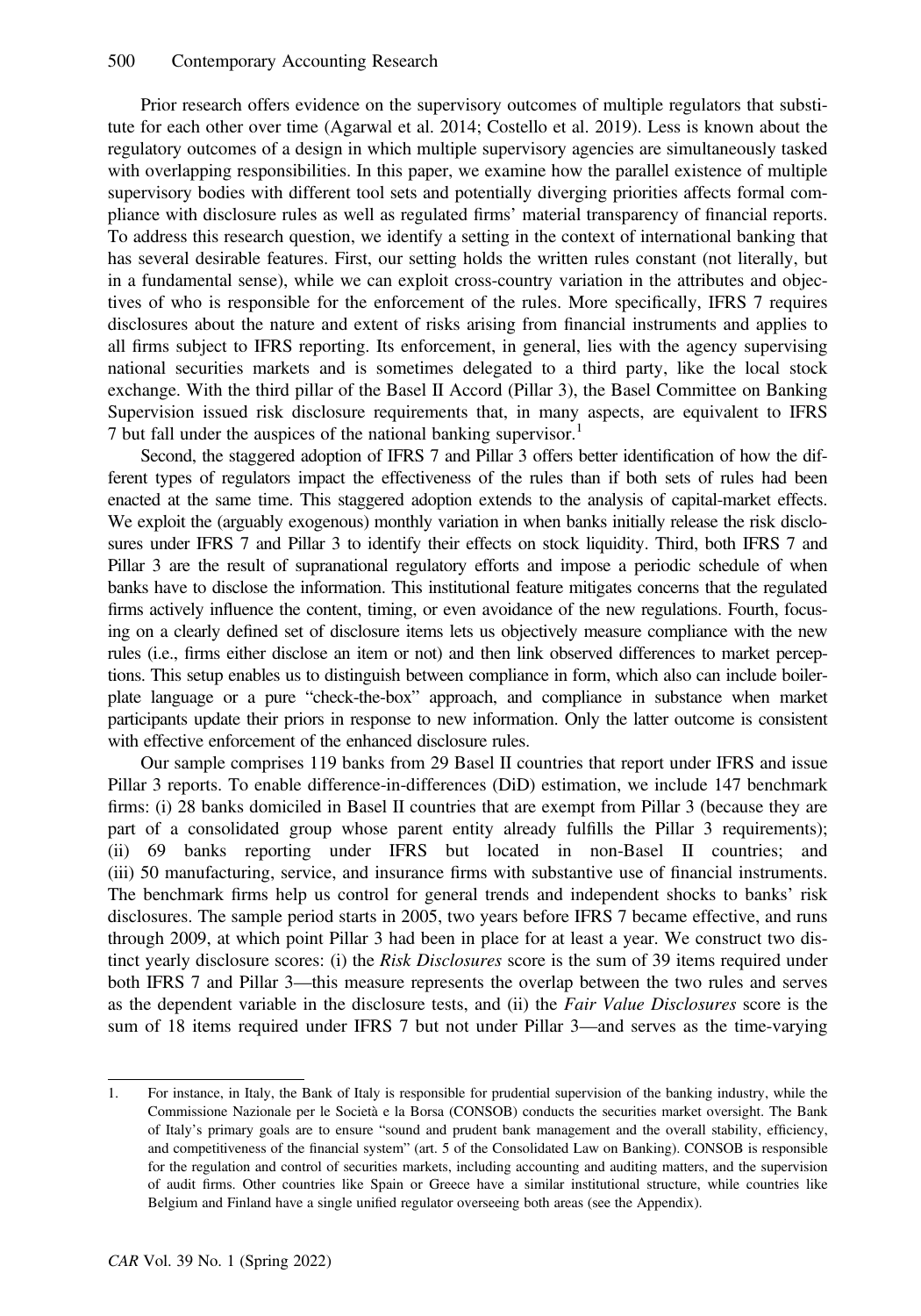control variable for changes in banks' disclosures amid Pillar 3 adoption. In the market-based tests, we use monthly bid-ask spreads as the dependent variable. Stock liquidity is well suited for our purposes as it is quick moving and conceptually tied to a firm's disclosure policy (e.g., Glosten and Milgrom 1985; Diamond and Verrecchia 1991; Verrecchia 2001). In a shortwindow event study, we also use abnormal returns, volatility, and trading volume to test for the immediate market reaction to the enhanced risk disclosures.

When we plot the aggregate Risk Disclosures scores, we find an increase in the year IFRS 7 became effective but yet another increase upon Pillar 3 adoption. No such pattern exists for the Fair Value Disclosures. We confirm these results by estimating annual panel regressions. We find that compliance with risk disclosure rules increases by up to 13 percentage points for all firms following IFRS 7 but that it increases by another 14 percentage points for regulated banks after Pillar 3. The results hold when we control for concurrent changes in fair value disclosures, firm attributes, and firm fixed effects plus country-by-year fixed effects. The latter mitigate concerns about the influence of the global financial crisis that took place in the second half of our sample period. We do not find an increase in Risk Disclosures for banks that are domiciled in Basel II countries but exempt from Pillar 3 following its effective date, which alleviates concerns that other provisions of the Basel II Accord (i.e., Pillars 1 and 2) contribute to the results.<sup>2</sup> Our findings are consistent with banks not being in full compliance with the new disclosure rules when the securities market regulator acts as the primary supervisory body. Only after the same rules were also monitored by the banking regulator did formal compliance levels reach 80% or more.

We next examine cross-sectional variation among Pillar 3 banks. First, we analyze countrylevel differences and find that compliance with risk disclosure rules following IFRS 7 is higher when the securities market regulator is an independent organizational unit (instead of a separate department within a unified agency). In those countries, we also find that banks strengthen compliance with Pillar 3 if the country's central bank acts as their primary supervisor (instead of a special financial services authority; Barth et al. 2006) and if the banking regulator has relatively more supervisory resources at its disposal (Jackson and Roe 2009). This observed variation in formal compliance suggests that a regulator's will (i.e., its institutional design, resources, and incentives) is crucial for the regulatory outcome in the presence of multiple supervisory agencies and not just its industry focus, consistent with Agarwal et al.  $(2014)$  or Costello et al.  $(2019)$ .<sup>3</sup> When we analyze variation among regulated banks, we find that banks facing higher uncertainty (measured by past stock return volatility) and with weaker past stock performance are more compliant with Pillar 3. These findings suggest that banks most likely to attract regulatory scrutiny from the banking supervisor are more forthcoming in their risk disclosures and point to the importance of firm-level incentives for regulatory outcomes.

In the market-based tests, we find no significant liquidity reaction for the regulated banks around IFRS 7 but a reduction in bid-ask spreads on the order of 12 to 17 percentage points following Pillar 3. These results hold after including firm and country-by-month fixed effects, which effectively control for invariant (unobservable) firm attributes and local trends in liquidity. They also hold when we limit the sample to the 13 months around the release of the initial Pillar 3 disclosures and are stronger when the Pillar 3 information is published in a separate report. This evidence suggests that, on average, the enhanced risk disclosures only become material to investors once the bank regulators start to play a dominant supervisory role. To gauge their short-term

<sup>2.</sup> Pillar 1 of the Basel II Accord tightens the capital adequacy requirements for banks (e.g., introduces model-based risk-weights or includes operational risks). Pillar 2 requires banks to periodically assess their internal capital adequacy as well as the supervisory agencies to monitor these assessments and intervene if necessary (Basel Committee on Banking Supervision 2006).

<sup>3.</sup> We note that we only can test the sequence of adopting IFRS 7 followed by Pillar 3, and hence the banking regulator is almost always second in the line of supervision (see also footnote 11). We therefore cannot preclude the possibility that our results are partly driven by a "doubling of efforts," even though such reinforced monitoring would not fully explain the cross-sectional variation that we observe.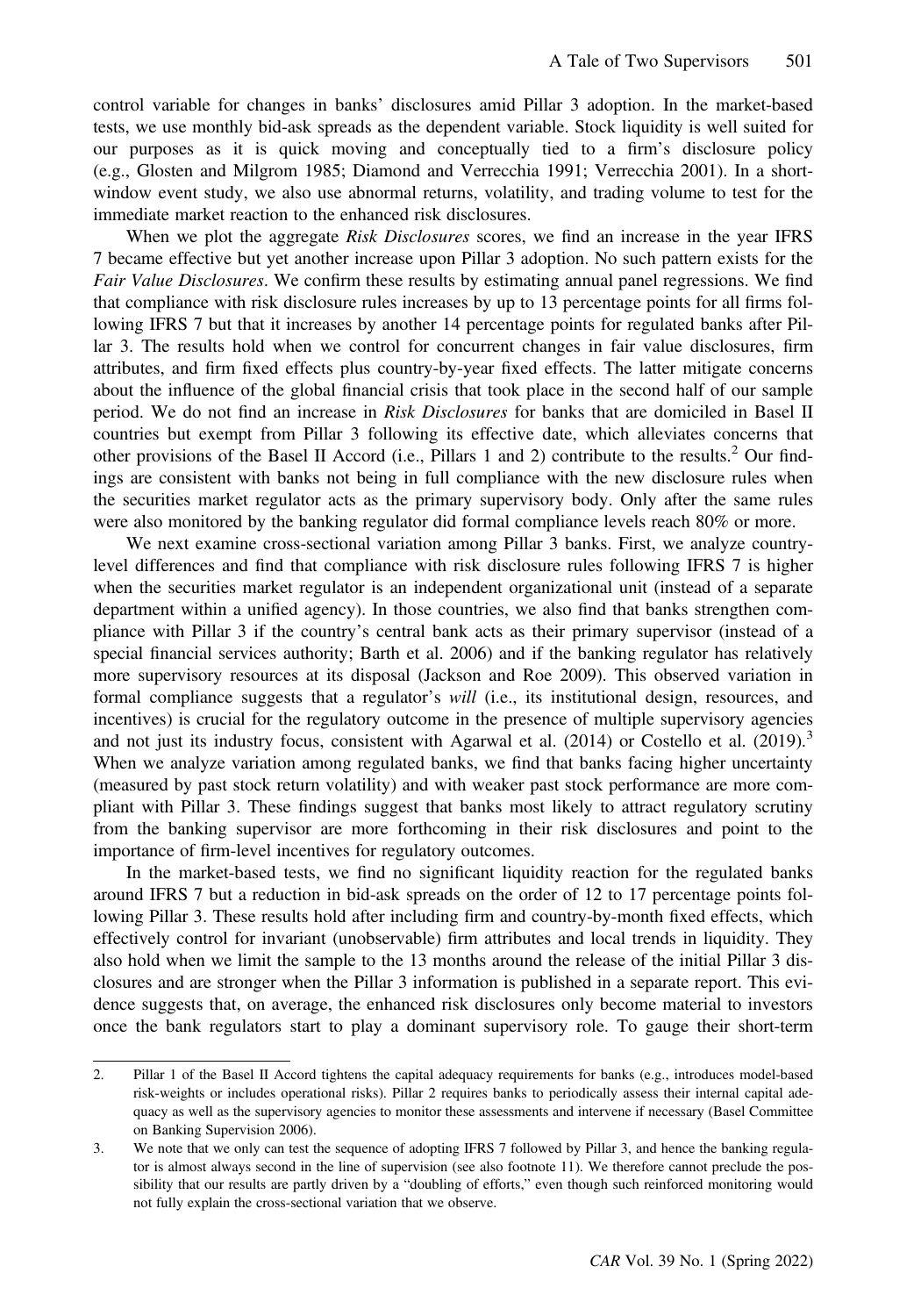informativeness, we conduct an event study and find only modest abnormal returns, return volatility, and heightened trading volume in the three days around the initial release of the Pillar 3 disclosures but that the results vary with the amount of new information. This finding suggests that markets likely need some time to fully interpret the enhanced risk disclosures.

Our study contributes to the literature on how the design of the oversight infrastructure relates to firms' compliance with new disclosure regulation. First, we show that there exists heterogeneity in firms' responses to the same set of disclosure rules implemented and enforced by different regulatory agencies. Independent regulators with more supervisory resources seem better suited to impose the written rules, whereas firms fearing regulatory scrutiny are better at following the rules. In contrast to Agarwal et al. (2014) and Costello et al. (2019), which also focus on the banking sector but exploit the periodic rotation between industry-specific federal and statelevel agencies, we derive our insights from a setting in which two regulators—a general securities market regulator and a specialized industry regulator—simultaneously share the supervisory tasks. We show that banks increase their compliance with risk disclosure regulation, in form and substance, when they are under the auspices of the bank regulator as compared to the securities market regulator. We do so for a regulation that is specifically geared toward improving market discipline through disclosures (and not linked to banks' capital requirements), which traditionally aligns with the preferences of securities market regulators but not bank regulators (Flannery 2020). Our evidence adds to findings of regulatory inconsistency in the implementation and monitoring of laws in the presence of multiple supervisors (e.g., Berger et al. 2001; Macher et al. 2011; Christensen et al. 2016).

Second, we document that regulatory outcomes are jointly determined by attributes of the supervisory authority and the regulated firms. The presence of a regulator can improve formal compliance with disclosure rules; however, it does not guarantee material implementation by the regulated firms (e.g., Ball et al. 2003). Institutional features like stronger supervisory powers or better resources also seem necessary to affect the materiality of the new risk disclosures, as do firm-level reporting incentives (e.g., Jackson and Roe 2009; Christensen et al. 2013; Daske et al. 2013; Bischof et al. 2021).

Finally, we add to the literature on the capital-market effects of corporate risk disclosures (e.g., Jorion 2002; Bischof and Daske 2013; Campbell et al. 2014; Hope et al. 2016; Badia et al. 2020) and provide a systematic assessment of the transparency effects of the Pillar 3 disclosures for banks.

# 2. Conceptual underpinnings and institutional setting

# Link between disclosure regulation, public enforcement, and compliance

Public enforcement implies that a supervisory agency imposes costly sanctions on firms that deviate from intended reporting practices and thereby establishes economic incentives for firms to apply a specific rule in the desired way (Shleifer 2005). On a more practical level, governments define the mandate for a supervisory agency and determine its endowment with resources and powers to achieve these goals. Sometimes, they prefer to assign a regulatory task not just to one agency but to two separate agencies in parallel. These agencies share the responsibilities of oversight and enforcement. Such a structure can improve supervisory performance, as it offers protection against the failure of a single agency and likely mitigates the risk of one agency being captured by its constituents (Freeman and Rossi 2012). On the flip side, the presence of multiple regulators could create redundancies and increase coordination efforts (e.g., Martimort 1999; Ting 2003; Krause and Douglas 2006).<sup>4</sup>

<sup>4.</sup> It could also lead to (desirable) competition among regulators or give rise to regulatory arbitrage, with regulated firms opportunistically catering to one but not the other agency (Tiebout 1956; Parisi et al. 2006).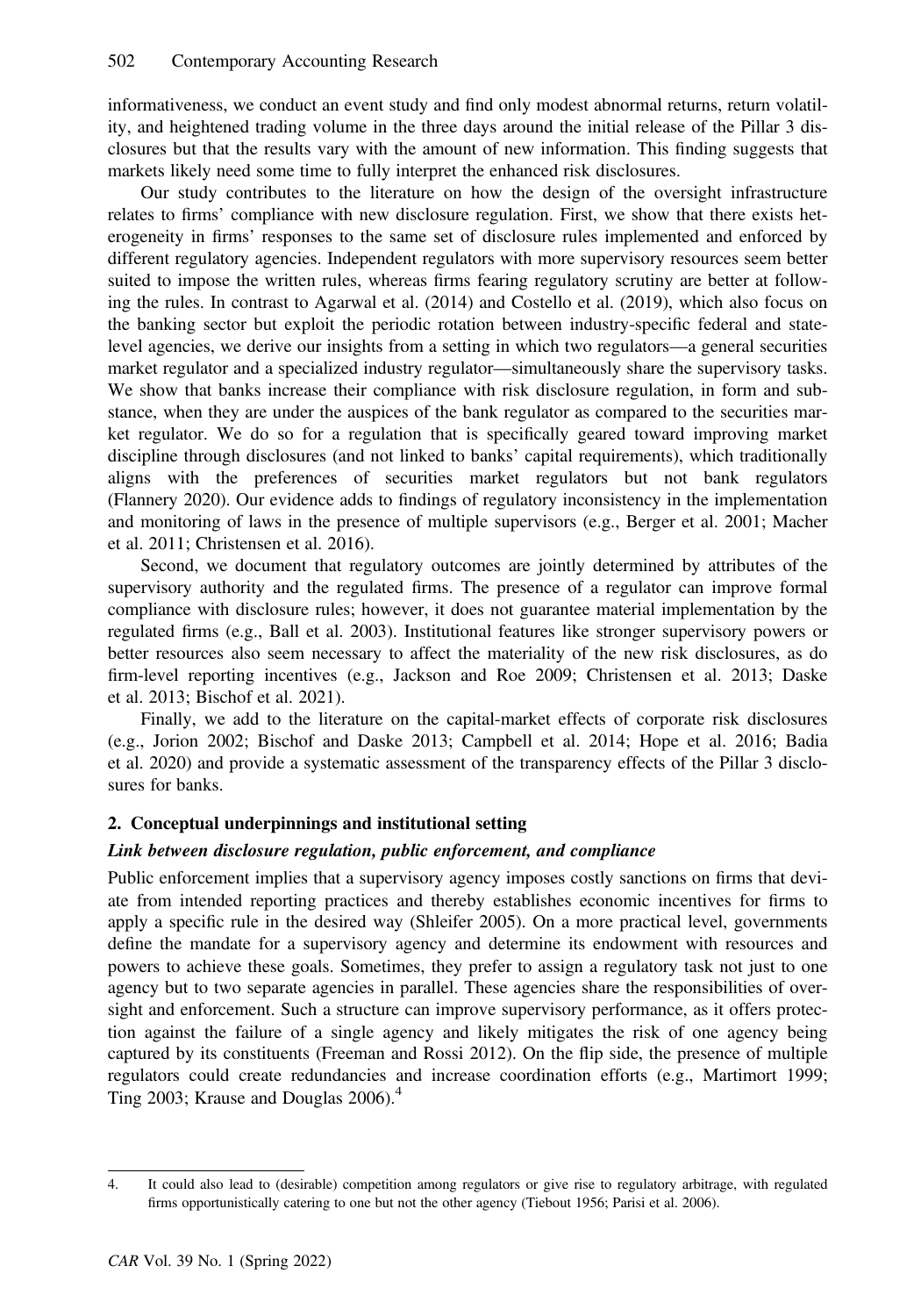We examine a setting in which a general securities market regulator and a specialized banking regulator jointly monitor the implementation of enhanced risk disclosure requirements for banks. From a public-interest view of regulation (e.g., Pigou 1938; Posner 1974), the coexistence of multiple regulators should not matter because both the securities market and banking regulator pursue the overall well-being of financial markets and, specifically regarding Pillar 3, aim to improve transparency and market discipline. Under this view, we would expect securities market regulators to fully enforce, and banks to fully comply with, the new disclosure requirements as soon as they become effective under IFRS 7. The later adoption of Pillar 3 should affect neither formal nor material compliance with the rules.

However, prior literature has documented ample variation in the public enforcement of accounting standards and disclosure regulation (e.g., Christensen et al. 2013; Brown et al. 2014). This observation is more in line with the self-interest view of regulation (e.g., Stigler 1971; Peltzman 1976), which suggests that regulatory agencies follow their own agenda. Similarly, if multiple regulators bear responsibility, their enforcement activity has been shown to vary with the extent of effort they are willing or able to spend (Rosen 2003), the degree of information asymmetry between regulator and regulatee (Macher et al. 2011), or the regulatory strictness that they apply (Agarwal et al. 2014; Costello et al. 2019). Supervisory agencies also might have little latitude or no interest to push banks beyond formal compliance and force out material information, in particular when the information could trigger adverse market reactions (Gallemore 2021). Many of these factors driving heterogeneity in public enforcement are a function of the supervisory powers and resources (e.g., Barth et al. 2006; Jackson and Roe 2009). Thus, under this view, we expect a regulator's institutional design, expertise, incentives, or resources (i.e., its "will") to matter and the regulatory outcomes of IFRS 7 and Pillar 3 to reflect imbalances along these dimensions between the general securities market regulator and the specialized banking regulator. If we assume that the banking regulator is better equipped in terms of staff, expertise, and resources and has more interest in implementing the risk transparency rules, then we expect to observe a more pronounced reaction in form and substance following Pillar 3 than IFRS 7.5

Firm-level incentives and factors specific to the regulated firms have the potential to reinforce (or counteract) a regulator's supervisory activities (e.g., Ball et al. 2003; Fisman and Miguel 2007; Daske et al. 2013). In the banking industry, the relationship between the bank supervisor and the regulated institution is particularly strained when a bank shows signs of financial distress. In such an event, the survival of the bank is largely at the supervisor's discretion (e.g., Brown and Dinç 2005; Gallemore 2021), and banks could try to appease the regulator by proactively increasing compliance. At the same time, the nature of written disclosure regulation often affords firms with ample discretion even perfect enforcement cannot avoid (e.g., Auffhammer and Kellogg 2011). Firms can then adopt a "check-the-box" approach and release statements that formally meet the disclosure requirements yet do not convey insightful information because they are boilerplate, highly aggregated, or overly complex (e.g., Dyer et al. 2017; Dong et al. 2019). Against this backdrop, we expect banks that are in doubt about their future viability and fear regulatory or market scrutiny to increase their formal compliance with disclosure regulation, most pronouncedly when they foresee regulatory actions by the banking supervisor which could harm their ongoing operations.

<sup>5.</sup> We use different constructs to test for formal and material compliance. The analysis of banks' actual disclosure practices provides evidence of formal compliance with the new disclosure rules, whereas the liquidity analysis provides evidence on the materiality of these disclosures for investors (i.e., compliance in substance). However, we note that risk disclosures—unlike other information typically examined in the literature—do not relate to information about future expected cash flows but to the underlying risk of these cash flows. Such disclosures can reduce information asymmetries and cost of capital by lowering the variance uncertainty premium that investors place on firms (Jorgensen and Kirschenheiter 2003; Heinle and Smith 2017).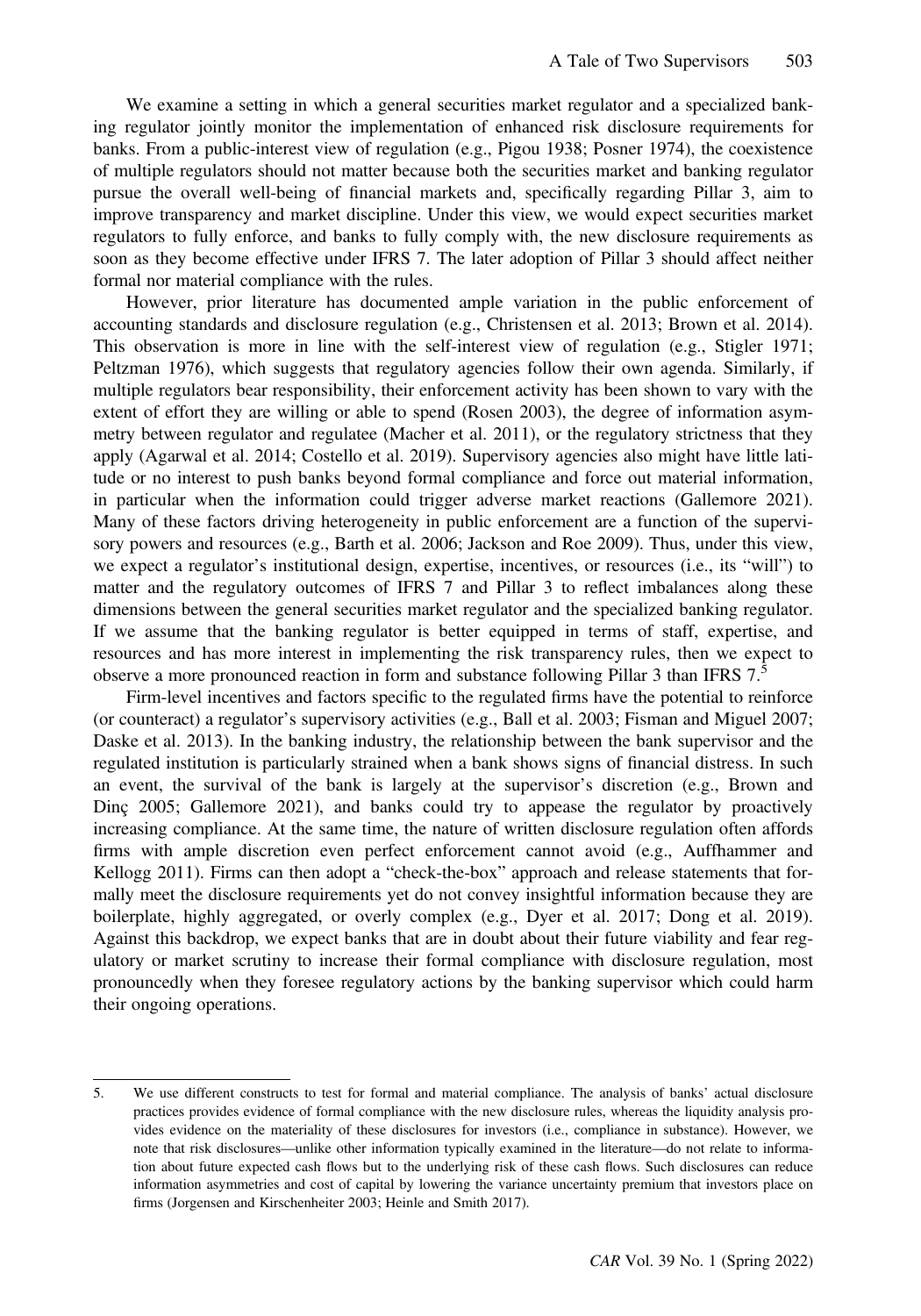# Risk disclosures under IFRS 7 and the third pillar of the Basel II Accord

The IASB introduced IFRS 7 for fiscal years beginning on or after January 1, 2007, with the purpose of consolidating most of the existing disclosures on financial instruments as well as introducing new requirements.<sup>6</sup> IFRS 7 superseded the International Accounting Standard (IAS) 30, which was only applicable to banks, and also contains certain disclosure requirements already required by IAS 32. IFRS 7 is not industry-specific and is mandatory for all firms holding financial instruments. Firms could voluntarily adopt IFRS 7 one year ahead of schedule. The risk disclosures under IFRS 7 form an integral part of the audited footnotes to firms' financial statements. Yet they only constitute a small portion of the disclosures to be audited and, hence, potentially lack materiality for triggering a qualified audit opinion (or an enforcement action by the securities market regulator).

The Basel II Accord is a supranational agreement on the capital regulation of banks. The Basel Committee on Banking Supervision (BCBS) first published the accord in 2004 and recommended that its member states transpose the guidelines into national banking laws. The BCBS structured the accord around three pillars. The first two cover the minimum capital requirements and the supervisory review process; the third one introduces requirements about risk disclosures. Most of these risk disclosures were already privately made available to the bank supervisors through the ongoing regulatory filing process. Thus, the primary goal of Pillar 3 is not to improve the information available to prudential supervisors but to enhance publicly available information (Basel II Accord, para. 809). In that sense, the objectives are very similar to IFRS 7 as Pillar 3 is aimed at establishing market discipline (e.g., Flannery 2001; Herring 2004). Pillar 3 does not prescribe a standardized disclosure format. Banks can publish a separate Pillar 3 report or integrate the disclosures in the annual report. The standard emphasizes that banks can meet the Pillar 3 requirements even without additional disclosures when they already provide the information under local accounting standards or regulations (Basel II Accord, para. 814). A bank's external auditor typically does not attest compliance with Pillar 3 unless the disclosures are an integral part of the financial statements.

The IASB and the BCBS developed IFRS 7 and Pillar 3 independently but coordinated their efforts; the BCBS participated in IASB advisory groups and commented publicly on the IFRS 7 exposure draft. In terms of substance, the Pillar 3 disclosure items are very similar to the respective items under IFRS 7. Table 1, panel A, in section 3 provides a mapping of the disclosure items that are common between Pillar 3 and IFRS  $7<sup>7</sup>$ . The two rule makers expressly acknowledge the overlap and, when issuing IFRS 7, the IASB commented: "This guidance is consistent with the disclosure requirements for banks developed by the Basel Committee (known as Pillar 3), so that banks can prepare, and users receive, a single coordinated set of disclosures about financial risk" (IFRS 7.BC41). Once IFRS 7 and the Basel II regulations were published, legislators had to transpose them into national law and ensure proper oversight (with no role for the IASB or the BCBS). Some countries split the oversight charge between the local securities market regulator for IFRS 7 and the local banking regulator for Pillar 3 (e.g., Australia), whereas in other countries (e.g., Denmark) both functions are combined in a single agency (sometimes with multiple internal units). In the Appendix, we list the supervisory agencies responsible for the enforcement of IFRS 7 and Pillar 3 and indicate the sources of this information.

To better understand the institutional forces at work, we conduct an in-depth analysis for four sample countries (see supporting information in section 2 of the online Appendix for details). We

<sup>6.</sup> One other standard that still requires certain disclosures related to financial instruments is IAS 1 (specifically about a firm's regulatory capital management).

<sup>7.</sup> We use this mapping to construct our Risk Disclosures score. The table also lists the earlier IAS preceding IFRS 7 and, in panel B, the disclosure items that are unique to IFRS 7. For examples of banks' actual disclosures under IFRS 7 and Pillar 3, see section 1 of supporting information in the online Appendix, as an addition to the online article.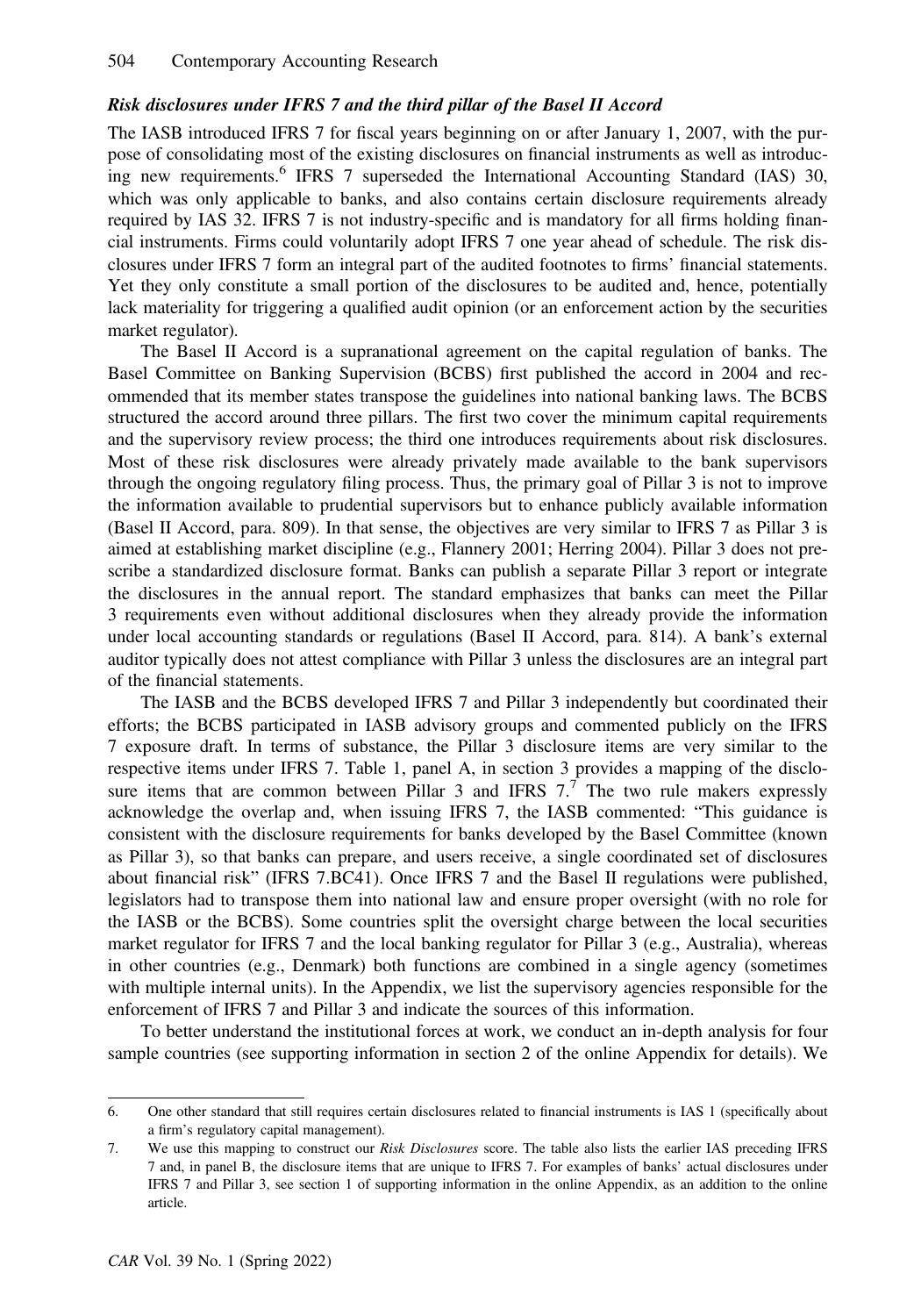| $\ddot{\phantom{0}}$ | "" score and Fair v.<br>Risk Discl<br>;<br>; | <b>C</b><br>.<br>ب |
|----------------------|----------------------------------------------|--------------------|
|                      |                                              |                    |

| ------------<br>ı                                                             |
|-------------------------------------------------------------------------------|
|                                                                               |
| I                                                                             |
| i                                                                             |
| ┊                                                                             |
| i<br>$\frac{1}{2}$                                                            |
|                                                                               |
| í                                                                             |
| l<br>j                                                                        |
|                                                                               |
|                                                                               |
| ֖֖֖֖֧ׅׅׅ֖֧֖֧֖֧֪֪ׅ֧֚֚֚֚֚֚֚֚֚֚֚֚֚֚֚֚֚֚֚֚֚֚֚֚֚֚֚֚֚֚֚֬֝֝֬֓֝֓֞֝֬֝֓֞<br>Ï<br>ſ<br>í |

|                                                                                         |                          |                           |                                          |                             | Compliance                                 |                    |
|-----------------------------------------------------------------------------------------|--------------------------|---------------------------|------------------------------------------|-----------------------------|--------------------------------------------|--------------------|
| Description of individual disclosure items as<br>defined in Pillar 3                    | Reference<br>to Pillar 3 | Reference<br>to IFRS 7    | to IAS 30/32<br>(and other)<br>Reference | Basel II<br>banks<br>$($ %) | Benchmark<br>banks<br>$(\%)$               | Nonbanks<br>$(\%)$ |
| A. Capital Adequacy Disclosures                                                         |                          |                           |                                          |                             |                                            |                    |
| 1. Amount of tier 1 capital                                                             | Table $2(b-e)$           |                           | IAS 1.134-136 (2007)                     | 98                          | 5                                          | 0                  |
| 2. Amount of tier 2, 3, and eligible capital                                            | Table $2(b-e)$           |                           | IAS 1.134-136 (2007)                     | 99                          | 89                                         | $\circ$            |
| <b>B. Credit Risk Disclosures</b>                                                       |                          |                           |                                          |                             |                                            |                    |
| 3. Discussion of credit risk management                                                 | Table 4(a)               | <b>IFRS 7.33b</b>         | IAS 32.56                                | 100                         | 100                                        | $\overline{5}$     |
| impaired, approach for specific allowances)<br>(qualitative: e.g., definition past-due/ |                          |                           |                                          |                             |                                            |                    |
| 4. Discussion of counterparty credit risk                                               | Table 8(a)               | <b>IFRS 7.33b</b>         | IAS 32.56                                | $\overline{7}$              | $\mathfrak{L}$                             | $\frac{4}{6}$      |
| (methods, policy for collaterals, and impact<br>of downgrade)                           |                          |                           |                                          |                             |                                            |                    |
| 5. Total gross credit exposure (broken down                                             | Table 4(b)               | IFRS 7.36 (a), IG21       | IAS 32.76 (a)                            | 98                          | 89                                         | $\sqrt{2}$         |
| by type and average over the year)                                                      |                          |                           |                                          |                             |                                            |                    |
| 6. Inclusion of off-balance sheet commitments                                           | Table 4(b)               | IFRS 7.36 (a), B10        | IAS 30.26, 32.76 (a), 82                 | 89                          | 82                                         | ${}^{\circ}$       |
| to the credit exposure                                                                  |                          |                           |                                          |                             |                                            |                    |
| 7. Geographic distribution of credit exposures                                          | Table 4(c)               | IFRS 7.36 (a), 34 (c)     | IAS 30.40, 32.76 (b)                     | 57                          | 78                                         | ∞                  |
| 8. Distribution of credit exposure by industry                                          | Table 4(d)               | IFRS 7.36 (a), 34 (c)     | IAS 30.40, 32.76 (b)                     | 89                          | 95                                         | 4                  |
| 9. Distribution of credit exposure by                                                   | Table 4(d)               | IFRS 7.36 (a), 34 (c)     | IAS 30.40, 32.76 (b)                     | 97                          |                                            | 4                  |
| counterparty type (corporate/retail)                                                    |                          |                           |                                          |                             |                                            |                    |
| 10. Explanation of internal rating process/                                             | Table 5(a), Table 6(a-c) | IFRS 7.36 (c), IG24, IG25 |                                          | 86                          | 57                                         | $\overline{18}$    |
| description of external ratings used (and<br>relation between internal and external     |                          |                           |                                          |                             |                                            |                    |
| ratings)                                                                                |                          |                           |                                          |                             |                                            |                    |
| 11. Breakdown of credit risk exposure (neither                                          | Tables 5(b) and 6(d)     | IFRS 7.36 (c), IG23-IG25  |                                          | 86                          | 86                                         | 28                 |
| past due nor impaired) by internal or                                                   |                          |                           |                                          |                             |                                            |                    |
| external rating classes                                                                 |                          |                           |                                          |                             |                                            |                    |
| 12. Amount of impaired and past-due loans                                               | Table $4(f)$             | IFRS 7.37 (a), (b)        |                                          | 96                          | 51                                         | 78                 |
| 13. Aging analysis for assets past due                                                  | Table 4(f)               | IFRS 7.37 (a), IG28       |                                          | $\overline{5}$              | 89                                         | $\delta$           |
|                                                                                         |                          |                           |                                          |                             | (The table is continued on the next page.) |                    |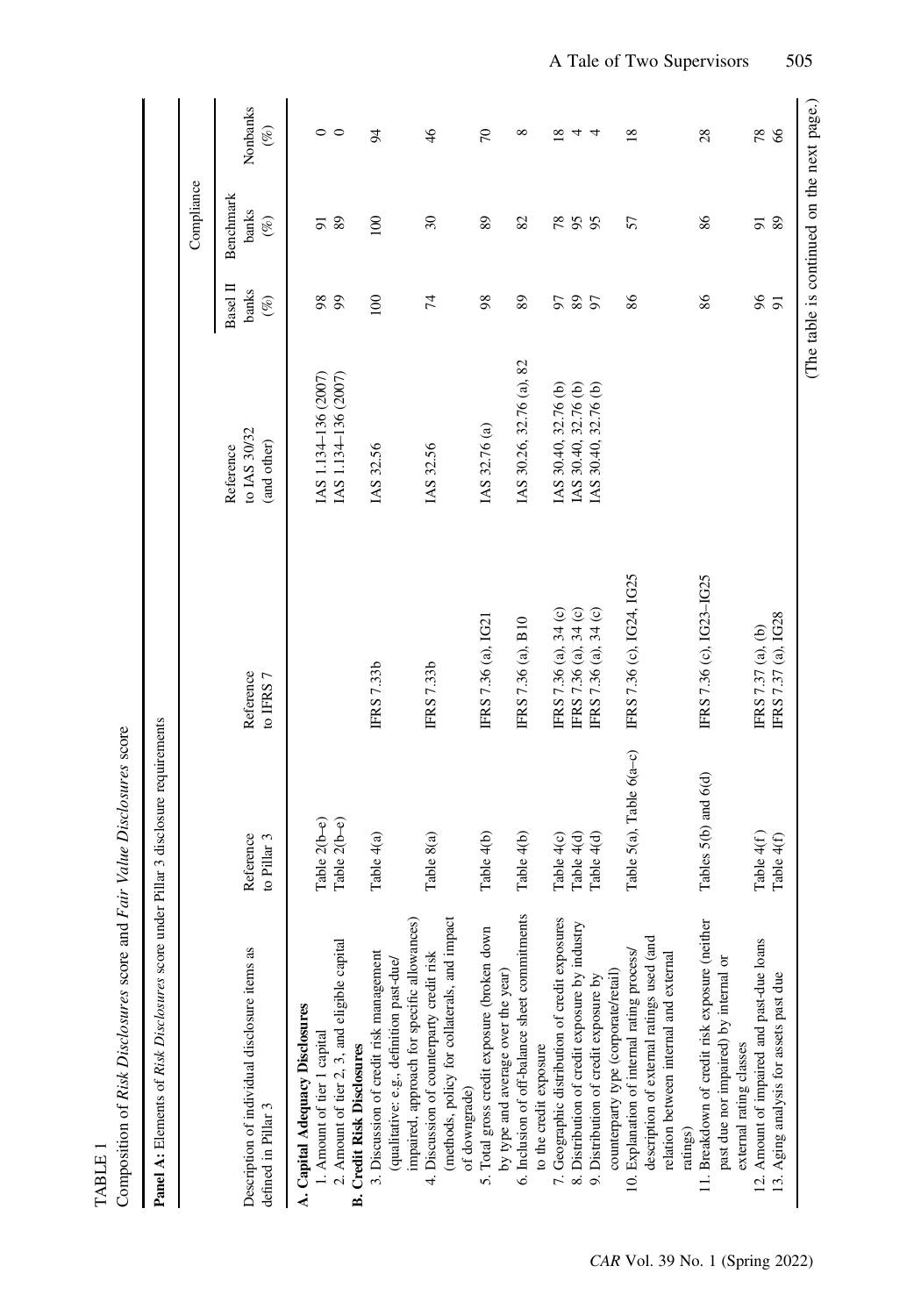| Panel A: Elements of Risk Disclosures score under Pillar 3 disclosure requirements                                                        |                          |                                                      |                                          |                             |                              |                    |
|-------------------------------------------------------------------------------------------------------------------------------------------|--------------------------|------------------------------------------------------|------------------------------------------|-----------------------------|------------------------------|--------------------|
|                                                                                                                                           |                          |                                                      |                                          |                             | Compliance                   |                    |
| Description of individual disclosure items as<br>defined in Pillar 3                                                                      | Reference<br>to Pillar 3 | Reference<br>to IFRS 7                               | to IAS 30/32<br>(and other)<br>Reference | Basel II<br>banks<br>$(\%)$ | Benchmark<br>banks<br>$(\%)$ | Nonbanks<br>$(\%)$ |
| 14. Amount of individual and collective                                                                                                   | Table 4(f)               | IFRS 7.37 (b), 20 (e), IG29                          | IAS 30.43 (b)                            | 79                          | 57                           | 0                  |
| 15. Amount of specific and general allowances<br>16. Amount of charges for specific allowances<br>impairments                             | Table 4(f)<br>Table 4(f) | IFRS 7.16, 37 (b), 20 (e)<br>IFRS 7.37 (b), 7.20 (e) | IAS 30.43 (b)<br>IAS 30.43 (c)           | 86<br>98                    | 8<br>59                      | 16<br>$\Theta$     |
| 17. Reconciliation of changes in the allowances<br>and charge-offs during the period                                                      | Table 4(h)               | <b>IFRS 7.16</b>                                     | IAS 30.43 (b), IAS 37.84                 | 98                          | 99                           | $\mathcal{L}$      |
| 18. Amount of impaired (past due) loans by<br>for loan impairment                                                                         | Table 4(f)               | IFRS 7.34 (c), 37 (b), 20 (e), IG29                  |                                          | 75                          | 59                           | 4                  |
| 19. Amount of impaired (past due) loans by<br>counterparty type                                                                           | Table 4(f)               | IFRS 7.34 (c), 37 (b), 20 (e), IG29                  |                                          | 56                          | $\overline{16}$              | 0                  |
| 20. Amount of impaired (past due) loans by<br>industry                                                                                    | Table $4(g)$             | IFRS 7.34 (c), 37 (b), 20 (e), IG29                  |                                          | 75                          | $\overline{16}$              | 0                  |
| Gross positive fair value of financial<br>geographic region<br>21.                                                                        | Table 8(b)               | IFRS 7.36 (a), B10                                   | IAS 32.76 (a)                            | 69                          | 39                           | $\overline{16}$    |
| instruments subject to counterparty credit risk<br>Description of collateral received for<br>financial assets neither past due nor<br>22. | Table 7(a)               | IFRS 7.36 (b), IG22, 15                              |                                          | 93                          | 78                           | $\frac{1}{4}$      |
| Amount of total credit exposure covered by<br>financial collateral (neither past due nor<br>impaired)<br>impaired<br>23.                  | Table 7(b)               | IFRS 7.36 (b), 38, 15                                |                                          | 84                          | $\boldsymbol{\mathcal{S}}$   | $\overline{10}$    |
| 24. Amount of total credit exposure covered by<br>guarantees/credit derivatives (neither past<br>due nor impaired)                        | Table 7(c)               | IFRS 7.36 (b), 38                                    |                                          | 66                          | 27                           | 4                  |
| financial assets either past due or impaired<br>25. Description of collateral received for                                                | Table 7(a)               | IFRS 7.37 (c), IG29 (c), 14                          |                                          | 43                          | $\overline{31}$              | ${}^{\circ}$       |
| 26. Amount of total credit exposure covered by<br>financial collateral (past due or impaired)                                             | Table 7(b)               | IFRS 7.37 (c)                                        |                                          | 68                          | 59                           | 4                  |

(The table is continued on the next page.)

TABLE 1 (continued)

TABLE 1 (continued)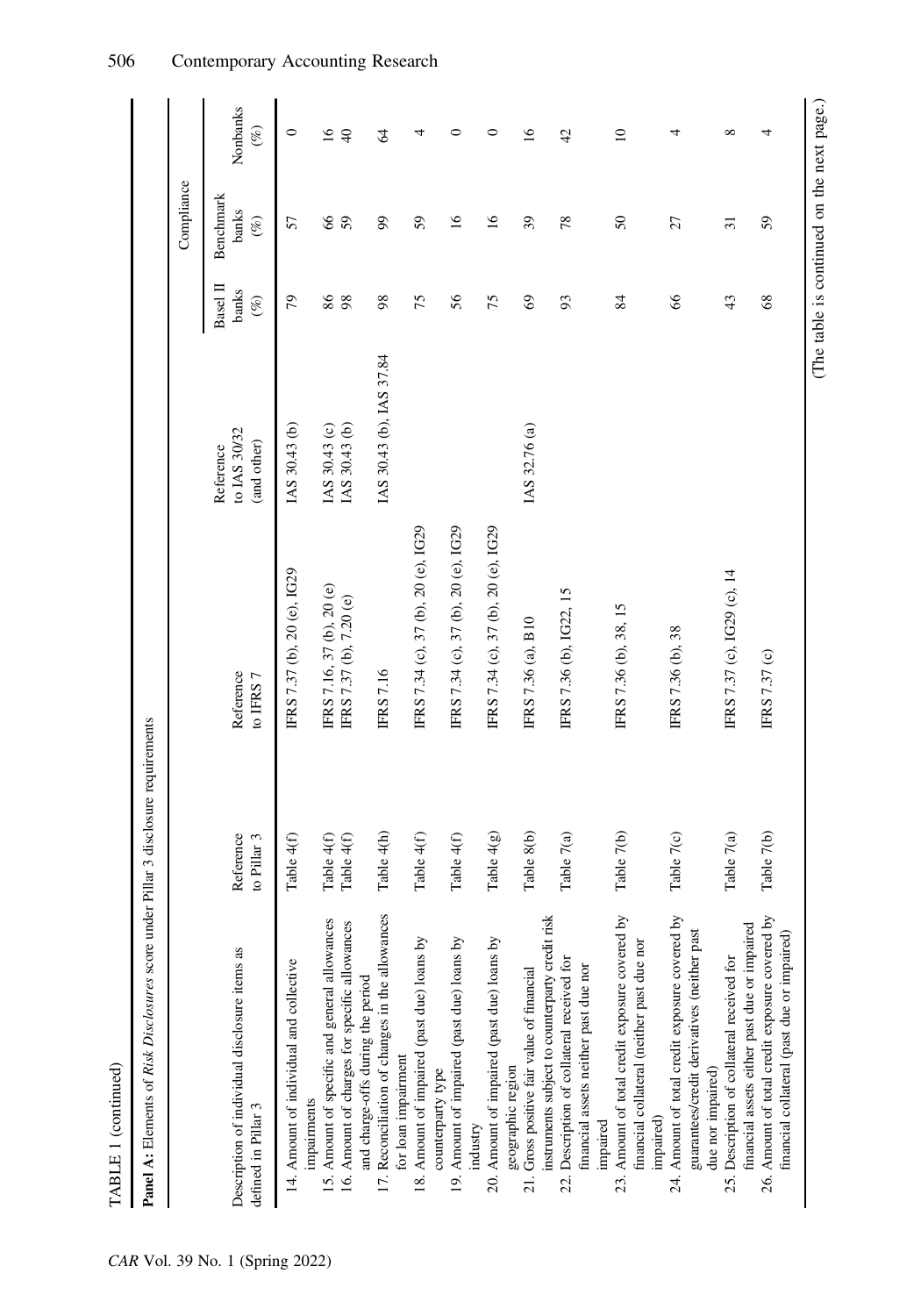| ī |
|---|

| Contractor of<br>$-2$ dinate             |
|------------------------------------------|
|                                          |
|                                          |
| uras soore under Dille<br>$\frac{1}{2}$  |
|                                          |
| امہ:A Diale                              |
|                                          |
|                                          |
| $\frac{1}{2}$<br>j<br>i<br>$\frac{1}{2}$ |
| :                                        |
| ר<br>ג                                   |
| j                                        |

|                                                                                                                                         |                          |                              |                                          |                                            | Compliance                   |                    |
|-----------------------------------------------------------------------------------------------------------------------------------------|--------------------------|------------------------------|------------------------------------------|--------------------------------------------|------------------------------|--------------------|
| Description of individual disclosure items as<br>defined in Pillar 3                                                                    | Reference<br>to Pillar 3 | Reference<br>to IFRS 7       | to IAS 30/32<br>(and other)<br>Reference | Basel II<br>banks<br>$($ %)                | Benchmark<br>banks<br>$(\%)$ | Nonbanks<br>$($ %) |
| 27. Amount of total credit exposure covered by<br>guarantees/credit derivatives (past due or<br>C. Market Risk Disclosures<br>impaired) | Table 7(c)               | IFRS 7.37 (c)                |                                          | $\overline{\mathcal{E}}$                   | 15                           | $\circ$            |
| 28. Discussion of market risk management                                                                                                | Table 11(a)              | IFRS 7.33 (b)                | IAS 32.56                                | $\overline{0}$                             | $\boldsymbol{98}$            | $\delta$           |
| 29. Discussion of IRRBB management<br>(general methods)                                                                                 | Table 14(a)              | IFRS 7.33 (b)                | IAS 32.56, 67                            | 98                                         | $\overline{7}$               | $\circ$            |
| risk (VaR) model/sensitivity analysis used<br>30. Description of characteristics of value at<br>(qualitative)                           | Table 11(c)              | IFRS 7.40-42, B20            |                                          | 82                                         | 56                           | 88                 |
| 31. If VaR applied: high, mean and low VaR                                                                                              | Table 11(e)              | IFRS 7.40-42, B20, IG32-40   |                                          | 63                                         | $\Theta$                     | $\mathcal{S}$      |
| 32. If VaR applied: back-testing results on the VaR<br>values over the reporting period                                                 | Table 11(e)              | IFRS 7.40-42, B20, IG32-40   |                                          | 34                                         | $^{\circ}$                   | $\circ$            |
| 33. Quantitative disclosures on the interest rate<br>analysis                                                                           | Table 14(b)              | IFRS 7.40, B22, IG34         | IAS 32.67-75                             | 96                                         | 84                           | 0                  |
| 34. Fair values of equity investments (banking<br>book), comparable with carrying amount<br>risk in the banking book                    | Table 13(b)              | <b>IFRS 7.25-30</b>          | IAS 28.37 (a)                            | 68                                         | 29                           | $\overline{18}$    |
| 35. Discussion of securitization management<br>D. Securitization Disclosures                                                            | Table 9(a)               | FRS 7.33 (b)                 | IAS 32.56                                | 57                                         | ా                            | $\circ$            |
| 36. Description of accounting policies for<br>securitization transactions                                                               | Table 9(b)               | IFRS 7.21, B5, IAS 1.117     | IAS 32.60 b)                             | 52                                         | $\overline{17}$              | $\circ$            |
| 37. Total amount of exposures securitized (by                                                                                           | Table 9(d)               | <b>FRS 7.13</b>              | IAS 32.94                                | 59                                         | $\overline{18}$              | 0                  |
| exposures retained or purchased (broken<br>38. Aggregate amount of securitization<br>exposure type)                                     | Table 9(f)               | <b>IFRS 7.13</b>             | IAS 32.94                                | 54                                         | ٥                            | $\circ$            |
| 39. Description of operational risk<br>E. Operational Risk Disclosures<br>down by exposure type)                                        | Table $12(a-c)$          | IFRS 7.33 (b), IG15 (b), (i) |                                          | $\mathfrak{g}$                             | $\overline{81}$              | $\circ$            |
|                                                                                                                                         |                          |                              |                                          | (The table is continued on the next page.) |                              |                    |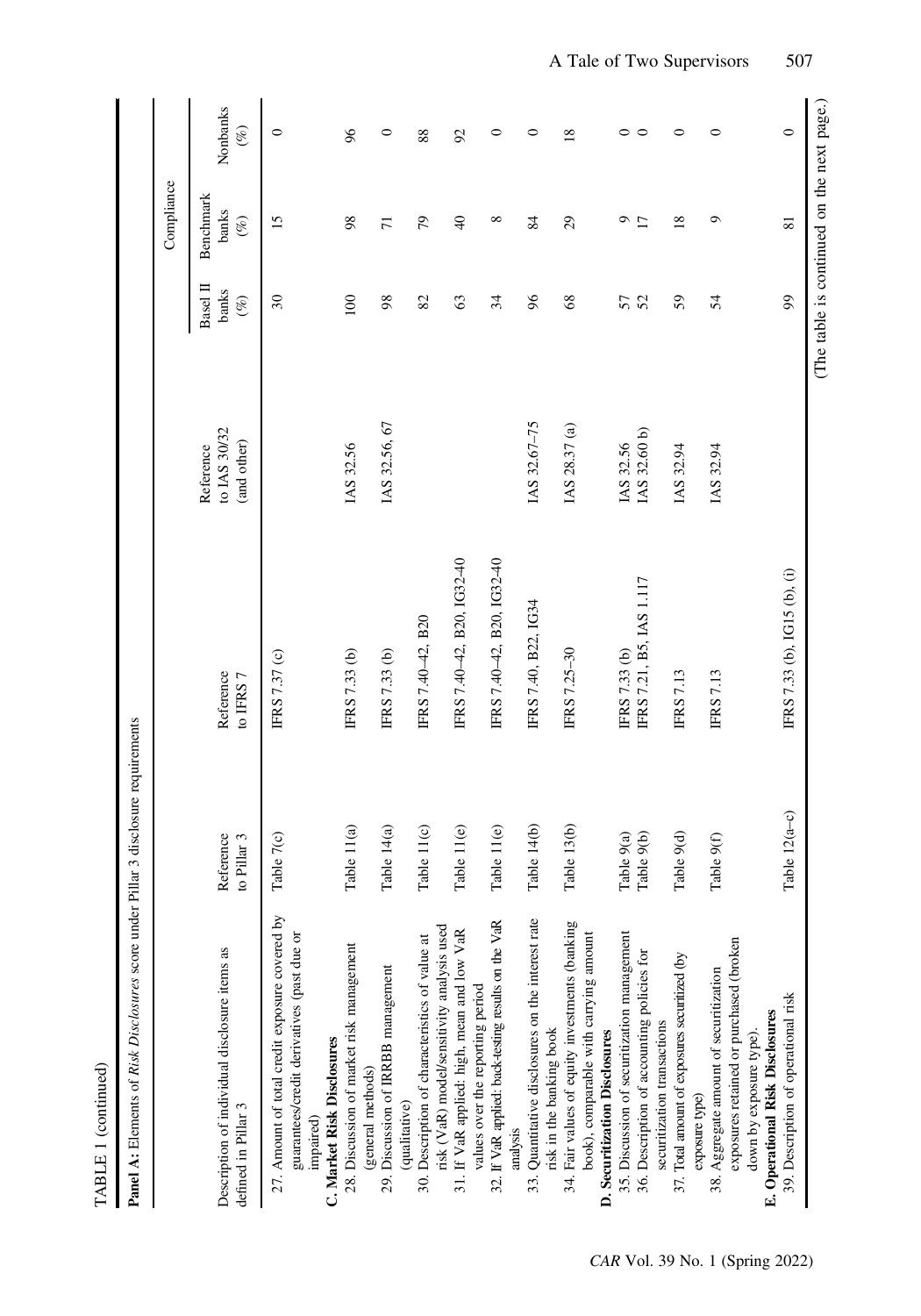| ١ |
|---|
|   |
| ٦ |

| ;<br> <br> }                                                                               |  |
|--------------------------------------------------------------------------------------------|--|
|                                                                                            |  |
| Ì                                                                                          |  |
| $\ddot{\phantom{0}}$                                                                       |  |
|                                                                                            |  |
| .<br>.<br>.<br>.                                                                           |  |
| j                                                                                          |  |
| ֧֧֧֧ׅ֧֚֚֚֚֚֚֚֚֚֚֚֚֚֚֚֚֚֚֚֚֚֚֚֚֚֚֚֚֚֚֓֡֝֓֜֝<br>֧֧֧֚֚֚֚֚֚֚֚֚֚֚֚֚֚֚֚֚֚֚֚֚֚֚֚֚֚֚֚֚֚֚֚֚֝֝֓<br>I |  |

|                                                                                                                                                                                                                                                                                                                                                       |                                                 |                                              |                                    | Compliance                |                    |
|-------------------------------------------------------------------------------------------------------------------------------------------------------------------------------------------------------------------------------------------------------------------------------------------------------------------------------------------------------|-------------------------------------------------|----------------------------------------------|------------------------------------|---------------------------|--------------------|
| Description of individual disclosure items as defined in IFRS 7                                                                                                                                                                                                                                                                                       | Reference to<br>IFRS <sub>7</sub>               | Reference to<br>IAS 30/32                    | banks $(\%)$<br>Basel II           | Benchmark<br>banks $(\%)$ | Nonbanks<br>$(\%)$ |
| or loss (FVTPL) on the face of<br>1. Quantitative disclosures on the fair value hierarchy<br>2. Assets designated at fair value through profit                                                                                                                                                                                                        | FRS 7.27B (a)<br>IFRS 7.8 (a)                   | IAS 32.92 (a), (b), (c)<br>IAS 32.94 (e)(ii) | 86<br>33                           | 23<br>34                  | 32<br>2            |
| at FVTPL in the notes<br>4. Profit and loss from assets designated at FVTPL on the face of the<br>3. Quantitative disclosures on assets designated<br>the balance sheet                                                                                                                                                                               | IFRS 7.20 (a) (i)<br>IFRS 7.8 (a)               | IAS 32.94 (e)(ii)<br>IAS 32.94 (h)           | $\overline{70}$<br>$\overline{19}$ | 53<br>$\Box$              | $\infty$<br>0      |
| 5. Quantitative disclosures on profit and loss from assets designated at FVTPL<br>income statement                                                                                                                                                                                                                                                    | IFRS 7.20 (a) (i)                               | IAS 32.94 (h)                                | 57                                 | $\mathcal{S}$             |                    |
| 6. Unrealized profit and loss from fair value option gains<br>in the notes                                                                                                                                                                                                                                                                            | FRS 7.27B (d)                                   |                                              | 47                                 | 33                        |                    |
| 8. Fair value of assets held to maturity<br>7. Fair value of loans and receivables                                                                                                                                                                                                                                                                    | FRS 7.25<br><b>FRS 7.25</b>                     | IAS 32.86<br>IAS 32.86                       | $\frac{4}{6}$<br>2                 | 55<br>87                  | 84                 |
| 9. The accounting policy for day one profits and losses                                                                                                                                                                                                                                                                                               | FRS 7.28 (a)                                    | IAS 32.60 (b)                                | 28                                 | $\overline{6}$            |                    |
| 10. Quantitative disclosures for day one profits and losses                                                                                                                                                                                                                                                                                           | <b>FRS 7.28 (b)</b>                             |                                              | $\overline{9}$                     |                           |                    |
| 11. Maturity analysis for financial liabilities                                                                                                                                                                                                                                                                                                       | <b>FRS 7.39</b>                                 | IAS 30.30                                    | 95                                 | 93                        | 8 <sup>o</sup>     |
| 12. Maturity analysis for financial assets                                                                                                                                                                                                                                                                                                            | <b>FRS 7.39, B11E</b><br><b>IFRS 7.39, B11E</b> | IAS 30.30, 34<br>IAS 30.30                   | 47<br>$\overline{r}$               | $\mathcal{L}$             |                    |
| 14. Expected maturities of financial liabilities/assets<br>13. Funding gap                                                                                                                                                                                                                                                                            | FRS7B11E, BC58                                  | IAS 30.37                                    | $\overline{1}$                     | $\mathcal{S}$<br>$\infty$ | $\overline{24}$    |
| 15. Quantitative disclosures for hedging derivatives                                                                                                                                                                                                                                                                                                  | IFRS 7.22 (b)                                   | IAS 32.58 (b)                                | $\overline{7}$                     | $\frac{4}{5}$             | 58                 |
| 16. Quantitative disclosures for trading derivatives                                                                                                                                                                                                                                                                                                  | FRS 7.8 (a), (e)                                | IAS 32.94 (e)(i)                             | 73                                 | $\infty$                  | $\frac{4}{6}$      |
| 17. Notional amount of derivatives                                                                                                                                                                                                                                                                                                                    | FRS 7.39 (b), B11D                              | IAS 32.63 (a)                                | 88                                 | $\mathcal{L}$             | $\overline{4}$     |
| Fair value of derivative assets and liabilities<br>$\overline{8}$                                                                                                                                                                                                                                                                                     | FRS 7.25                                        | IAS 30.24, IAS 32.86                         | 84                                 | 85                        | 56                 |
| sures score as the sum of 39 disclosure items required under both the third pillar of the Basel II Accord and IFRS 7. This measure represents the overlap between the<br>Notes: The table reports the detailed composition of the Risk Disclosures score (panel A) and the Fair Value Disclosures score (panel B). We construct the Risk Disclo-      |                                                 |                                              |                                    |                           |                    |
| two disclosure requirements. We assign a score of one to each disclosure item if included in a firm's Pillar 3 report (or annual financial statements) and scale the sum                                                                                                                                                                              |                                                 |                                              |                                    |                           |                    |
| ries. We construct the Fair Value Disclosures score in a similar way by summing 18 disclosure items required under IFRS 7 but not under Pillar 3. For this score, Pillar<br>by 39 so that the total score ranges from zero (noncompliance or lack of applicability) to one (full compliance). We group the disclosure items into five topical catego- |                                                 |                                              |                                    |                           |                    |

ries. We construct the Fair Value Disclosures score in a similar way by summing 18 disclosure items required under IFRS 7 but not under Pillar 3. For this score, Pillar 3 does not duplicate existing disclosure requirements of IFRS 7. Note that for both disclosure scores, some items were already part of other IFRS (mainly IAS 30 and 32), as indicated in the table. The table also reports the maximum level of compliance with the individual disclosure items by (i) banks domiciled in Basel II countries that adopt Pillar 3; (ii) benchmark banks that are exempt from Pillar 3 requirements or domiciled in non-Basel II countries; and (iii) nonbanks in Basel II countries

3 does not duplicate existing disclosure requirements of IFRS 7. Note that for both disclosure scores, some items were already part of other IFRS (mainly IAS 30 and

32), as indicated in the table. The table also reports the maximum level of compliance with the individual disclosure items by (i) banks domiciled in Basel II countries that adopt Pillar 3; (ii) benchmark banks that are exempt from Pillar 3 requirements or domiciled in non-Basel II countries; and (iii) nonbanks in Basel II countries

(i.e., industrial, service, and insurance firms).

(i.e., industrial, service, and insurance firms).

ï

 $\mathbf{I}$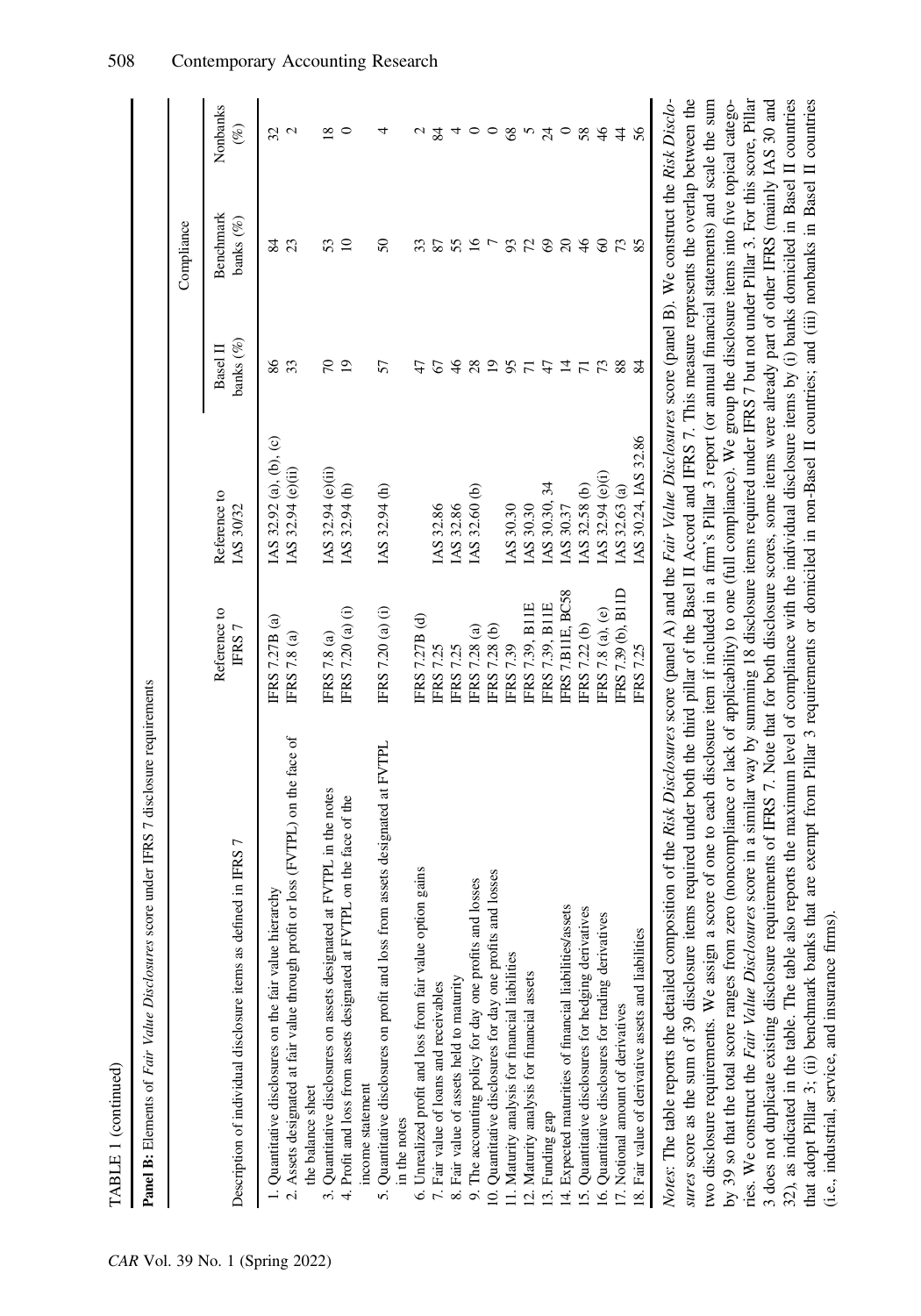

#### Figure 1 Time-series pattern of actual first-time adoption of IFRS 7 and Pillar 3

Notes: The figure illustrates the staggered adoption pattern of IFRS 7 and Pillar 3. It depicts the monthly frequency of the first-time release of the new risk disclosures under the two regulations for our sample firms.

identify several main insights from this analysis. Regulators mostly limit their attention to the enforcement of the disclosure regime to which they are legally bound. We find little evidence of institutionalized harmonization of efforts or information sharing across agencies. Enforcement of IFRS 7 is generally stricter when bank and securities market regulators are separate. One explanation could be that under unified supervision, the prudential perspective (Flannery 2020) seems to dominate accounting and transparency enforcement. The monitoring of Pillar 3 is part of the ongoing review process, and bank regulators usually require strict formal compliance. As a result, they view published financial statements primarily as inputs for their prudential risk assessment. Imbalances of powers are also deemed important for guiding an agency's regulatory efforts, and, typically, the banking regulator is better equipped with resources, expertise, and possible sanctions.

In terms of timeline, the BCBS expected its member states to implement Basel II from 2007 onwards (Basel II, para. 2). Most developed economies adhered to this schedule.<sup>8</sup> For instance, the European Union introduced Basel II in 2007 but allowed for a transition period until 2008. Other countries followed in 2009 (e.g., United Arab Emirates) or later. Some countries chose to only implement Pillars 1 and 2 and postpone Pillar 3 (e.g., Russia) or to completely skip its adoption. $\frac{9}{9}$  The main factors influencing the adoption timing of Basel II were the length of the national legislative process and the ability of local supervisors and banks to implement the sophisticated capital regulation under Pillar 1. Figure 1 illustrates the staggered adoption pattern on a monthly basis for both IFRS 7 and Pillar 7 for our sample firms. As the graph shows, the bulk of the initial IFRS 7 disclosures became available in the first six months of 2008 (reflecting a December 2007 fiscal year-end). The release of the Pillar 3 reports is more dispersed, starting as early as February

<sup>8.</sup> In Kuwait, Basel II (and Pillar 3) became effective in 2006.

<sup>9.</sup> For instance, the Central Bank of Jordan justifies its decision not to implement Pillar 3 as follows: "[We] considered the adoption of IFRS 7 as being equivalent to compliance with Pillar 3 of Basel II, noting that all banks in Jordan are compliant with IFRS 7" (Financial Stability Institute 2014, 12).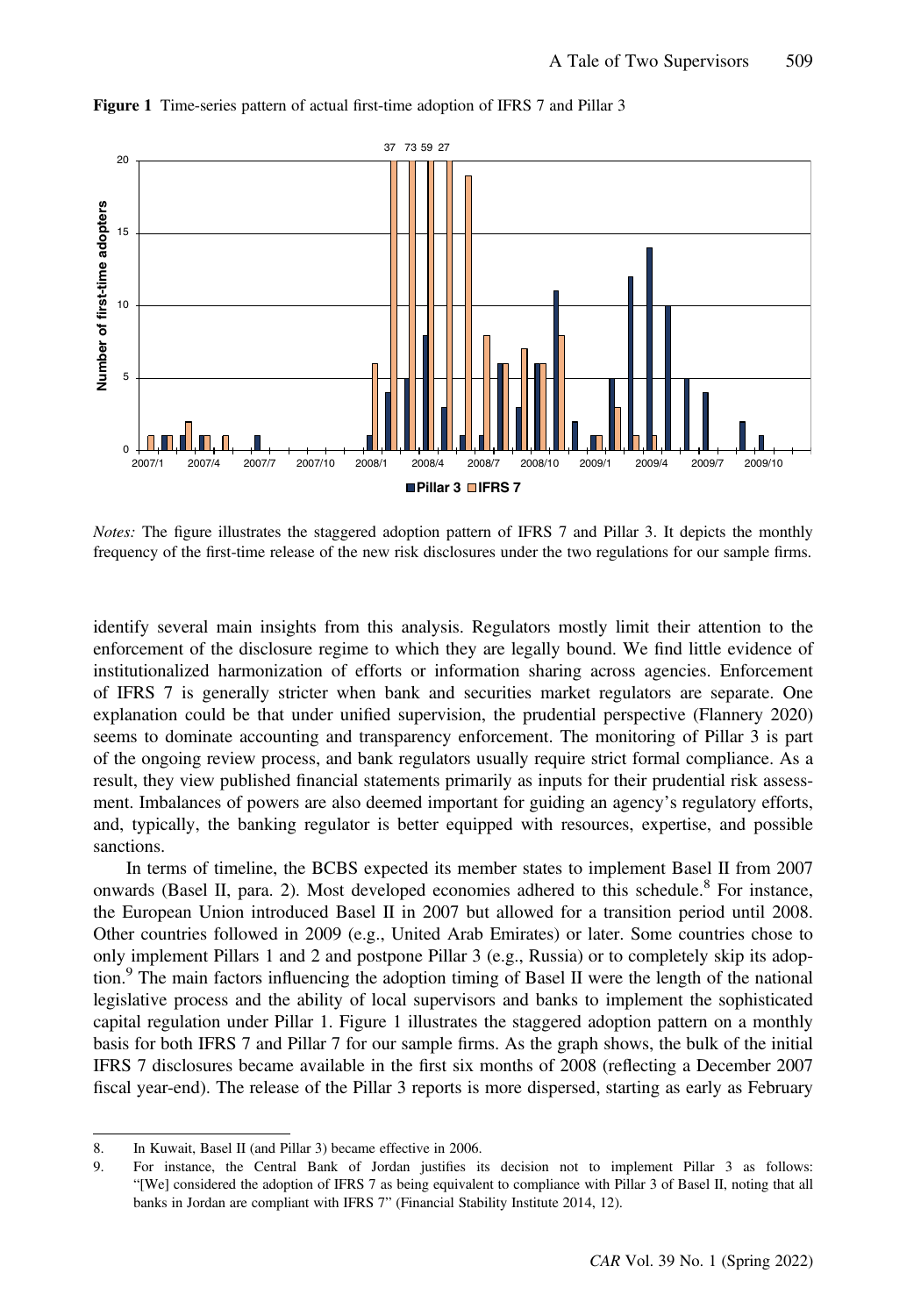2007 but with the majority being published in 2008 and 2009. We exploit the staggered adoption of the two regulations to improve our identification in the empirical tests.

# 3. Research design and data

# Identification strategy and empirical model

We build the identification strategy of our main tests on the following key features: (i) the estimation of panel regressions with yearly risk disclosure scores or monthly bid-ask spreads as the dependent variable, (ii) the use of various benchmark samples, and (iii) the staggered adoption of IFRS 7 and Pillar 3. Combined, these features allow us to implement a generalized DiD design. Figure 2 provides a schematic overview of our identification strategy.

The use of benchmark samples lets us control for general time trends or market-wide changes (e.g., macroeconomic shocks such as the financial crisis) that are concurrent with but unrelated to the regulatory change. As the figure shows, we use three distinct groups of firms that report under IFRS 7 but do not have to comply with Pillar 3. Specifically, we include banks domiciled in Basel II countries but exempt from Pillar 3 because they are part of a consolidated group whose parent entity already publishes a Pillar 3 report. These banks are subject to the same institutional and economic forces (and, notably, also have to adopt Pillars 1 and 2) and fall under the same oversight regime as the treatment banks. We further include large industrial, service, and insurance firms located in Basel II countries with substantive financial instrument exposure. Their reporting incentives should be similar to the Pillar 3 banks. Finally, we include banks domiciled in countries that did not sign the Basel II Accord to help control for industry-specific trends.

We code the staggered rollout of both IFRS 7 and Pillar 3 based on the first fiscal year a firm applies the respective risk disclosure rules. IFRS 7 became effective for fiscal years beginning on January 1, 2007, at the earliest. Only very few banks voluntarily adopted IFRS 7 in 2005 or 2006. The introduction of Pillar 3 varied across Basel II countries. Most countries required the

| <b>Countries</b>      | <b>Adoption types</b>                                       |               | 2005        | 2006         | 2007         | 2008         | 2009         |
|-----------------------|-------------------------------------------------------------|---------------|-------------|--------------|--------------|--------------|--------------|
|                       | Banks subject to Basel II (Pillar 3 before IFRS 7)          | <b>IFRS 7</b> | $\Omega$    | 0            | 1            |              | $\mathbf{1}$ |
|                       |                                                             | Pillar 3      | $\Omega$    | 1            | $\mathbf{1}$ | $\mathbf{1}$ | 1            |
|                       |                                                             | <b>IFRS 7</b> | $\Omega$    | 0            | 1            |              | 1            |
|                       | Banks subject to Basel II (Pillar 3 at same time as IFRS 7) | Pillar 3      | 0           | 0            | $\mathbf{1}$ |              | $\mathbf{1}$ |
|                       |                                                             | <b>IFRS 7</b> | 0           | 0            | 0            |              |              |
| Basel II<br>countries | Banks subject to Basel II (Pillar 3 after IFRS 7)           | Pillar 3      | 0           | 0            | 0            | $\Omega$     | $\mathbf{1}$ |
|                       |                                                             | <b>IFRS 7</b> | 0           | $\mathbf{0}$ | $\mathbf{1}$ | 1            | 1            |
|                       | Banks subject to Basel II (Pillar 3 after IFRS 7)           | Pillar 3      | $\mathbf 0$ | $\Omega$     | $\Omega$     | 1            | $\mathbf{1}$ |
|                       |                                                             | <b>IFRS 7</b> | $\Omega$    | $\Omega$     | $\mathbf{1}$ |              | 1            |
|                       | Banks exempt from Basel II                                  | Pillar 3      | 0           | 0            | 0            | 0            | 0            |
|                       |                                                             | <b>IFRS 7</b> | $\Omega$    | $\Omega$     |              |              | 1            |
|                       | Nonbanks (industrial, service, and insurance firms)         | Pillar 3      | 0           | 0            | 0            | 0            | 0            |
| Benchmark             |                                                             | <b>IFRS 7</b> | $\Omega$    | $\Omega$     | 1            | 1            | 1            |
| countries             | Banks not subject to Basel II                               | Pillar 3      | 0           | 0            | 0            | 0            | 0            |

Figure 2 Schematic overview of IFRS 7 and Pillar 3 adoption types

Notes: The figure illustrates our identification strategy for the disclosure analyses. We define IFRS 7 and Pillar  $\beta$  as binary indicator variables that are equal to one beginning in the first year a firm applies the risk disclosure rules under IFRS 7 or the third pillar of the Basel II Accord and zero otherwise. Aside from the treatment group of banks subject to Pillar 3, the sample includes the following benchmark firms: (i) banks domiciled in Basel II countries but exempt from Pillar 3 (e.g., subsidiaries of a parent entity that already publishes a Pillar 3 report), (ii) nonbanks in Basel II countries (i.e., industrial, service, and insurance firms), and (iii) banks domiciled in countries that did not sign the Basel II Accord.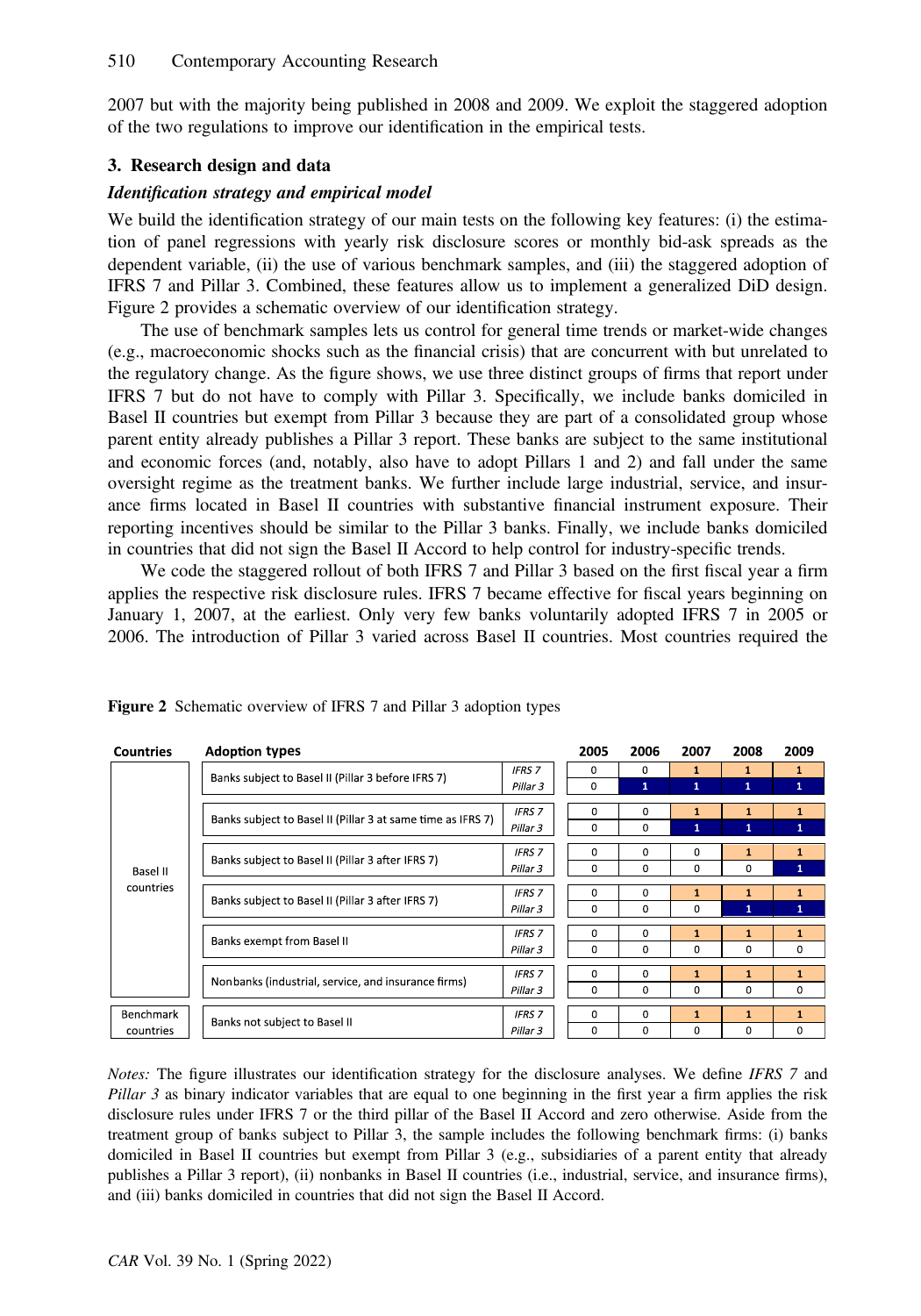regulatory risk disclosures for fiscal years beginning in 2008 or 2009, with a few requiring the disclosures in 2007. In the liquidity tests, we can apply a finer coding scheme based on the actual month when a firm, for the first time, released the risk disclosures under IFRS 7 or Pillar 3 (see Figure 1 for the resulting adoption time-series pattern).<sup>10</sup> The staggered rollout lets us include time fixed effects in the model, which we allow to vary by country in some specifications. These time fixed effects effectively control for common trends and shocks in a period (and country); most importantly, they control for the effects of the global financial crisis in 2008 and 2009. As a result, the identification stems from the within-sample variation in the adoption timing of the new rules. $11$ 

Combining the above features, we examine the impact of IFRS 7 and Pillar 3 on banks' actual risk disclosures by estimating the following OLS regression model:

Risk Disclosures = 
$$
\beta_0 + \beta_1 IFRS 7 + \beta_2 IFRS 7 \times \text{Benchmark Firms} + \beta_3 \text{ Pillar 3}
$$
  
+  $\beta_4 \text{Benchmark Firms} + \sum \beta_j \text{Controls}_j + \sum \beta_i \text{Fixed Effects}_i + \varepsilon.$  (1)

The dependent variable is a self-constructed Risk Disclosures score measuring a firm's compliance with the overlap of the IFRS 7 and Pillar 3 disclosure requirements. Specifically, we identify 39 distinct disclosure items that are required both under IFRS 7 and the third pillar of the Basel II Accord (see Table 1, panel A). We assign a score of one for each disclosure item reported by a firm in a fiscal year and divide the sum by 39 so that the total score ranges from zero (noncompliance or lack of applicability) to one (full compliance).<sup>12</sup> Importantly, and unlike typical proxies of disclosure quality, our measure is relatively free of bias and error as we are simply focusing on the presence of certain disclosure items but do not judge their content and, hence, the quality of a firm's risk disclosures.<sup>13</sup> For details on the construction of the Risk Disclosures variable (and reporting examples), see supporting information in section 1 of the online Appendix.

Our main variables of interest are two binary indicators that are equal to one beginning in the first fiscal year a firm is subject to the risk disclosure rules under IFRS 7 or Pillar 3 and zero otherwise. Because all sample firms adopt IFRS 7 at some point, this variable represents a pre–post comparison. To allow for DiD estimation, we include a separate indicator for the Benchmark Firms (and its interaction with IFRS 7). Pillar 3 then compares the Risk Disclosures following Pillar 3 adoption to the pre-period and the disclosure changes among the benchmark firms.

<sup>10.</sup> We determine the release date of the respective reports as the earliest of (i) the publication date indicated on the corporate website (e.g., in a press release), (ii) the filing date on Thomson Reuters or S&P Global Market Intelligence, or (iii) the file properties of the downloaded annual report or Pillar 3 report.

<sup>11.</sup> With the exception of Kuwait, all sample countries introduced IFRS 7 either at the same time or before Pillar 3. Thus, we have to interpret our results as conditional on this particular ordering. Canada (not in our sample) would be an example of a reverse ordering because the IFRS mandate did not take effect until 2011, while Pillar 3 was adopted in 2008. Yet, the Accounting Standards Board of Canada harmonized Canadian GAAP with IFRS ahead of time and introduced Section 3862 (which is essentially identical to IFRS 7) simultaneously with Pillar 3. Consistently, we do not find changes in the Risk Disclosures score for a subset of Canadian firms in 2011.

<sup>12.</sup> To mitigate concerns about the dependent variable being bounded between zero and one, we repeat the analyses (i) using a generalized linear model (GLM) regression to estimate the fractional response in the Risk Disclosures score (Papke and Wooldridge 1996) or (ii) with a logit transformed Risk Disclosures score as the dependent variable (i.e.,  $\ln[x/(1-x)]$ ). We also (iii) scale the yearly sum of the disclosure items by the maximum score for each firm to account for the fact that not all items apply to each firm (e.g., Tier 1 capital is only available for banks). In all three cases, the results are largely similar to those reported, and none of the inferences change.

<sup>13.</sup> The manual coding of quantitative disclosures is straightforward, and we always assign a score of one if a bank provides the required (disaggregated) numbers. For qualitative disclosures, we ignore overly general statements without any firm-specific information content that would allow comparisons with other entities.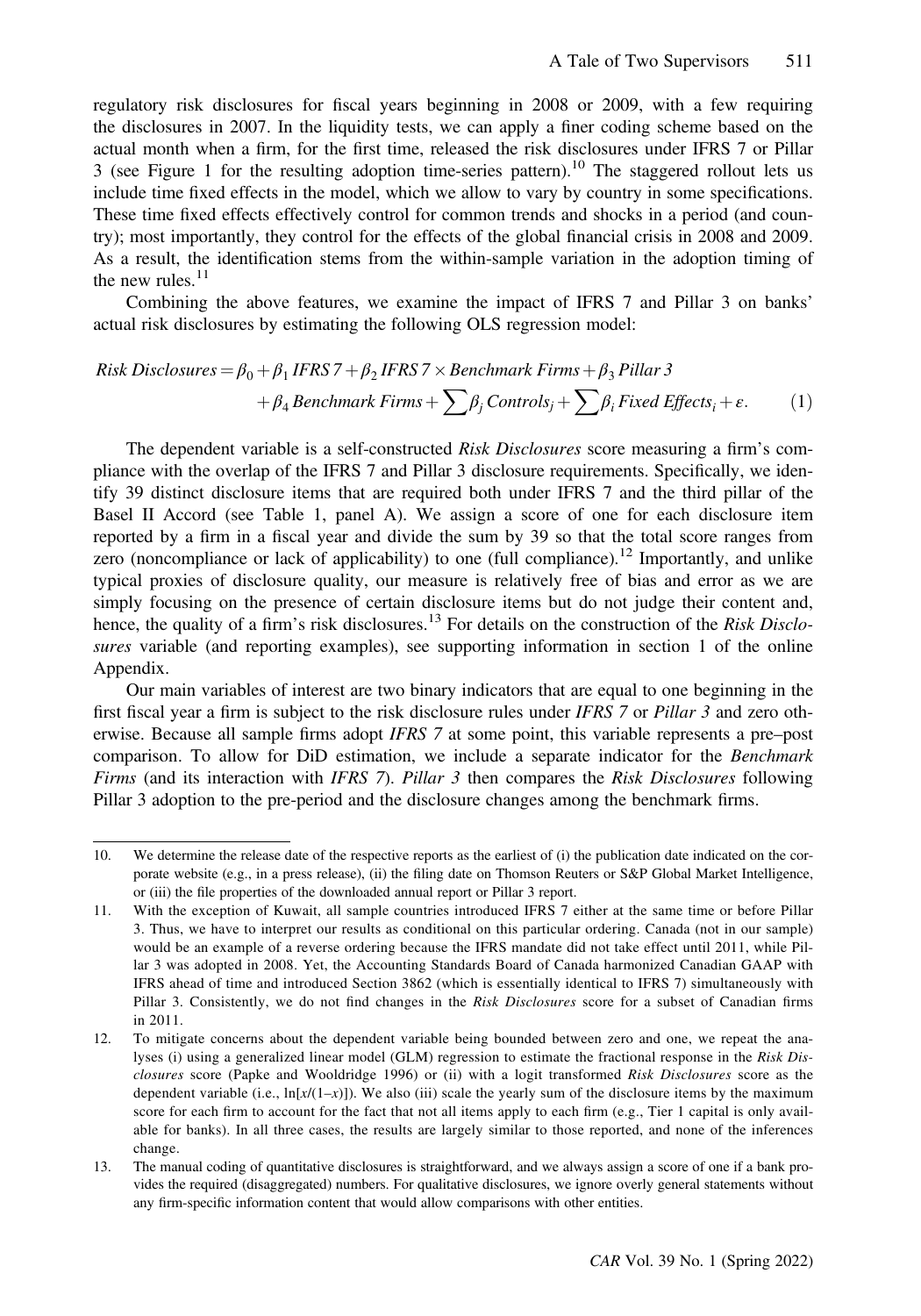#### 512 Contemporary Accounting Research

 $Controls<sub>i</sub>$  denotes a set of firm-level control variables. Among other things, we explicitly control for contemporaneous changes in firms' disclosure behavior around Pillar 3 adoption. We construct a Fair Value Disclosures score comprising 18 disclosure items required under IFRS 7 but not Pillar 3.14 For this score, Pillar 3 does not duplicate existing disclosure requirements of IFRS 7, and hence it serves as a firm-specific, time-varying control variable of disclosure practices. Fixed Effects<sub>i</sub> represents year, country, country-by-year, or firm fixed effects. In all our tests, we draw statistical inferences based on standard errors clustered by country.

For the liquidity analyses, we adjust the regression model in equation (1) as follows:

$$
Log(Bid-Ask\,Spread) = \beta_0 + \beta_1 IFRS 7 + \beta_2 IFRS 7 \times \text{Benchmark}\,Firms + \beta_3 \text{ Pillar } 3
$$

$$
+ \sum \beta_j \text{Controls}_j + \sum \beta_i \text{Fixed Effects}_i + \varepsilon. \tag{2}
$$

The monthly median of daily quoted *Bid-Ask Spreads* serves as the dependent variable. This measure is a commonly used proxy of information asymmetry and market liquidity (e.g., Leuz and Verrecchia 2000; Daske et al. 2008). The definition of IFRS 7 and Pillar 3 is similar as before, but now the IFRS 7 indicator is equal to one beginning in the first month a firm releases its annual financial report, whereas the Pillar  $\beta$  indicator is equal to one beginning in the first month a firm releases its Pillar 3 report (see Figure 1). Controls<sub>i</sub> denotes a set of firm-specific factors related to liquidity. The model includes firm, month, or country-by-month fixed effects, and, when the benchmark firms are part of the sample, we estimate the time fixed effects separately for banks and nonbanks. We cluster the standard errors by country.

# Sample selection and description

Our sample starts in 2005, two years before IFRS 7 became effective, and runs through 2009. Table 2, panel A, summarizes the sample selection process. We start by compiling all publicly listed banks with data available in BvD Bankscope (based on the fiscal year 2008). Next, we limit the sample to countries with mandatory IFRS adoption in 2005 to avoid the confounding effects of a change in accounting standards during the sample period. We search the websites of the 577 banks that satisfy these criteria for an English version of the consolidated IFRS financial statements and, if applicable, a separate document containing the Pillar 3 disclosures. We need these files to construct the disclosure scores. This procedure yields a sample of 216 banks, of which 147 are from Basel II countries, and the remaining 69 banks are part of the benchmark sample. In Basel II countries, 28 banks are exempt from Pillar  $3<sup>15</sup>$  We complement the benchmark sample with 50 large industrial, service, and insurance firms from Basel II countries.<sup>16</sup> We require these nonbanks to have a financial instruments-to-total assets ratio of at least 30% so that their reporting incentives are sufficiently comparable to those of banks. The final sample comprises 266 individual firms, giving rise to a maximum of 1,220 firm-year observations with data available. For the liquidity analyses, we lose 42 firms (17 from Basel II countries) because of missing market data. The liquidity sample comprises a maximum of 10,569 firm-month observations.

In panel B (Basel II countries) and panel C (benchmark countries) of Table 2, we provide a breakdown of the sample composition and IFRS 7/Pillar 3 adoption patterns by country and year.

<sup>14.</sup> We label the score Fair Value Disclosures but acknowledge that it also includes items like the maturity of financial assets and liabilities or hedging and derivatives trading. See panel B of Table 1 for details.

<sup>15.</sup> Pillar 3, in principle, also applies to nonlisted banks, which could report under IFRS. A preliminary analysis shows that out of the more than 1,100 nonlisted banks in BvD Bankscope from Basel II countries, only about 500 have IFRS reports since 2005. Of those banks, the vast majority is exempt from Pillar 3 or does not satisfy the sample criteria, especially because the reports are rarely made available in English.

<sup>16.</sup> To ensure adequate geographic dispersion, we choose the nonbanks as the largest firms (based on total assets) from each of five regions in Compustat Global. This procedure yields 7 firms from Northern Europe, 21 from Central Europe, 6 from Southern Europe, 7 from the Middle East, and 9 from the Asia-Pacific region.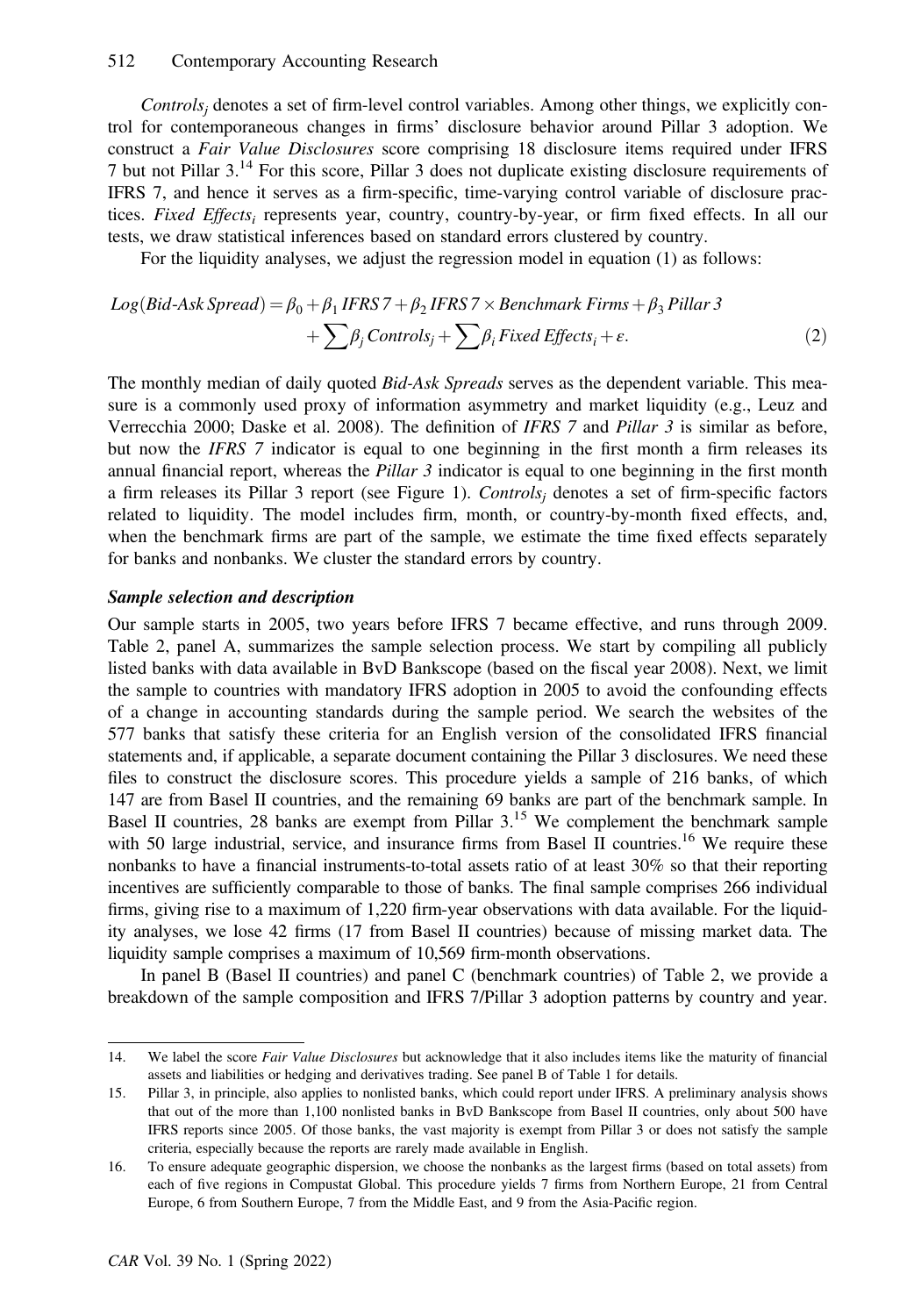# TABLE 2 Sample selection and composition

| <b>Panel A:</b> Overview of sample selection process   |                              |                               |                  |
|--------------------------------------------------------|------------------------------|-------------------------------|------------------|
| Number of individual firms (based on fiscal year 2008) | <b>Basel II</b><br>countries | <b>Benchmark</b><br>countries | Total<br>sample  |
| Number of listed banks (BvD Bankscope)                 | 877                          | 1,005                         | 1,882            |
| Less: countries without IFRS mandate                   | (445)                        | (860)                         | (1,305)          |
| Number of listed IFRS banks                            | 432                          | 145                           | 577              |
| Less: banks without IFRS report in English             | (164)                        | (76)                          | (240)            |
| Less: banks without Pillar 3 report in English         | (117)                        |                               | (117)            |
| Less: firms with missing control variables             | <u>(4)</u>                   |                               | $\underline{4}$  |
| Bank sample                                            | 147                          | 69                            | 216              |
| Plus: nonbanks as additional benchmark                 | $\frac{50}{2}$               |                               | $\underline{50}$ |
| Total sample (disclosure analysis)                     | 197                          | 69                            | 266              |
| Less: firms with missing liquidity data                | (17)                         | (25)                          | (42)             |
| Total sample (liquidity analysis)                      | 180                          | 44                            | 224              |

Panel B: Sample composition and disclosure adoption patterns for Basel II countries

|                                         |      |      |                                                                    |      | Adoption pattern |       |                 |                        |
|-----------------------------------------|------|------|--------------------------------------------------------------------|------|------------------|-------|-----------------|------------------------|
| <b>Basel II countries</b><br>(banks and |      |      | First-time adopters of IFRS 7/<br>Pillar 3 disclosure requirements |      |                  |       | Thereof:        | Thereof:<br>Non-Pillar |
| nonbanks)                               | 2005 | 2006 | 2007                                                               | 2008 | 2009             | Sum   | <b>Nonbanks</b> | 3 banks                |
| Australia                               | 0/0  | 0/0  | 1/0                                                                | 13/7 | 0/0              | 14/7  | 6               | 1                      |
| Austria                                 | 0/0  | 0/0  | 2/0                                                                | 0/0  | 0/0              | 2/0   | $\overline{0}$  | $\overline{c}$         |
| Bahrain                                 | 0/0  | 0/0  | 9/0                                                                | 0/9  | 0/0              | 9/9   | $\overline{0}$  | $\mathbf{0}$           |
| Belgium                                 | 0/0  | 0/0  | 2/1                                                                | 0/1  | 0/0              | 2/2   | $\overline{0}$  | $\theta$               |
| Cyprus                                  | 0/0  | 0/0  | 4/1                                                                | 0/3  | 0/0              | 4/4   | $\overline{0}$  | $\Omega$               |
| Denmark                                 | 0/0  | 1/0  | 5/3                                                                | 0/0  | 0/0              | 6/3   | 3               | $\mathbf{0}$           |
| Finland                                 | 0/0  | 0/0  | 2/1                                                                | 0/1  | 0/0              | 2/2   | $\overline{0}$  | $\mathbf{0}$           |
| France                                  | 0/0  | 0/0  | 9/0                                                                | 0/4  | 0/0              | 9/4   | 5               | $\boldsymbol{0}$       |
| Germany                                 | 0/0  | 0/0  | 16/1                                                               | 1/5  | 0/0              | 17/6  | 7               | $\overline{4}$         |
| Greece                                  | 0/0  | 0/0  | 6/0                                                                | 0/4  | 0/0              | 6/4   | $\overline{0}$  | $\overline{2}$         |
| Hong Kong                               | 0/0  | 0/0  | 13/10                                                              | 0/0  | 0/0              | 13/10 | 3               | $\theta$               |
| Ireland                                 | 0/0  | 0/0  | 3/0                                                                | 1/3  | 0/1              | 4/4   | $\overline{0}$  | $\mathbf{0}$           |
| Italy                                   | 0/0  | 1/0  | 8/0                                                                | 0/4  | 0/0              | 9/4   | $\overline{4}$  | 1                      |
| Kuwait                                  | 0/0  | 0/4  | 9/0                                                                | 0/0  | 0/2              | 9/6   | 3               | $\theta$               |
| Liechtenstein                           | 0/0  | 0/0  | 1/0                                                                | 0/1  | 0/0              | 1/1   | $\overline{0}$  | $\mathbf{0}$           |
| Lithuania                               | 0/0  | 0/0  | 1/0                                                                | 0/0  | 0/0              | 1/0   | $\overline{0}$  | 1                      |
| Malta                                   | 0/0  | 1/0  | 1/0                                                                | 1/2  | 0/0              | 3/2   | $\overline{0}$  | 1                      |
| <b>Mauritius</b>                        | 0/0  | 0/0  | 0/0                                                                | 2/2  | 0/0              | 2/2   | $\overline{0}$  | $\mathbf{0}$           |
| <b>Netherlands</b>                      | 1/0  | 0/0  | 3/0                                                                | 0/3  | 0/0              | 4/3   | $\overline{0}$  | 1                      |
| Norway                                  | 0/0  | 1/0  | 2/0                                                                | 0/1  | 0/0              | 3/1   | 1               | 1                      |
| Oman                                    | 0/0  | 0/0  | 1/1                                                                | 0/0  | 0/0              | 1/1   | $\overline{0}$  | $\theta$               |
| Poland                                  | 0/0  | 0/0  | 10/2                                                               | 0/0  | 0/1              | 10/3  | $\Omega$        | 7                      |
| Portugal                                | 0/0  | 0/0  | 1/0                                                                | 0/1  | 0/0              | 1/1   | $\overline{0}$  | $\theta$               |
| Romania                                 | 0/0  | 0/0  | 1/0                                                                | 0/0  | 0/0              | 1/0   | $\overline{0}$  | 1                      |
| Saudi Arabia                            | 0/0  | 0/0  | 7/0                                                                | 0/7  | 0/0              | 7/7   | $\overline{0}$  | $\mathbf{0}$           |
| Singapore                               | 0/0  | 0/0  | 3/0                                                                | 0/3  | 0/0              | 3/3   | $\overline{0}$  | $\Omega$               |

(The table is continued on the next page.)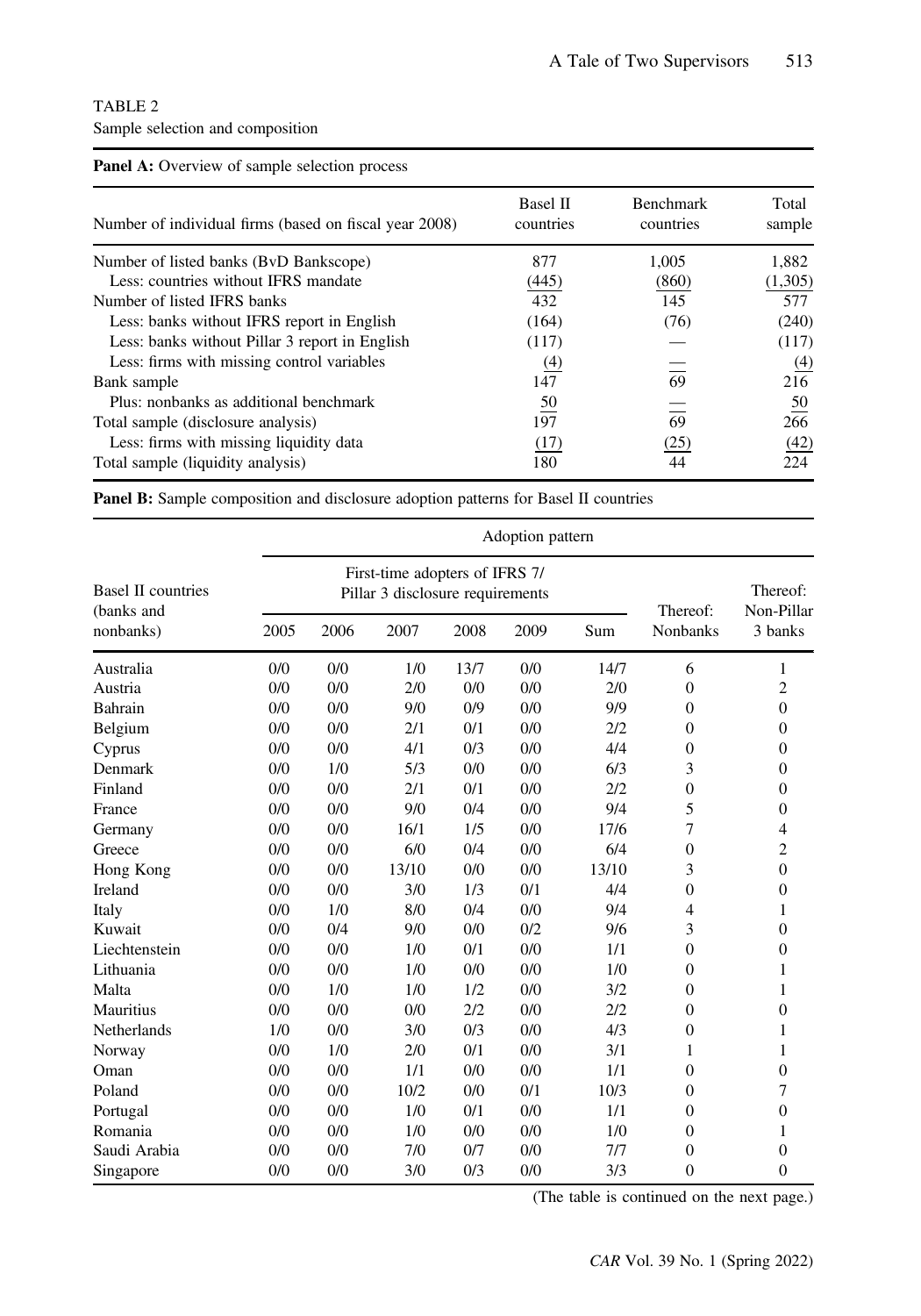# TABLE 2 (continued)

|                                         |      |      |                                                                    |       | Adoption pattern |         |                 |                        |
|-----------------------------------------|------|------|--------------------------------------------------------------------|-------|------------------|---------|-----------------|------------------------|
| <b>Basel II countries</b><br>(banks and |      |      | First-time adopters of IFRS 7/<br>Pillar 3 disclosure requirements |       |                  |         | Thereof:        | Thereof:<br>Non-Pillar |
| nonbanks)                               | 2005 | 2006 | 2007                                                               | 2008  | 2009             | Sum     | <b>Nonbanks</b> | 3 banks                |
| Slovakia                                | 0/0  | 0/0  | 3/0                                                                | 0/0   | 0/0              | 3/0     | 0               | 3                      |
| South Africa                            | 0/0  | 0/0  | 3/0                                                                | 2/4   | 0/0              | 5/4     | 0               |                        |
| Spain                                   | 0/0  | 1/0  | 5/0                                                                | 0/3   | 0/0              | 6/3     | 2               |                        |
| Sweden                                  | 0/0  | 0/0  | 5/2                                                                | 0/0   | 0/0              | 5/2     | 3               |                        |
| Switzerland                             | 0/0  | 0/0  | 9/1                                                                | 0/4   | 0/0              | 9/5     | 4               |                        |
| United Arab Emirates                    | 0/0  | 0/0  | 10/0                                                               | 0/0   | 0/5              | 10/5    | 4               |                        |
| United Kingdom                          | 0/0  | 1/0  | 15/2                                                               | 0/9   | 0/0              | 16/11   | 5               | 0                      |
| Total                                   | 1/0  | 6/4  | 170/25                                                             | 20/81 | 0/9              | 197/119 | 50              | 28                     |

Panel C: Sample composition and disclosure adoption patterns for benchmark countries

|                                                  |          |          |          | Adoption pattern                                      |          |     |
|--------------------------------------------------|----------|----------|----------|-------------------------------------------------------|----------|-----|
|                                                  |          |          |          | First-time adopters of IFRS 7 disclosure requirements |          |     |
| Benchmark countries<br>(Non-Pillar 3 banks only) | 2005     | 2006     | 2007     | 2008                                                  | 2009     | Sum |
| <b>Barbados</b>                                  | 0        | 0        | $\theta$ |                                                       | 0        |     |
| China                                            |          |          | 10       |                                                       |          | 10  |
| Croatia                                          |          |          | 2        |                                                       |          | 2   |
| Georgia                                          |          |          |          |                                                       |          |     |
| Iceland                                          |          |          |          |                                                       |          |     |
| Jamaica                                          |          |          |          |                                                       |          | 3   |
| Jordan                                           |          |          | 10       |                                                       |          | 10  |
| Kazakhstan                                       |          | 0        | 6        |                                                       |          | 6   |
| Kenya                                            |          |          |          |                                                       |          |     |
| Lebanon                                          |          | 0        | 2        |                                                       |          |     |
| Moldova                                          |          |          |          |                                                       |          |     |
| Qatar                                            |          |          | 4        |                                                       |          |     |
| Russia                                           |          | 0        | 9        |                                                       |          |     |
| Saint Kitts and Nevis                            |          |          |          |                                                       |          |     |
| Serbia                                           |          |          |          |                                                       |          |     |
| Togo                                             |          |          |          |                                                       |          |     |
| Turkey                                           |          | 0        | 13       | 0                                                     | 0        | 13  |
| Total                                            | $\Omega$ | $\theta$ | 64       | 5                                                     | $\theta$ | 69  |

Notes: The table provides an overview of the sample selection process (panel A) and indicates the number of individual firms plus the year when they started applying IFRS 7 or Pillar 3 reporting for Basel II countries (panel B) and non-Basel II countries (panel C). The sample comprises 216 publicly listed banks (with data available in BvD Bankscope) and 50 representative nonbanks (with data available in Compustat Global) from 50 countries with mandatory IFRS reporting over the 2005 to 2009 period. We only include firms for which we are able to obtain English-language annual reports under IFRS and, if applicable, Pillar 3 reports to compute the Risk Disclosures score and the Fair Value Disclosures score. The non-Pillar 3 banks domiciled in Basel II countries are exempt from Pillar 3 disclosures (e.g., because they are subsidiaries of a parent entity that already publishes a Pillar 3 report). We select the 50 nonbanks as the largest industrial, service, or insurance firms (based on total assets) that have a financial instruments-to-total assets ratio of at least 30% and are domiciled in Basel II countries.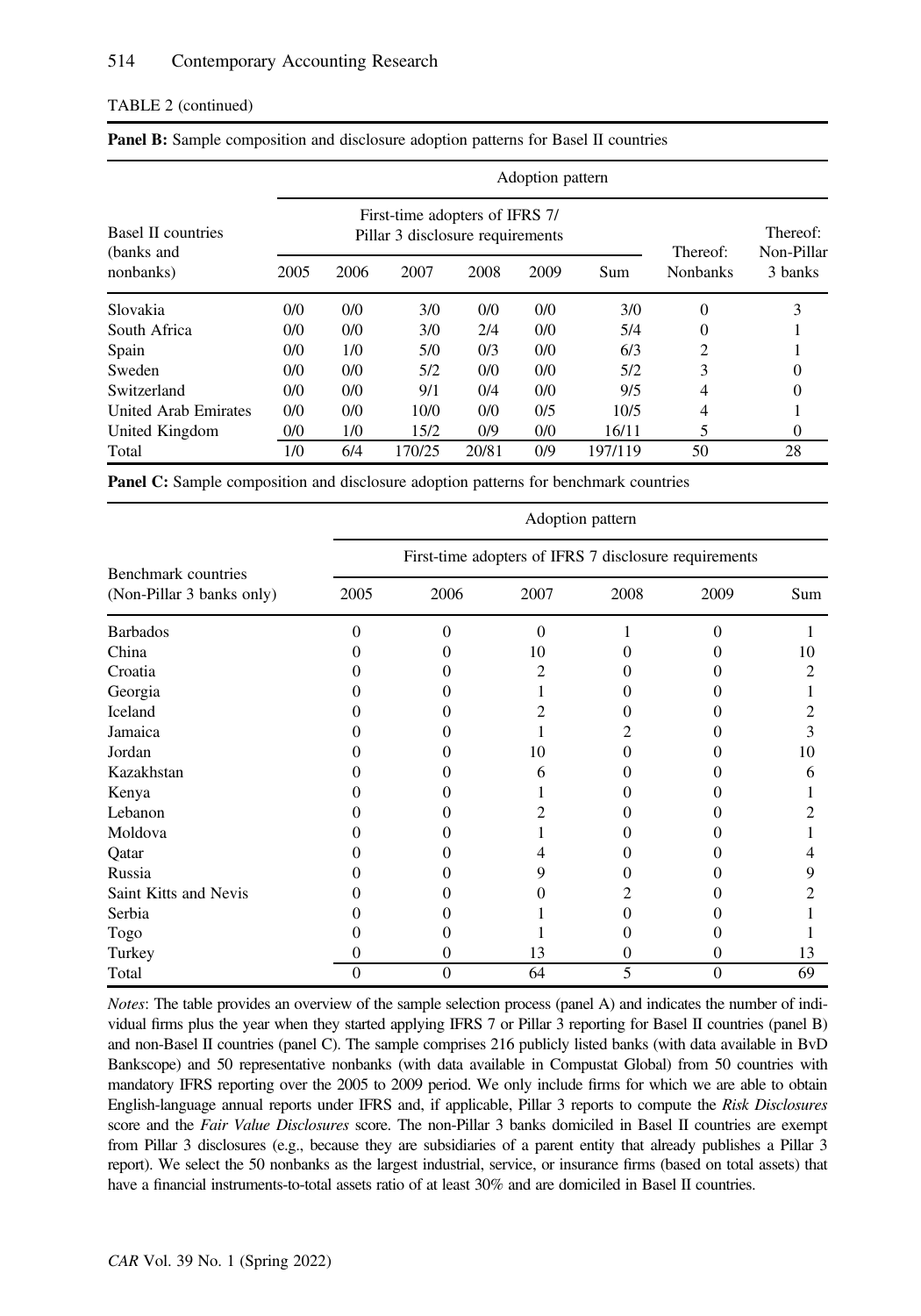The panels show that no country dominates the sample, with Germany having the largest number of IFRS 7 firms (17) and the United Kingdom having the largest group of Pillar 3 banks (11). 234 of the 266 sample firms adopt IFRS 7 in 2007, while 81 of 119 eligible banks switch to Pillar 3 reporting in 2008.

In Table 3, we present descriptive statistics for the variables used in the regression analyses. The two disclosure scores, Risk Disclosures and Fair Value Disclosures, reveal ample variation with an interquartile range of 0.359 and 0.228, respectively. In the disclosure analyses, we include the following firm-specific control variables (see, e.g., Lang and Lundholm 1993; Dechow et al. 2010): we measure firm size by Total Assets, a firm's information environment by the number of analysts covering the firm (*Analyst Following*), leverage by the *Capital Ratio*, profitability by Return on Assets, and future growth prospects by Asset Growth. In the liquidity analyses, we follow prior literature (e.g., Leuz and Verrecchia 2000; Daske et al. 2008) and include Market Value, the monthly median of daily Share Turnover, and Return Variability measured by the standard deviation of daily stock returns as controls. We also include the absolute value of monthly *Abnormal Stock Returns* (based on a simple market model) to control for contemporaneous performance. We estimate the liquidity regressions in a log-linear form with the natural logarithm of the dependent and control variables and lag the control variables by 12 months to control for seasonal trends (except for *Abnormal Stock Return*). See the table notes for more details on data sources and variable measurement.

#### 4. Results of disclosure tests

#### Graphical analyses of changes in risk disclosures following IFRS 7 and Pillar 3

We begin with graphically plotting firms' risk disclosure behavior over the years 2005 to 2009 and present results in Figure 3. The graphs distinguish among (i) banks in Basel II countries that started complying with Pillar 3 in 2007, 2008, or  $2009$ ;<sup>17</sup> (ii) benchmark banks exempt from Pillar 3 or in non-Basel II countries; and (iii) nonbanks.

Panel A plots the Risk Disclosures score. We observe essentially no change in Risk Disclosures leading up to IFRS 7. The flat pattern in the years 2005 and 2006 indicates that firms did not voluntarily preempt the pending rule change. It also mitigates concerns about the paralleltrends assumption underlying our DiD design. The figure shows that all firms exhibit a substantial increase in Risk Disclosures upon adoption of IFRS 7 in 2007. For instance, both benchmark and Pillar 3 banks start off with an initial disclosure level of about 30% to 40% and increase their Risk Disclosures by 20 to 30 percentage points. Nonbanks exhibit an increase of about 10 percentage points. Notably, the treatment banks display yet another increase when they initially adopt Pillar 3, widening the gap between treatment banks and benchmark firms. This additional increase in risk disclosures once Pillar 3 becomes effective is similar for adoption periods in 2007, 2008, and 2009. By the end of the sample period, Risk Disclosures of the Pillar 3 banks reach a compliance level of about 75% and surpass the benchmark banks by up to 20 percentage points. The nonbanks exhibit a substantially lower level of Risk Disclosures before and after IFRS 7, likely due to their different nature of business.

Panel B plots the *Fair Value Disclosures* score and highlights the importance of controlling for contemporaneous trends in firms' disclosure behavior. The graph reveals a general upward trend in Fair Value Disclosures by about 15 percentage points over the sample period. However, no distinct patterns or spikes for individual groups are apparent, except for the difference in levels between banks and nonbanks, and the 2006 increase for the nine sample banks that adopted Pillar 3 in 2009. Thus, the disclosure changes we observe around IFRS 7 and Pillar 3 seem attributable to the differential enforcement level of the two regulations and do not extend to other reporting areas.

<sup>17.</sup> Because of their low number, we do not separately plot the Pillar 3 banks that adopted in 2006.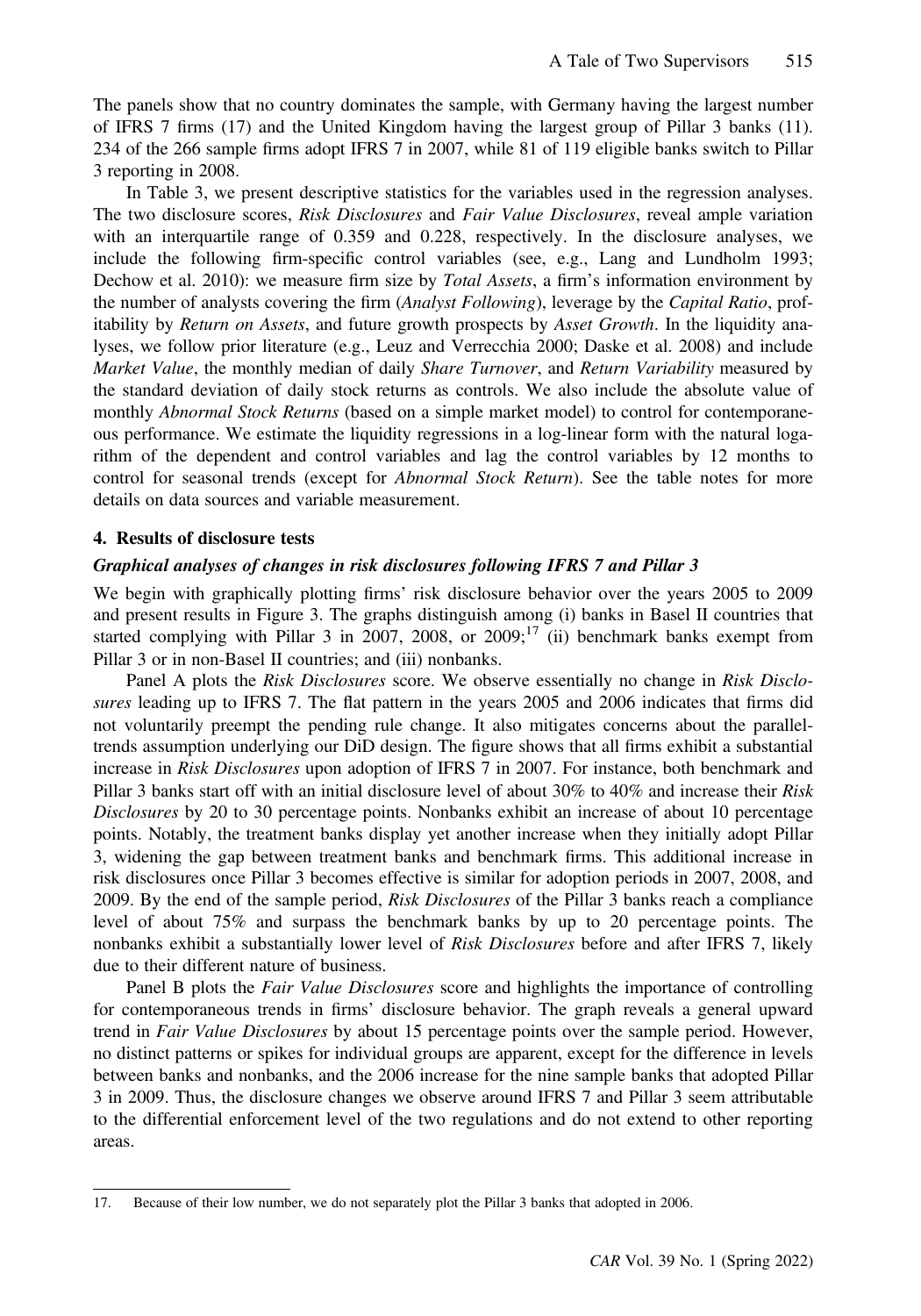| Descriptive statistics for variables used in the regression analyses                                                                                                                                                                                                                                                                                                                                                                                                                                                                                                                                                                                                                                                                                                                                                                                                                                                                                                                                                                                                                                                                                                                                                                                                                                                                                                                                                                                                                                                                                                                                                                                                                                                                                                                                                                                                                                                                                                                                                  |                                                               |                                                                                                                       |                                                                   |                                                             |                                                                                             |                                                               |                                                                 |
|-----------------------------------------------------------------------------------------------------------------------------------------------------------------------------------------------------------------------------------------------------------------------------------------------------------------------------------------------------------------------------------------------------------------------------------------------------------------------------------------------------------------------------------------------------------------------------------------------------------------------------------------------------------------------------------------------------------------------------------------------------------------------------------------------------------------------------------------------------------------------------------------------------------------------------------------------------------------------------------------------------------------------------------------------------------------------------------------------------------------------------------------------------------------------------------------------------------------------------------------------------------------------------------------------------------------------------------------------------------------------------------------------------------------------------------------------------------------------------------------------------------------------------------------------------------------------------------------------------------------------------------------------------------------------------------------------------------------------------------------------------------------------------------------------------------------------------------------------------------------------------------------------------------------------------------------------------------------------------------------------------------------------|---------------------------------------------------------------|-----------------------------------------------------------------------------------------------------------------------|-------------------------------------------------------------------|-------------------------------------------------------------|---------------------------------------------------------------------------------------------|---------------------------------------------------------------|-----------------------------------------------------------------|
|                                                                                                                                                                                                                                                                                                                                                                                                                                                                                                                                                                                                                                                                                                                                                                                                                                                                                                                                                                                                                                                                                                                                                                                                                                                                                                                                                                                                                                                                                                                                                                                                                                                                                                                                                                                                                                                                                                                                                                                                                       | Mean                                                          | Std. dev.                                                                                                             | $\overline{P}$                                                    | P <sub>25</sub>                                             | Median                                                                                      | P75                                                           | P99                                                             |
| Disclosure analyses $(N = 1,220$ firm-years):<br>Fair Value Disclosures (score)<br>Analyst Following (number)<br>Total Assets (EUR million)<br>Risk Disclosures (score)<br>Return on Assets (ratio)<br>Capital Ratio (ratio)<br>Asset Growth (%)                                                                                                                                                                                                                                                                                                                                                                                                                                                                                                                                                                                                                                                                                                                                                                                                                                                                                                                                                                                                                                                                                                                                                                                                                                                                                                                                                                                                                                                                                                                                                                                                                                                                                                                                                                      | 117,282<br>0.440<br>7.813<br>0.168<br>0.468<br>0.015<br>0.174 | 312,759<br>0.174<br>9.708<br>0.229<br>0.139<br>0.345                                                                  | $0.051$<br>$0.046$<br>$\frac{115}{0.000}$<br>$-0.102$<br>$-0.307$ | 0.318<br>3,494<br>0.000<br>0.115<br>0.007<br>0.282<br>0.012 | 10,835<br>0.455<br>$\begin{array}{c} 2.113 \\ 0.143 \\ 0.013 \\ 0.128 \end{array}$<br>0.487 | 55,403<br>14.292<br>0.546<br>0.195<br>0.025<br>0.641<br>0.261 | ,632,053<br>35.333<br>0.818<br>0.949<br>0.163<br>1.243<br>0.591 |
| Liquidity analyses ( $N = 10,569$ firm-months):<br>Abs(Abnormal Stock Return) (%)<br>Return Variability (std. dev.)<br>Market Value (EUR million)<br>Share Turnover (%)<br>Bid-Ask Spread (%)                                                                                                                                                                                                                                                                                                                                                                                                                                                                                                                                                                                                                                                                                                                                                                                                                                                                                                                                                                                                                                                                                                                                                                                                                                                                                                                                                                                                                                                                                                                                                                                                                                                                                                                                                                                                                         | 10,017<br>0.010<br>0.003<br>0.064<br>0.021                    | 18,929<br>0.018<br>0.074<br>0.004<br>0.017                                                                            | 0.000<br>0.000<br>0.006<br>$0.001\,$<br>52                        | 0.020<br>0.000<br>0.012<br>0.002<br>1,073                   | 0.005<br>3,237<br>0.017<br>0.044                                                            | 9,863<br>0.026<br>0.084<br>0.004<br>0.011                     | 93,216<br>0.336<br>0.075<br>0.103                               |
| assets for nonbanks. Return on Assets is the ratio of net income divided by average total assets. Asset Growth is the percentage change in total assets, calculated as the<br>ratio of the year $t + 1$ to the year t values minus one. The <i>Bid-Ask Spread</i> is the monthly median quoted spread (i.e., the difference between the bid and ask price<br>available firm-year (firm-month) observations from 266 (224) banks and nonbanks over the 2005 to 2009 period as described in Table 2. For details on the Risk<br>divided by the midpoint and measured at the end of each trading day). We measure Abs(Abnormal Stock Return) as the absolute value of the monthly percentage<br>Share Turnover is the monthly median of the daily turnover (i.e., trading volume in units of shares divided by the number of shares outstanding). We compute Return<br>Notes: The table presents descriptive statistics for the variables used in the disclosure and liquidity regressions. The disclosure sample (liquidity sample) comprises all<br>Disclosures score and the Fair Value Disclosures score, see Table 1. Total Assets are denominated in EUR million (using conversion rates at the respective fiscal year-<br>end if necessary). We measure <i>Analyst Following</i> as the mean number of one-year-ahead earnings per share forecasts issued by financial analysts in a year as reported<br>in the I/B/E/S monthly files. The Capital Ratio is the ratio of total regulatory capital to risk-weighted assets for banks, and the ratio of book value of equity to total<br>change in stock prices adjusted for market movements from a simple market model with local market index returns and computed over a rolling 36-month window.<br>Market Value is the monthly median of daily market values (i.e., stock price at the end of each trading day times the number of shares outstanding; in EUR million).<br>Variability as the standard deviation of daily<br>and market data from Datastream. |                                                               | stock returns in a month. We collect financial data for banks from BvD Bankscope, for nonbanks from Compustat Global, |                                                                   |                                                             |                                                                                             |                                                               |                                                                 |

TABLE 3

TABLE 3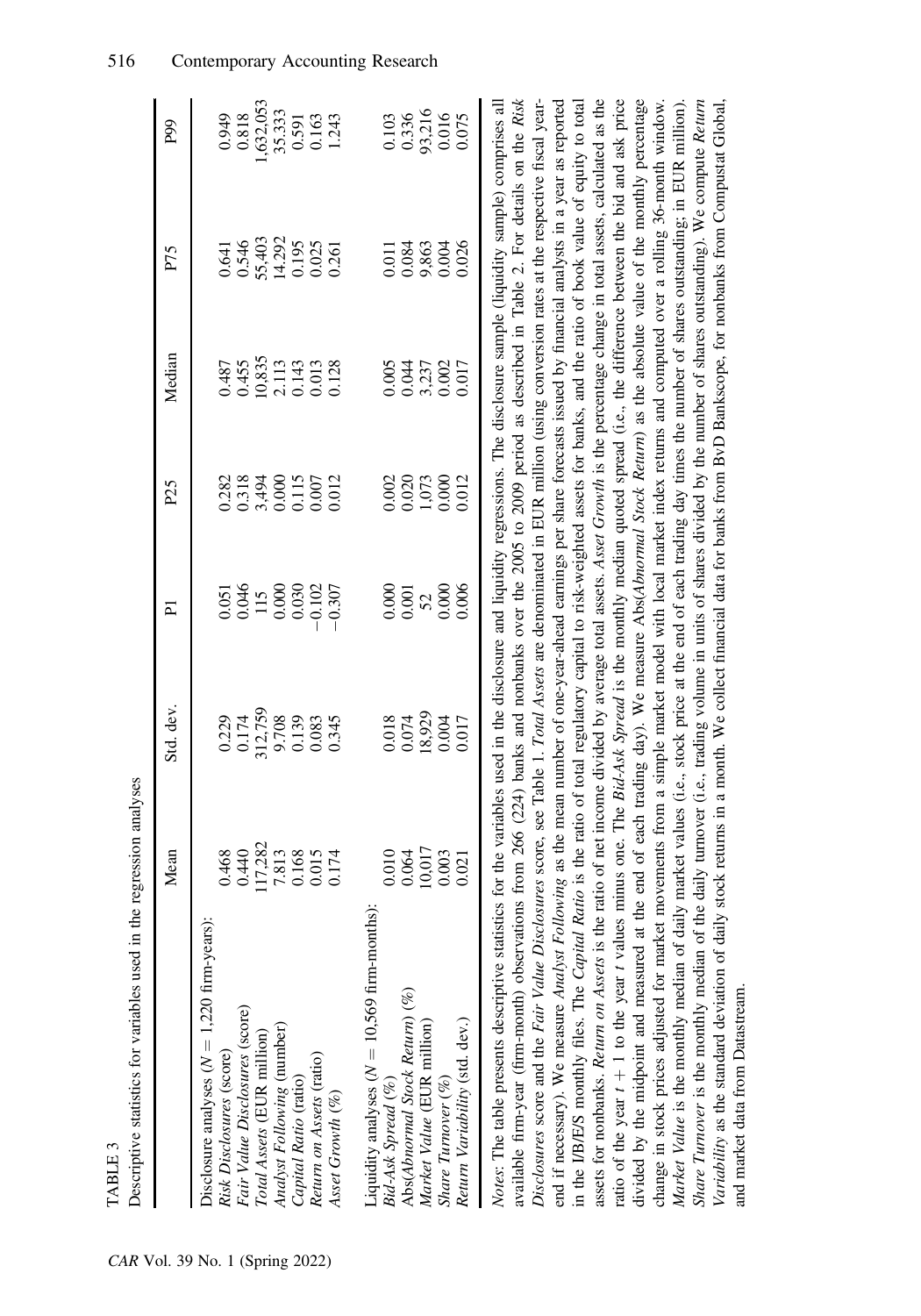



**Panel A:** Risk Disclosures by Pillar 3 adoption type





Notes: The figure plots the time-series of the Risk Disclosures score (panel A) and the Fair Value Disclosures score (panel B) by various types of Pillar 3 adoption firms. For details on the calculation of the two scores, see Table 1. The sample comprises all firm-years from 234 banks and nonbanks over the 2005 to 2009 period that adopted IFRS 7 in 2007 (see also Table 2). The different Pillar 3 adoption types are (i) banks domiciled in Basel II countries that adopt Pillar 3 in either 2007, 2008, or 2009; (ii) benchmark banks that are exempt from Pillar 3 requirements or domiciled in non-Basel II countries; and (iii) nonbanks in Basel II countries (i.e., industrial, service, and insurance firms). Because of the low number, we do not separately plot the scores of banks that adopt Pillar 3 in 2006.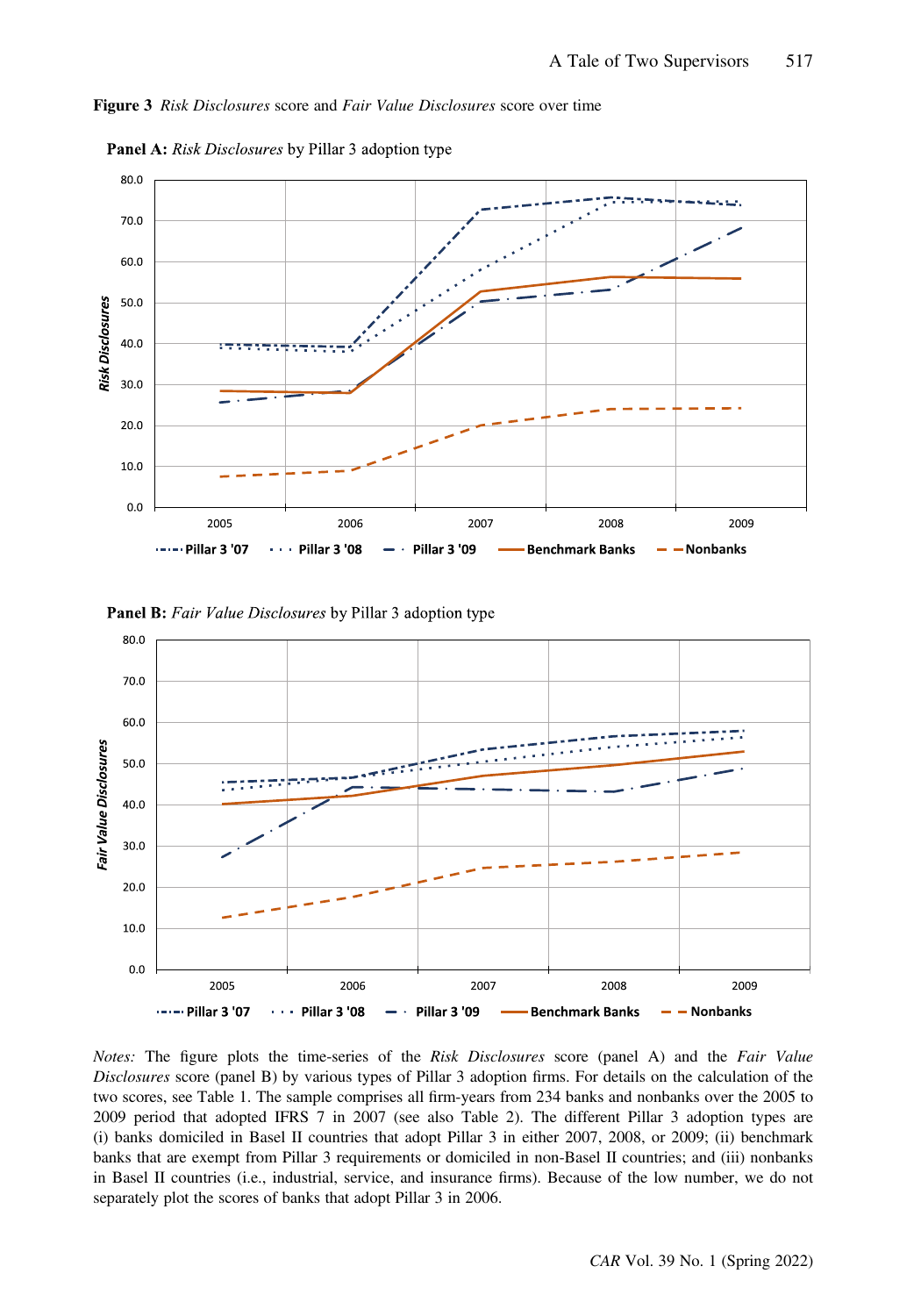# Regression analyses of changes in risk disclosures following IFRS 7 and Pillar 3

To test these patterns more formally, we estimate various specifications of equation (1) and report the results in Table 4. Moving from left to right, we start with a basic DiD estimation that includes the Benchmark Firms variable and the Fair Value Disclosures score to account for concurrent trends in disclosures (plus country and year fixed effects).<sup>18</sup> We next add the additional firm-level controls in model (2) and replace the country fixed effects with firm fixed effects in model (3). Given that our sample period partly overlaps with the global financial crisis, which hits countries at different points in time and affects them to a different degree, a concern is that this market turmoil changes banks' disclosure incentives and increases demand for risk information. We therefore replace the year fixed effects with country-by-year fixed effects in model (4), which accounts for the average change in risk disclosures in a country and year including the portion driven by an economy's exposure to the financial crisis. To the same end, in model (5), we drop all observations from the crisis years 2008 and 2009 from the sample.

The tenor of the results is very similar across these five specifications. The IFRS 7 coefficient is always positive and significant, suggesting that compliance with risk disclosure rules increases by up to 13 percentage points following IFRS 7 adoption for all firms. The effect is no different for Pillar 3 banks and benchmark firms as generally the interaction term between IFRS 7 and Benchmark Firms is insignificant. Only when we include country-by-year fixed effects in model (4) is the interaction significantly negative. The negative and significant main effects of Benchmark Firms in models (1) and (2) capture the generally lower level of Risk Disclosures by benchmark firms, which include nonbanks. More to the point, the coefficient on *Pillar 3* is positive and significant throughout and indicates an incremental increase in Risk Disclosures by 14 to 16 percentage points upon Pillar 3 adoption. These results prevail when using firm fixed effects and explicitly controlling for the impact of the financial crisis in models (4) and (5).

Another concern is that the results for *Pillar 3* are affected by institutional or economic changes closely aligned with the adoption of the risk disclosures—that is, the implementation of Pillars 1 and 2 of the Basel II Accord. To address this concern, we reestimate equation (1) but limit the sample to the 97 benchmark banks and replace *Pillar 3* with a *Pseudo Pillar 3* indicator that is equal to one for all local benchmark banks beginning in the year when Pillar 3 reporting becomes mandatory for the treatment banks in that country, and zero otherwise. That is, this variable is coded as one only for the 28 banks domiciled in Basel II countries that are exempt from Pillar 3 reporting (but not from implementing Pillars 1 and 2). As the results in model (6) show, the coefficient on Pseudo Pillar  $\beta$  is insignificant (and negative). Thus, we find no indication that concurrent changes in the local environment of our treatment banks or their adoption of Pillars 1 and 2 affect the documented increase in their risk disclosures after Pillar 3 becomes effective.

In sum, the results reveal uneven compliance among firms over time. Regulated banks are less than fully compliant with the new risk disclosure rules when the securities market regulator acts as the primary supervisory body. Only after the banking regulator becomes responsible for the monitoring of similar disclosure rules, banks attain higher compliance levels and get closer to full compliance. Put differently, the evidence suggests that having multiple regulators in charge of implementation and enforcement creates heterogeneity in the timing and extent of regulated firms' compliance with the written rules.

# Heterogeneity in the compliance with risk disclosure rules

We next examine cross-sectional variation in the compliance with risk disclosure rules among Pillar 3 banks. To do so, we extend the OLS model in equation (1) by interacting both the *IFRS* 7 and Pillar 3 indicators with binary partitioning variables that we compute on either the country

<sup>18.</sup> In untabulated sensitivity tests, we replace the year fixed effects with linear or nonlinear trend variables and obtain very similar results to those reported.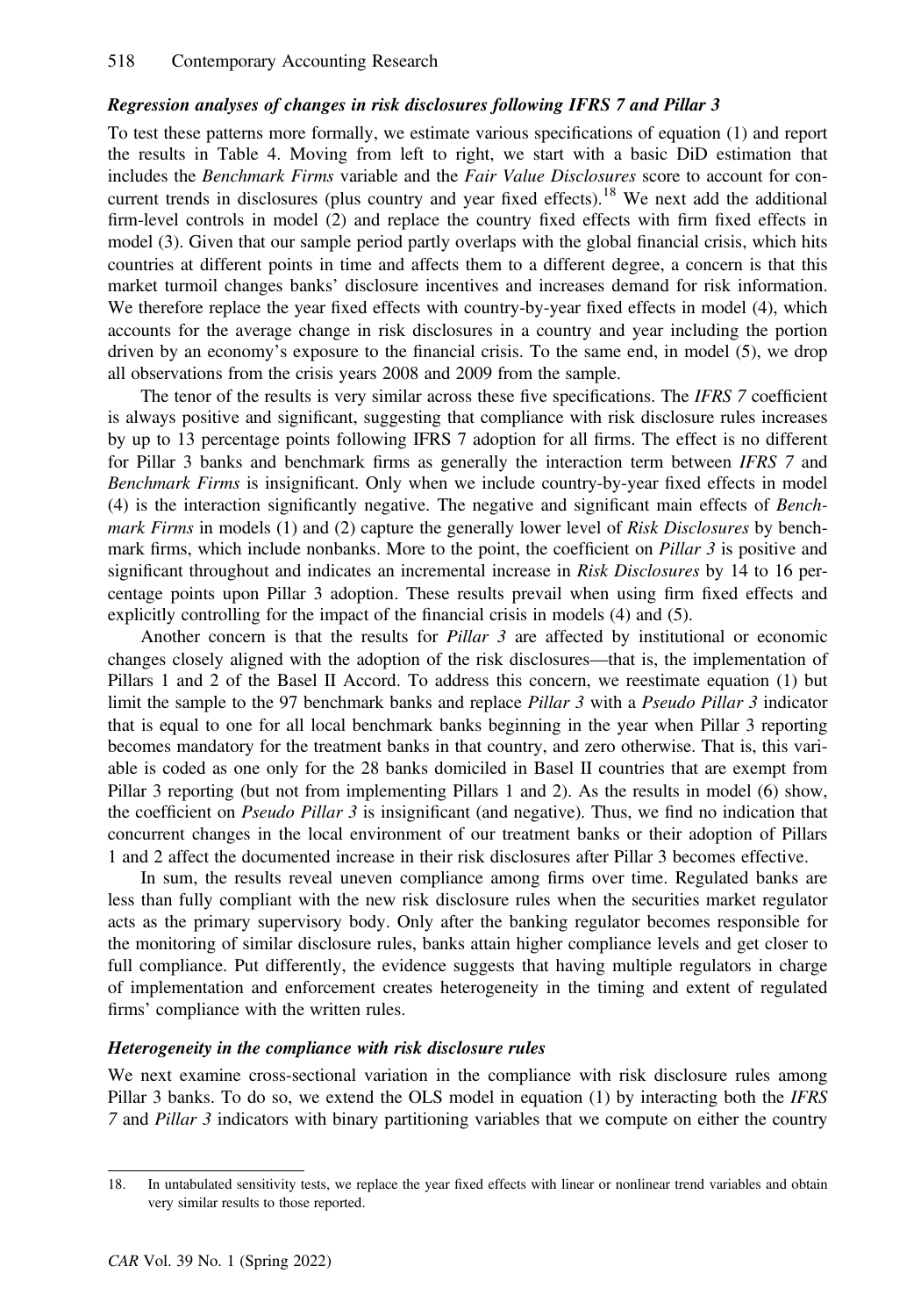| Analysis of risk disclosures following the adoption of IFRS 7 and Pillar 3 |                                                           |                                                                                                                 |                                                                                                                                                                                                                              |                                                                                                                                                                                                                                                                   |                                                                                                                                                                                                                                                                                               |                                                                                    |
|----------------------------------------------------------------------------|-----------------------------------------------------------|-----------------------------------------------------------------------------------------------------------------|------------------------------------------------------------------------------------------------------------------------------------------------------------------------------------------------------------------------------|-------------------------------------------------------------------------------------------------------------------------------------------------------------------------------------------------------------------------------------------------------------------|-----------------------------------------------------------------------------------------------------------------------------------------------------------------------------------------------------------------------------------------------------------------------------------------------|------------------------------------------------------------------------------------|
| Risk Disclosures as<br>dependent variable                                  | $\ominus$                                                 | $\odot$                                                                                                         | $\odot$                                                                                                                                                                                                                      | $\bigoplus$                                                                                                                                                                                                                                                       | $\odot$                                                                                                                                                                                                                                                                                       | $\odot$                                                                            |
| Test variables                                                             |                                                           |                                                                                                                 |                                                                                                                                                                                                                              |                                                                                                                                                                                                                                                                   |                                                                                                                                                                                                                                                                                               |                                                                                    |
| IFRS 7                                                                     |                                                           | $0.131***$<br>(5.36)<br>0.023                                                                                   |                                                                                                                                                                                                                              | $0.108*$<br>(1.92)<br>-0.041*                                                                                                                                                                                                                                     | $0.127***$<br>(4.95)<br>0.004                                                                                                                                                                                                                                                                 | $0.156***$<br>(5.74)                                                               |
|                                                                            |                                                           |                                                                                                                 |                                                                                                                                                                                                                              |                                                                                                                                                                                                                                                                   |                                                                                                                                                                                                                                                                                               |                                                                                    |
| IFRS $7 \times$ Benchmark Firms $[1]$                                      |                                                           |                                                                                                                 |                                                                                                                                                                                                                              |                                                                                                                                                                                                                                                                   |                                                                                                                                                                                                                                                                                               |                                                                                    |
| Pillar 3 [2]                                                               | $0.132***$<br>(5.42)<br>$0.024$<br>$(1.12)$<br>$0.139***$ | $(1.05)$<br>0.140***                                                                                            |                                                                                                                                                                                                                              | $\frac{1}{(-1.87)}$<br>0.145***                                                                                                                                                                                                                                   |                                                                                                                                                                                                                                                                                               | $\vert$                                                                            |
|                                                                            | (10.93)                                                   | (10.86)                                                                                                         | $0.125***$<br>$(5.26)$<br>$0.020$<br>$(0.99)$<br>$0.140***$<br>$(11.61)$                                                                                                                                                     | $(8.07)$                                                                                                                                                                                                                                                          | $(0.19)$<br>0.157***<br>(6.88)                                                                                                                                                                                                                                                                |                                                                                    |
| Pseudo Pillar 3                                                            |                                                           |                                                                                                                 |                                                                                                                                                                                                                              |                                                                                                                                                                                                                                                                   |                                                                                                                                                                                                                                                                                               | $-0.044$<br>$(-1.49)$                                                              |
| $p$ -value: [1] = [2]                                                      | [50.01]                                                   | $\left[\times 0.01\right]$                                                                                      | $\left[ <0.01 \right]$                                                                                                                                                                                                       | $\left[ <0.01 \right]$                                                                                                                                                                                                                                            | $[<0.01]$                                                                                                                                                                                                                                                                                     |                                                                                    |
|                                                                            |                                                           |                                                                                                                 |                                                                                                                                                                                                                              |                                                                                                                                                                                                                                                                   |                                                                                                                                                                                                                                                                                               |                                                                                    |
| Control variables<br><b>Benchmark Firms</b>                                |                                                           | $-0.167***$                                                                                                     |                                                                                                                                                                                                                              |                                                                                                                                                                                                                                                                   |                                                                                                                                                                                                                                                                                               |                                                                                    |
|                                                                            |                                                           | $(-5.94)$                                                                                                       |                                                                                                                                                                                                                              |                                                                                                                                                                                                                                                                   |                                                                                                                                                                                                                                                                                               |                                                                                    |
| Fair Value Disclosures                                                     | $-0.255***$<br>$(-7.75)$<br>0.175***<br>(4.39)            |                                                                                                                 |                                                                                                                                                                                                                              |                                                                                                                                                                                                                                                                   |                                                                                                                                                                                                                                                                                               |                                                                                    |
|                                                                            |                                                           |                                                                                                                 |                                                                                                                                                                                                                              |                                                                                                                                                                                                                                                                   |                                                                                                                                                                                                                                                                                               |                                                                                    |
| Log(Total Assets)                                                          |                                                           | $0.119***$<br>(3.30)<br>0.043***                                                                                | 0.041<br>$(0.97)$<br>$(0.90)$<br>$(0.69)$<br>$(1.8)$<br>$(0.69)$<br>$(0.69)$<br>$(0.69)$<br>$(0.69)$<br>$(0.69)$<br>$(0.69)$<br>$(0.69)$<br>$(0.69)$<br>$(0.69)$<br>$(0.69)$<br>$(0.69)$<br>$(0.69)$<br>$(0.69)$<br>$(0.69)$ | $\begin{array}{l} 0.090^*\\ 0.920\\ 0.008\\ 0.0000\\ 0.0000\\ 0.0000\\ 0.0000\\ 0.0000\\ 0.0000\\ 0.0000\\ 0.0000\\ 0.0000\\ 0.0000\\ 0.0000\\ 0.0000\\ 0.0000\\ 0.0000\\ 0.0000\\ 0.0000\\ 0.0000\\ 0.0000\\ 0.0000\\ 0.0000\\ 0.0000\\ 0.0000\\ 0.0000\\ 0.000$ | 0.046<br>(1.02)<br>(1.02)<br>0.06 <sup>3*</sup><br>(3.03)<br>(3.03)<br>(3.03)<br>(3.045<br>(3.038<br>(3.05)<br>(1.17)<br>(3.058<br>(3.051<br>(3.051<br>(3.051<br>(3.051<br>(3.051<br>(3.051<br>(3.051<br>(3.051<br>(3.051<br>(3.051<br>(3.051<br>(3.051<br>(3.051<br>(3.051<br>(3.051<br>(3.0 | $0.029$<br>$(0.45)$<br>$-0.012$<br>$(-0.47)$                                       |
|                                                                            |                                                           |                                                                                                                 |                                                                                                                                                                                                                              |                                                                                                                                                                                                                                                                   |                                                                                                                                                                                                                                                                                               |                                                                                    |
| $Log(Analysis Following + 1)$                                              |                                                           |                                                                                                                 |                                                                                                                                                                                                                              |                                                                                                                                                                                                                                                                   |                                                                                                                                                                                                                                                                                               |                                                                                    |
|                                                                            |                                                           |                                                                                                                 |                                                                                                                                                                                                                              |                                                                                                                                                                                                                                                                   |                                                                                                                                                                                                                                                                                               |                                                                                    |
| Capital Ratio                                                              |                                                           | $\begin{array}{c} (6.97) \\ (6.97) \\ (-0.37) \\ (0.002 \\ (0.07) \\ (0.07) \\ (0.014 \\ (0.46) \\ \end{array}$ |                                                                                                                                                                                                                              |                                                                                                                                                                                                                                                                   |                                                                                                                                                                                                                                                                                               | 0.020**<br>(2.52)<br>(3.52)<br>0.038<br>0.077<br>0.027*<br>(-1.84)<br>Y, F<br>Y, F |
|                                                                            |                                                           |                                                                                                                 |                                                                                                                                                                                                                              |                                                                                                                                                                                                                                                                   |                                                                                                                                                                                                                                                                                               |                                                                                    |
| Return on Assets                                                           |                                                           |                                                                                                                 |                                                                                                                                                                                                                              |                                                                                                                                                                                                                                                                   |                                                                                                                                                                                                                                                                                               |                                                                                    |
|                                                                            |                                                           |                                                                                                                 |                                                                                                                                                                                                                              |                                                                                                                                                                                                                                                                   |                                                                                                                                                                                                                                                                                               |                                                                                    |
| Asset Growth                                                               |                                                           |                                                                                                                 |                                                                                                                                                                                                                              |                                                                                                                                                                                                                                                                   |                                                                                                                                                                                                                                                                                               |                                                                                    |
|                                                                            |                                                           | $0.007$<br>(0.79)<br>Y, C                                                                                       |                                                                                                                                                                                                                              |                                                                                                                                                                                                                                                                   |                                                                                                                                                                                                                                                                                               |                                                                                    |
| <b>Fixed</b> effects                                                       | $\begin{array}{c} \text{Y, C}\\ \text{0.728} \end{array}$ |                                                                                                                 |                                                                                                                                                                                                                              |                                                                                                                                                                                                                                                                   |                                                                                                                                                                                                                                                                                               |                                                                                    |
|                                                                            |                                                           | 0.790                                                                                                           | 0.821                                                                                                                                                                                                                        |                                                                                                                                                                                                                                                                   |                                                                                                                                                                                                                                                                                               | 0.838                                                                              |
| # firms/# firm-years                                                       | 266/1,220                                                 | 266/1,220                                                                                                       | 266/1,220                                                                                                                                                                                                                    | 266/1,220                                                                                                                                                                                                                                                         |                                                                                                                                                                                                                                                                                               | 97/450                                                                             |
|                                                                            |                                                           |                                                                                                                 |                                                                                                                                                                                                                              |                                                                                                                                                                                                                                                                   | (The table is continued on the next page.)                                                                                                                                                                                                                                                    |                                                                                    |

TABLE 4

TABLE 4

CAR Vol. 39 No. 1 (Spring 2022)

# A Tale of Two Supervisors 519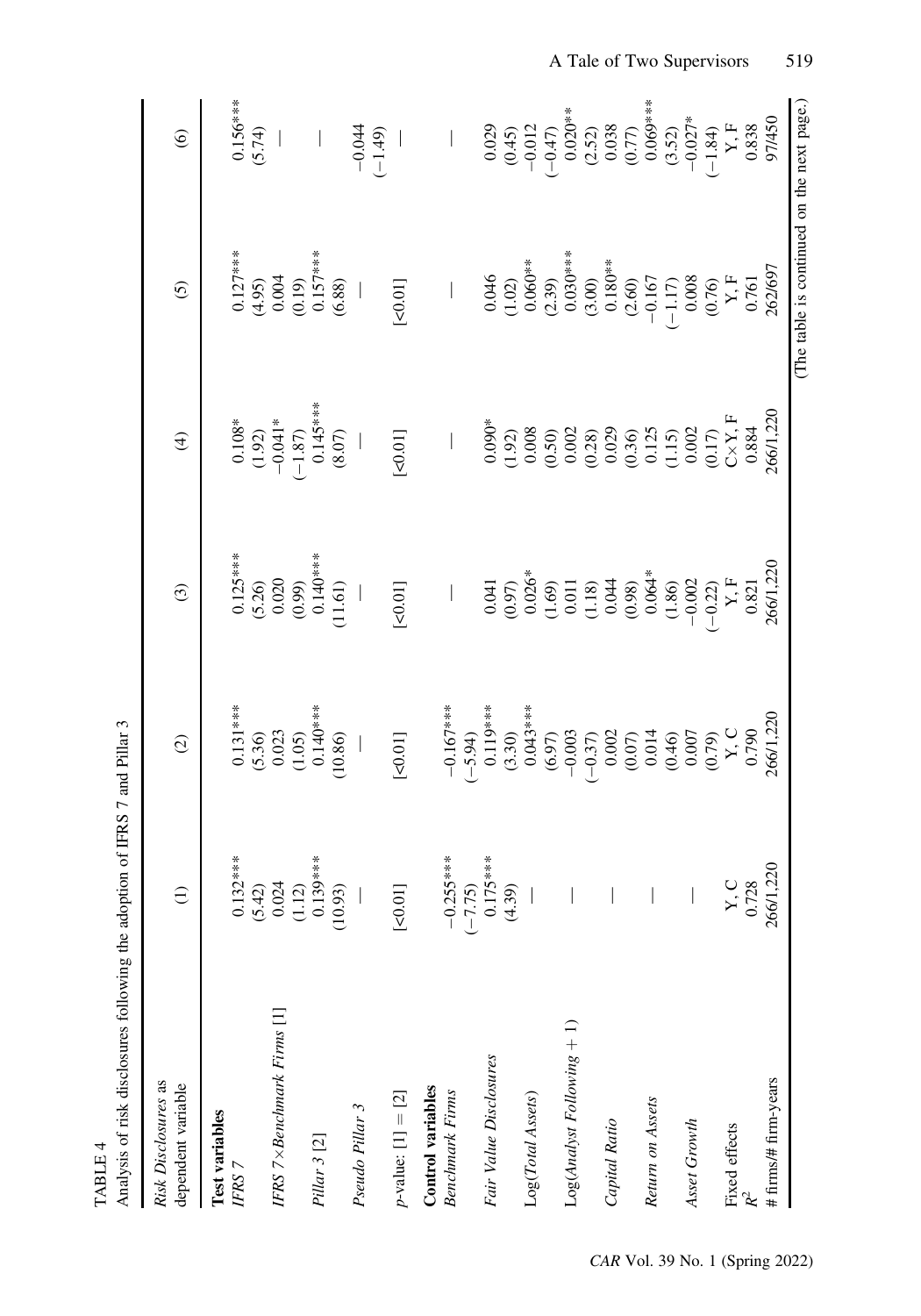| ٦ |
|---|

non-Basel II countries as well as for nonbanks in Basel II countries, and zero otherwise. For details on the remaining control variables see Table 3. In column (5), we Pillar 3 indicator that is equal to one beginning in the year when Pillar 3 reporting becomes mandatory in a country (i.e., this variable is only coded as one for the 28 benchmark banks domiciled in Basel II countries), and zero otherwise. We include year  $(Y)$ , country (C), firm  $(F)$ , or country times year  $(C \times Y)$  fixed effects in the regressions but do not report the coefficients. The table reports OLS coefficient estimates and (in parentheses) t-statistics based on robust standard errors clustered by Notes: The sample comprises up to 1,220 firm-year observations from 266 banks and nonbanks over the 2005 to 2009 period as described in Table 2. We use the self-Notes: The sample comprises up to 1,220 firm-year observations from 266 banks and nonbanks over the 2005 to 2009 period as described in Table 2. We use the selfconstructed Risk Disclosures score measuring a firm's compliance with IFRS 7 and Pillar 3 disclosure requirements as the dependent variable. We define IFRS 7 and constructed Risk Disclosures score measuring a firm's compliance with IFRS 7 and Pillar 3 disclosure requirements as the dependent variable. We define IFRS 7 and Pillar 3 as binary indicator variables that are equal to one beginning in the first year a firm applies the risk disclosure rules under IFRS 7 or the third pillar of the Basel Pillar 3 as binary indicator variables that are equal to one beginning in the first year a firm applies the risk disclosure rules under IFRS 7 or the third pillar of the Basel II Accord, and zero otherwise. Benchmark Firms is a binary indicator variable that is equal to one for banks that are exempt from Pillar 3 requirements or domiciled in II Accord, and zero otherwise. Benchmark Firms is a binary indicator variable that is equal to one for banks that are exempt from Pillar 3 requirements or domiciled in non-Basel II countries as well as for nonbanks in Basel II countries, and zero otherwise. For details on the remaining control variables see Table 3. In column (5), we drop the years of the global financial crisis (i.e., 2008 and 2009) from the sample. In column (6), we limit the sample to the 97 benchmark banks and include a Pseudo drop the years of the global financial crisis (i.e., 2008 and 2009) from the sample. In column (6), we limit the sample to the 97 benchmark banks and include a Pseudo Pillar 3 indicator that is equal to one beginning in the year when Pillar 3 reporting becomes mandatory in a country (i.e., this variable is only coded as one for the 28 Y) fixed effects in the regressions but do not report the coefficients. The table reports OLS coefficient estimates and (in parentheses) t-statistics based on robust standard errors clustered by country. We also report p-values from Wald tests assessing the statistical significance of differences across select coefficients. \*, \*\*, and \*\*\* represent significance p-values from Wald tests assessing the statistical significance of differences across select coefficients. \*, \*\*, and \*\*\* represent significance benchmark banks domiciled in Basel II countries), and zero otherwise. We include year  $(Y)$ , country  $(F)$ , or country times year  $(C \times$ levels of 10%, 5%, and 1%, respectively (two-tailed). levels of 10%, 5%, and 1%, respectively (two-tailed). country. We also report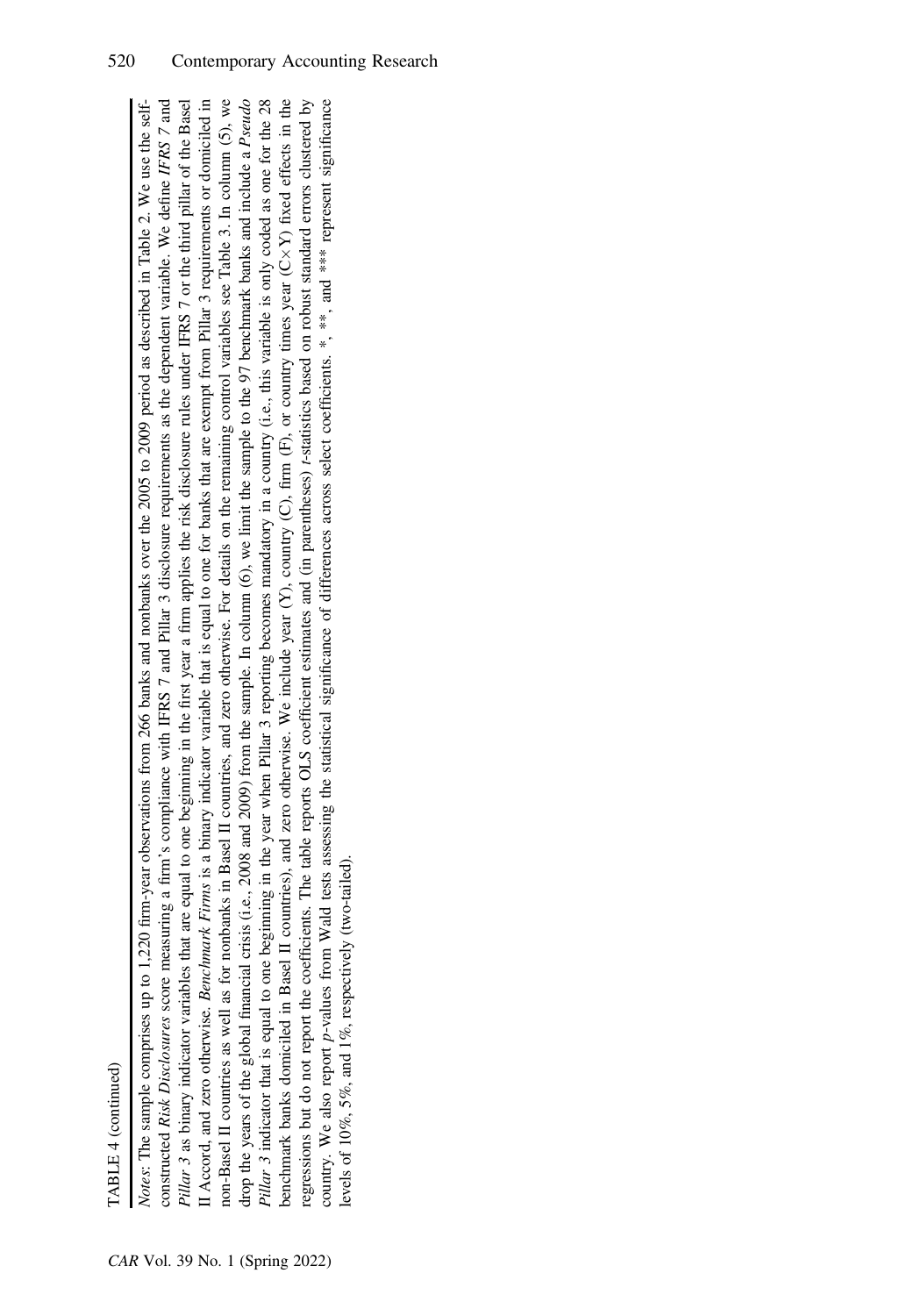level or firm level. These partitioning variables allow us to examine whether the compliance with risk disclosure rules systematically varies across subsets of Pillar 3 banks. That is, the coefficients on the interaction terms provide an estimate of the marginal change in Risk Disclosures for banks with a partitioning variable equal to one relative to banks with a partitioning variable equal to zero after they have adopted IFRS 7 and Pillar 3, respectively. We estimate the same general model as in Table 4, column (3), and hence the firm fixed effects subsume the main effects of the partitioning variables.<sup>19</sup> We run the cross-sectional analyses only for the treatment banks because we are interested in differences in risk disclosures among the banks affected by Pillar 3. As a result, the *Benchmark Firms* variable (and its interaction with *IFRS* 7) drops from the model.

Table 5, panel A, reports by-country descriptive statistics on the various partitioning variables that we use. We create three partitioning variables on the country level. First, in column (1), we code countries with two separate regulatory bodies for the oversight of securities markets and banks versus countries where the two areas are overseen by a single entity (see also the Appendix). The idea is to examine if this distinct setup has an effect on regulatory outcomes. On the one hand, the coexistence of two separate agencies could increase competition (e.g., for funding or attention) as both agencies have to justify their presence. On the other hand, they both could try to curry favor with their constituents or rely on the other party to take a leading role in the enforcement of the new rules, giving rise to a free-rider problem. In column (2), we identify those countries among the jurisdictions with separate regulators in which the central bank (i.e., the institution responsible for the monetary policy) acts as the primary banking supervisor. Because central banks that perform all functions of prudential oversight including bank supervision are typically well staffed and funded, the imbalance of powers is likely larger relative to a separate securities market regulator. In column (3), we develop a more direct measure of the relative strength of supervisory resources (e.g., Jackson and Roe 2009) and compare the full-time staff members available for banking versus general securities market regulation. We split the countries by the sample median, and a partitioning variable of one indicates that a country dedicates relatively more resources to the (separate) banking regulator. Because the country-level factors are time independent, we interact both the IFRS 7 and Pillar 3 variables with the same partitioning indicator.

We also create three firm-level partitioning variables. We use a bank's *Return Variability*, measured by the standard deviation of daily stock returns over the fiscal year, and annual buyand-hold Stock Price Performance in columns (4) and (5). Banks with more volatile stock prices and lower stock returns likely face more market pressure and regulatory scrutiny. Similarly, banks with a lower Tier 1 Capital Ratio are perceived as riskier and more likely to draw the attention of the bank regulator (column (6)). To create the respective high or low indicators, we separately compare the firm-level values in the year of IFRS 7 adoption and the year of Pillar 3 adoption to the sample median. That is, we code a first partitioning variable for *IFRS* 7 that is conditioned on the year IFRS 7 took effect, and a second partitioning variable for *Pillar 3* conditioned on when Pillar 3 was adopted. This coding of two indicators allows us to separately examine the market pressure and regulatory scrutiny at the time of each regulatory change. The table notes provide further detail on the data sources and variable measurement of our partitioning variables.

Panel B of Table 5 reports the results from the cross-sectional tests. We only tabulate the variables of interest, but the full set of controls plus year and firm fixed effects are included in the regressions. Column (1) shows the results for separate regulators. Only when the securities market regulator is an independent unit do banks increase their risk disclosures following IFRS 7 adoption, as can be seen from the significant interaction term. Around Pillar 3 adoption, no such distinction exists. This evidence suggests that independent securities market regulators engage in stricter enforcement, consistent with potentially beneficial effects of two separate supervisory

<sup>19.</sup> When we use firm-level attributes to create partitioning variables, we also include the respective raw values of the firm attributes as controls in the models.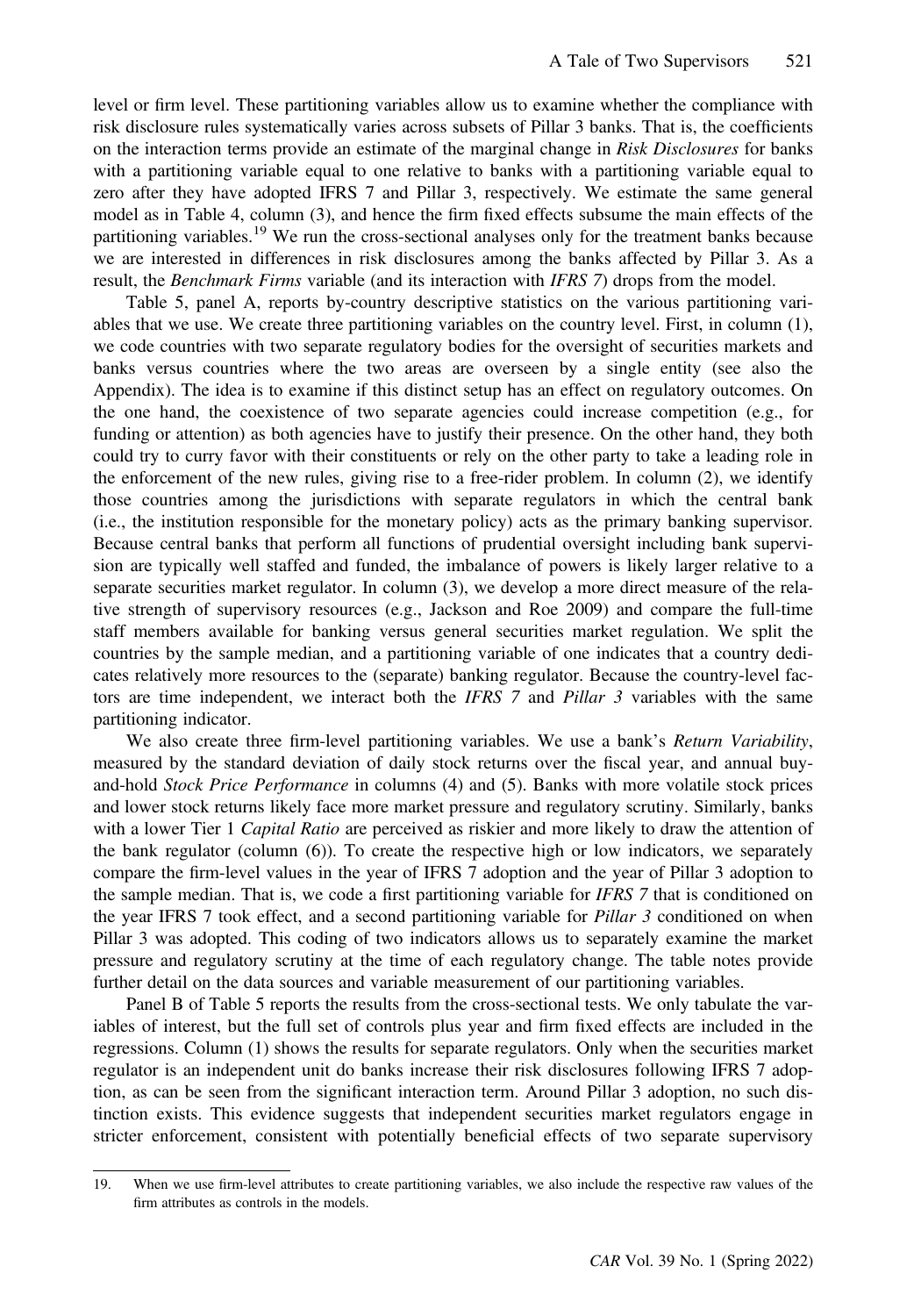| Cross-sectional differences in risk disclosures        |                                           | among banks adopting Pillar 3                                        |                                           |                               |                                                                 |                                                |                                                             |                                                                                           |                                                                                  |                                                                                                                                                                                                                                                                            |
|--------------------------------------------------------|-------------------------------------------|----------------------------------------------------------------------|-------------------------------------------|-------------------------------|-----------------------------------------------------------------|------------------------------------------------|-------------------------------------------------------------|-------------------------------------------------------------------------------------------|----------------------------------------------------------------------------------|----------------------------------------------------------------------------------------------------------------------------------------------------------------------------------------------------------------------------------------------------------------------------|
| <b>Panel A:</b> Country-level and firm-level partition |                                           | oning variables                                                      |                                           |                               |                                                                 |                                                |                                                             |                                                                                           |                                                                                  |                                                                                                                                                                                                                                                                            |
|                                                        |                                           | Country-level partitioning variables                                 |                                           |                               |                                                                 |                                                |                                                             | Firm-level partitioning variables                                                         |                                                                                  |                                                                                                                                                                                                                                                                            |
|                                                        |                                           | For subset with separate regulators                                  |                                           |                               |                                                                 |                                                |                                                             |                                                                                           |                                                                                  |                                                                                                                                                                                                                                                                            |
| Country                                                | Regulators<br>Separate<br>$\widehat{\Xi}$ | <b>Bank Supervision</b><br>by Central Bank<br>$\widehat{\circ}$<br>U | Resources of Bank<br>Regulator<br>$\odot$ | <b>Stronger Supervisory</b>   |                                                                 | Variability<br>Return<br>High<br>$\widehat{f}$ |                                                             | Performance<br>Stock Price<br>$\it{Low}$<br>$\odot$                                       |                                                                                  | Low Capital<br>Ratio<br>$\odot$                                                                                                                                                                                                                                            |
| Australia                                              |                                           | $\widehat{\in}$                                                      | 0.26                                      | $\widehat{\in}$               | 0.018                                                           |                                                | 0.18                                                        |                                                                                           | 8.04                                                                             |                                                                                                                                                                                                                                                                            |
| Bahrain                                                | ව                                         |                                                                      |                                           |                               | 0.019                                                           | $(35/9)$<br>$25/21)$                           | 0.03                                                        | $(0/16)$<br>35/22)                                                                        |                                                                                  |                                                                                                                                                                                                                                                                            |
| Belgium                                                | $\odot$                                   |                                                                      |                                           |                               | 0.017                                                           |                                                | 0.14                                                        | (5/6)                                                                                     | $14.32$<br>$9.84$<br>$-1.6$<br>$-1.6$<br>$-1.6$                                  | $\begin{array}{l} \{1111\cr 2914\cr 3114\cr 4113\cr 528\cr 641\cr 741\cr 84\cr 123\cr 124\cr 125\cr 125\cr 125\cr 125\cr 125\cr 125\cr 125\cr 125\cr 125\cr 125\cr 125\cr 125\cr 125\cr 125\cr 125\cr 125\cr 125\cr 125\cr 125\cr 125\cr 125\cr 125\cr 125\cr 125\cr 125\$ |
| Cyprus                                                 | Ξ                                         |                                                                      | 0.56                                      | $\widehat{\Xi}$               | 0.028                                                           | $(0/5)$<br>(2/015)                             | 0.40                                                        |                                                                                           |                                                                                  |                                                                                                                                                                                                                                                                            |
| Denmark                                                | $\widehat{\in}$                           |                                                                      |                                           |                               | 0.014                                                           | (0/3)                                          | 0.28                                                        | $(208)$<br>$(5/105)$<br>$(10/5)$                                                          |                                                                                  |                                                                                                                                                                                                                                                                            |
| Finland                                                | $\odot$                                   |                                                                      |                                           |                               | 0.027                                                           | $(5/5)$<br>$(5/10)$                            | 0.13                                                        |                                                                                           | 8.25                                                                             |                                                                                                                                                                                                                                                                            |
| France                                                 | $\ominus$                                 |                                                                      | 0.63                                      | $\ominus$                     | 0.019                                                           |                                                | 0.25                                                        |                                                                                           |                                                                                  |                                                                                                                                                                                                                                                                            |
| Germany                                                | Ξ                                         | A                                                                    | 0.50<br>0.50<br>0.50<br>0.44              |                               | 0.018                                                           | $(5/22)$<br>$(0/15)$<br>$(30/24)$<br>$(20013)$ | 0.10                                                        | $\begin{array}{c} (5/19) \\ (20/9) \\ (30/25) \\ (0/13) \\ (0/12) \\ (25/12) \end{array}$ | $\begin{array}{c} 8.25 \\ 7.80 \\ 9.68 \\ 10.20 \\ 8.33 \\ 7.03 \end{array}$     |                                                                                                                                                                                                                                                                            |
| Greece                                                 | Э                                         | $\ominus$                                                            |                                           |                               |                                                                 |                                                |                                                             |                                                                                           |                                                                                  |                                                                                                                                                                                                                                                                            |
| Hong Kong                                              | $\Xi$                                     | $\ominus$                                                            |                                           | $\theta \theta \theta \theta$ | $\begin{array}{c} 0.018 \\ 0.020 \\ 0.021 \\ 0.014 \end{array}$ |                                                | $\begin{array}{c} 0.23 \\ 0.17 \\ 0.17 \\ 0.10 \end{array}$ |                                                                                           |                                                                                  |                                                                                                                                                                                                                                                                            |
| Ireland                                                | Э                                         | $\ominus$                                                            |                                           |                               |                                                                 |                                                |                                                             |                                                                                           |                                                                                  |                                                                                                                                                                                                                                                                            |
| Italy                                                  | E                                         | Э                                                                    |                                           |                               |                                                                 | (5/15)                                         |                                                             |                                                                                           |                                                                                  |                                                                                                                                                                                                                                                                            |
| Kuwait                                                 | $\ominus$                                 | $\ominus$                                                            |                                           |                               | 0.023                                                           |                                                | 0.07                                                        |                                                                                           | $\begin{array}{l} 16.01 \\ 16.00 \\ 16.71 \\ 14.41 \\ 9.50 \\ 10.00 \end{array}$ |                                                                                                                                                                                                                                                                            |
| Liechtenstein                                          | 662                                       |                                                                      | $\overline{\phantom{a}}$                  |                               | 0.015                                                           | (01)                                           | $-0.14$                                                     | (0/3)                                                                                     |                                                                                  | (5/0)                                                                                                                                                                                                                                                                      |
| Malta                                                  |                                           |                                                                      |                                           |                               | 0.016                                                           | (5/3)                                          | 0.07                                                        |                                                                                           |                                                                                  |                                                                                                                                                                                                                                                                            |
| Mauritius                                              |                                           | Ξ                                                                    | 0.23                                      | $\widehat{\in}$               | 0.000                                                           | (100)                                          | 0.36                                                        | (101)                                                                                     |                                                                                  | $(9/1)$<br>(5/0)                                                                                                                                                                                                                                                           |
| Netherlands                                            | $\widehat{\Xi}$                           |                                                                      | 0.47                                      | $\odot$                       | 0.014                                                           | (0/5)                                          | 0.08                                                        | (5/10)                                                                                    |                                                                                  | (0/4)                                                                                                                                                                                                                                                                      |
| Norway                                                 |                                           |                                                                      |                                           |                               | 0.022                                                           | (5/5)                                          | 0.17                                                        | $(03)$<br>$(51)$<br>$10(6)$<br>$(53)$                                                     |                                                                                  | (0)                                                                                                                                                                                                                                                                        |
| Oman                                                   | Ξ                                         | E                                                                    | 0.33                                      | $\widehat{\in}$               | 0.029                                                           | (0/3)                                          | 0.28                                                        |                                                                                           | $\frac{1.57}{1.10}$                                                              | (01)                                                                                                                                                                                                                                                                       |
| Poland                                                 | ₩                                         | $\ominus$                                                            | 0.72                                      | $\ominus$                     | 0.023                                                           | 15/10)                                         | 0.27                                                        |                                                                                           |                                                                                  | (71)                                                                                                                                                                                                                                                                       |
| Portugal                                               |                                           | E                                                                    |                                           | $\ominus$                     | 0.020                                                           | (5/1)                                          |                                                             |                                                                                           |                                                                                  | (0/5)                                                                                                                                                                                                                                                                      |
|                                                        |                                           |                                                                      |                                           |                               |                                                                 |                                                |                                                             | (The table is continued on the next page.)                                                |                                                                                  |                                                                                                                                                                                                                                                                            |

TABLE 5

TABLE 5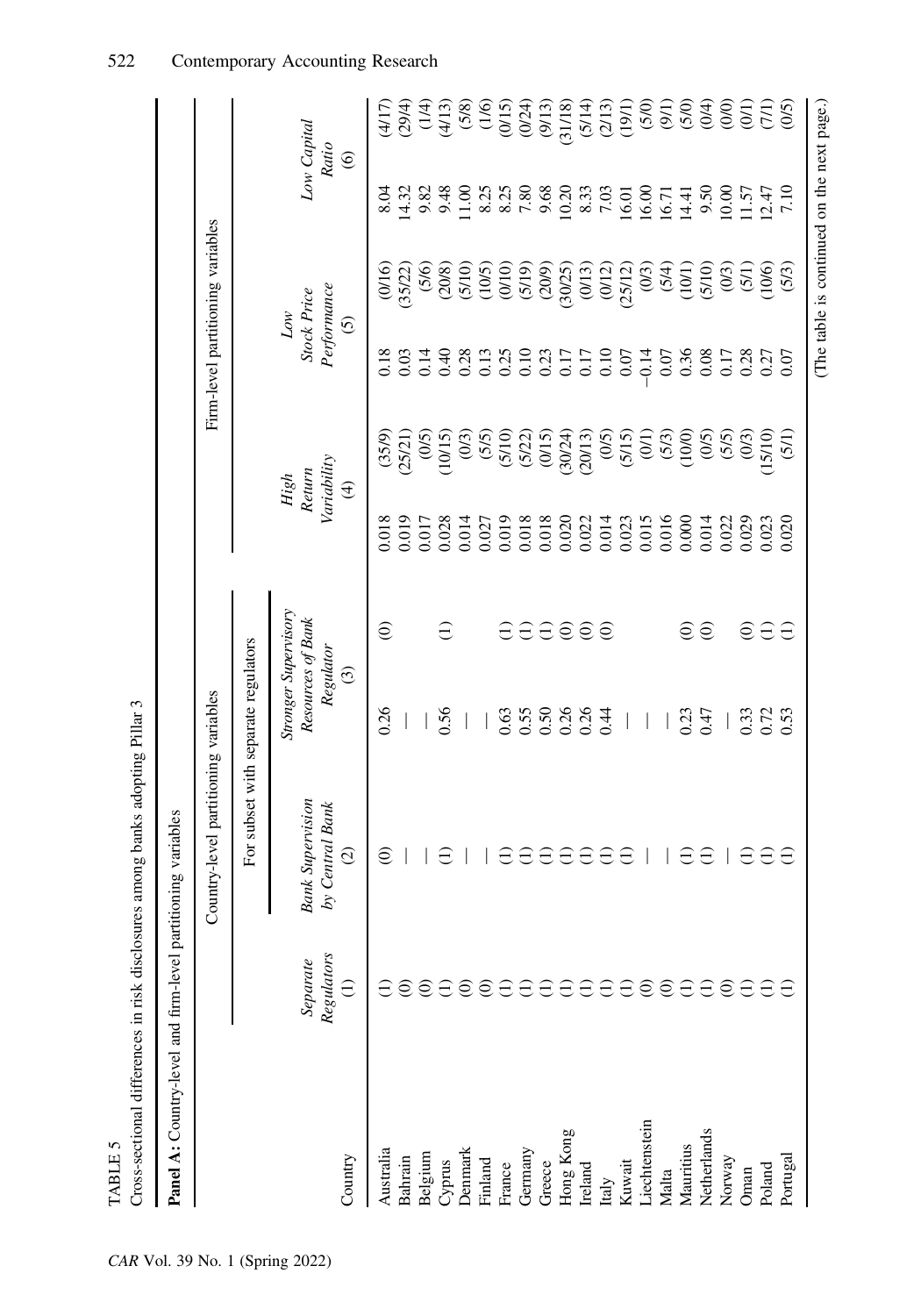| I<br>Ļ      |  |
|-------------|--|
| д<br>٦<br>Ľ |  |

| and mortification unmobiles<br>is an original in<br>í |
|-------------------------------------------------------|
| 3<br>vel and firm-le-                                 |
|                                                       |
| š                                                     |
|                                                       |
| u<br>B<br>í                                           |

| Panel A: Country-level and firm-level partitioning variables                             |                                           |                                                             |                                                       |                                     |                                                                |                    |                                                          |                                                           |                 |                                           |
|------------------------------------------------------------------------------------------|-------------------------------------------|-------------------------------------------------------------|-------------------------------------------------------|-------------------------------------|----------------------------------------------------------------|--------------------|----------------------------------------------------------|-----------------------------------------------------------|-----------------|-------------------------------------------|
|                                                                                          |                                           |                                                             | Country-level partitioning variables                  |                                     |                                                                |                    |                                                          | Firm-level partitioning variables                         |                 |                                           |
|                                                                                          |                                           |                                                             | For subset with separate regulators                   |                                     |                                                                |                    |                                                          |                                                           |                 |                                           |
| Country                                                                                  | Regulators<br>Separate<br>$\widehat{\Xi}$ | <b>Bank Supervision</b><br>by Central Bank<br>$\widehat{c}$ | Resources of Bank<br>Regulator<br>$\odot$             | <b>Stronger Supervisory</b>         | Variability<br>Return<br>$\widehat{\mathcal{F}}$               | High               |                                                          | Performance<br><b>Stock Price</b><br>Low<br>$\widehat{c}$ |                 | Low Capital<br>Ratio<br>$\widehat{\circ}$ |
| Saudi Arabia<br>Singapore                                                                |                                           | Э                                                           | 0.91                                                  | $\widehat{\in}$                     | 0.018<br>0.024                                                 | (33/21)            | 0.21<br>$-0.01$                                          | (10/4)<br>(28/18)                                         | $1.00$<br>14.50 | $(33/1)$<br>$(15/3)$                      |
| South Africa                                                                             | E                                         | $\ominus$                                                   | $0.23$<br>$0.20$                                      | $\widehat{\in}$                     | 0.024                                                          | $(0/1)$<br>(20/15) | 0.08                                                     | $(5/10)$                                                  | 11.00           |                                           |
| Spain                                                                                    | Ξ                                         | $\ominus$                                                   | 0.62                                                  | $\widehat{\Xi}$                     | 0.014                                                          | (5/1)              | 0.19                                                     | (57)                                                      | 7.35            | $(6/8)$<br>(0/14)                         |
| Sweden                                                                                   | Э                                         | $\odot$                                                     | 0.72                                                  | $\ominus$                           | 0.023                                                          | (4/5)              | 0.08                                                     | (5/5)                                                     | 10.20           | $(0/4)$                                   |
| Switzerland                                                                              | E                                         | $\odot$                                                     | 0.66                                                  | $\ominus$                           | 0.021                                                          | (5/15)             | 0.05                                                     | (10/14)                                                   | 21.40           | $(15/1)$<br>$(19/0)$<br>$11/24)$          |
| United Arab Emirates                                                                     |                                           | $\ominus$                                                   |                                                       |                                     | 0.028                                                          | (9/13)             |                                                          | (23/10)                                                   |                 |                                           |
| United Kingdom                                                                           |                                           | ව                                                           | 0.18                                                  | $\odot$                             | 0.020                                                          | (35/29)            | 0.12                                                     | (15/33)                                                   | 9.75            |                                           |
| Panel B: Regression analyses of country-level and firm-level cross-sectional differences |                                           |                                                             |                                                       |                                     |                                                                |                    |                                                          |                                                           |                 |                                           |
|                                                                                          |                                           |                                                             | Country-level partitioning variables                  |                                     |                                                                |                    |                                                          | Firm-level partitioning variables                         |                 |                                           |
|                                                                                          |                                           | J                                                           |                                                       | For subset with separate regulators |                                                                |                    |                                                          |                                                           |                 |                                           |
| Risk Disclosures as dependent variable                                                   |                                           | Regulators<br>Separate<br>$\ominus$                         | <b>Bank Supervision by</b><br>Central Bank<br>$\odot$ |                                     | Resources of Bank Regulator<br>Stronger Supervisory<br>$\odot$ |                    | High Return<br>Variability<br>$\bigoplus$                | Low Stock Price<br>Performance<br>$\odot$                 |                 | Capital Ratio<br>Low<br>$\circledcirc$    |
|                                                                                          |                                           |                                                             |                                                       |                                     |                                                                |                    |                                                          |                                                           |                 |                                           |
| Test variables<br>IFRS 7                                                                 |                                           | 0.059                                                       | $0.149***$                                            |                                     | $0.168***$                                                     |                    | $0.088**$                                                | $0.116***$                                                |                 | $0.122**$                                 |
|                                                                                          |                                           | (1.02)                                                      | (10.33)                                               |                                     | (6.96)                                                         |                    |                                                          | (3.05)                                                    |                 | (2.19)                                    |
| IFRS 7 × Partitioning Variable <sub>CIFRS</sub> 7                                        |                                           | $0.070*$<br>(1.70)                                          | $0.031$<br>(1.34)                                     |                                     | $-0.003$<br>$(-0.12)$                                          |                    | $\begin{array}{c} (2.36) \\ 0.034 \\ (1.68) \end{array}$ | $\begin{array}{c} 0.007 \\ 0.33 \end{array}$              |                 | $-0.035$<br>(-1.18)                       |

(The table is continued on the next page.)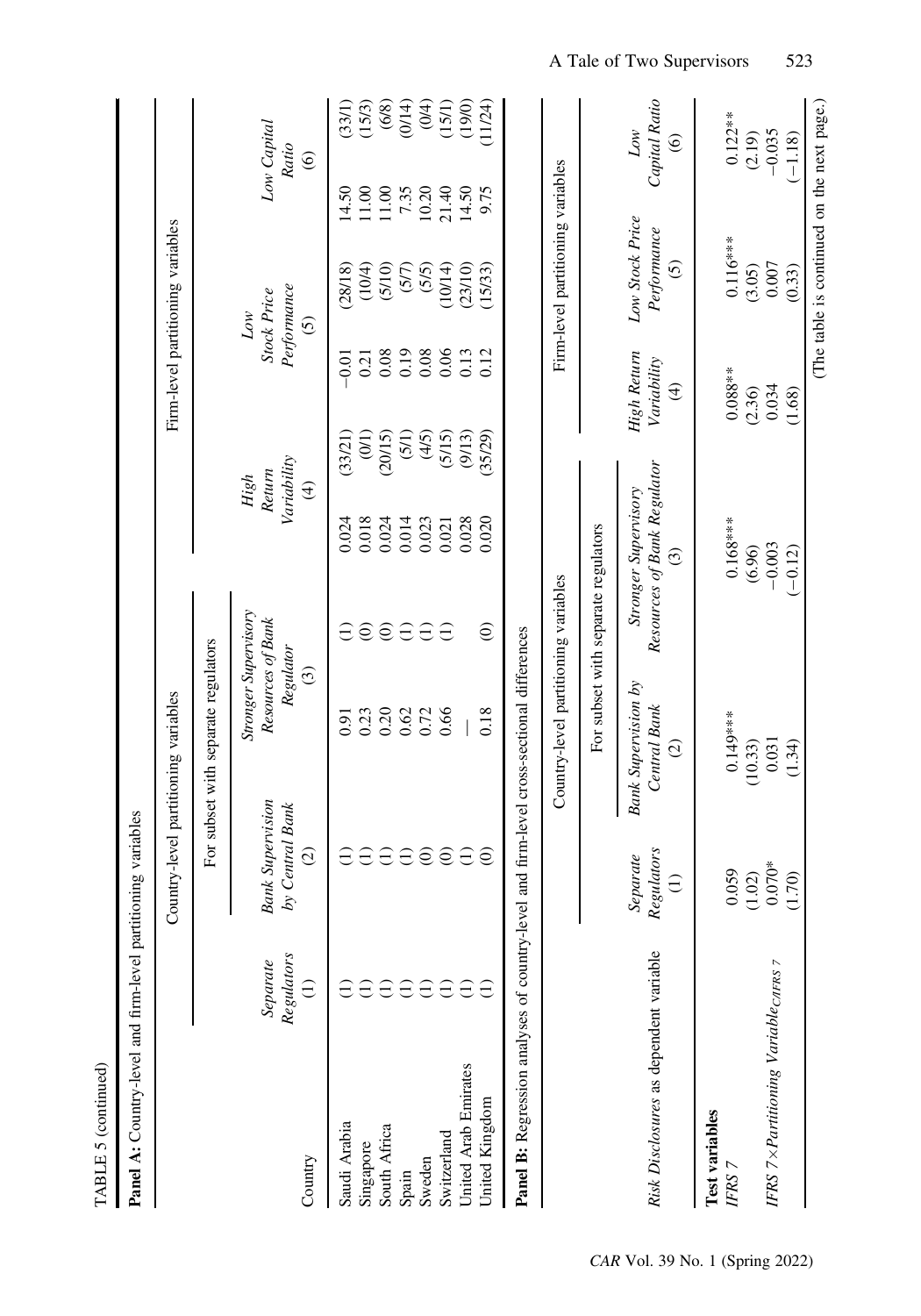| TABLE 5 (continued)                                                                                                                                                                                                                                                                                                                                                                                                                                                                                                                                                                                                                                                                                                                                                                                                                                                                                                                                                                                                                                                                                                                                                                                                                                                                                                                                                                                                                                                                                                                                                                                                                                                                                                                                                                                                                                                                                                                                                                                                                                                                                                                                                                                                                                                                                                                                                                                                                                                                                                                                                                                                                                                  |                                           |                                                                 |                                                                                       |                                                        |                                                           |                                           |
|----------------------------------------------------------------------------------------------------------------------------------------------------------------------------------------------------------------------------------------------------------------------------------------------------------------------------------------------------------------------------------------------------------------------------------------------------------------------------------------------------------------------------------------------------------------------------------------------------------------------------------------------------------------------------------------------------------------------------------------------------------------------------------------------------------------------------------------------------------------------------------------------------------------------------------------------------------------------------------------------------------------------------------------------------------------------------------------------------------------------------------------------------------------------------------------------------------------------------------------------------------------------------------------------------------------------------------------------------------------------------------------------------------------------------------------------------------------------------------------------------------------------------------------------------------------------------------------------------------------------------------------------------------------------------------------------------------------------------------------------------------------------------------------------------------------------------------------------------------------------------------------------------------------------------------------------------------------------------------------------------------------------------------------------------------------------------------------------------------------------------------------------------------------------------------------------------------------------------------------------------------------------------------------------------------------------------------------------------------------------------------------------------------------------------------------------------------------------------------------------------------------------------------------------------------------------------------------------------------------------------------------------------------------------|-------------------------------------------|-----------------------------------------------------------------|---------------------------------------------------------------------------------------|--------------------------------------------------------|-----------------------------------------------------------|-------------------------------------------|
| Panel B: Regression analyses of country-level and firm-level cross-sectional differences                                                                                                                                                                                                                                                                                                                                                                                                                                                                                                                                                                                                                                                                                                                                                                                                                                                                                                                                                                                                                                                                                                                                                                                                                                                                                                                                                                                                                                                                                                                                                                                                                                                                                                                                                                                                                                                                                                                                                                                                                                                                                                                                                                                                                                                                                                                                                                                                                                                                                                                                                                             |                                           |                                                                 |                                                                                       |                                                        |                                                           |                                           |
|                                                                                                                                                                                                                                                                                                                                                                                                                                                                                                                                                                                                                                                                                                                                                                                                                                                                                                                                                                                                                                                                                                                                                                                                                                                                                                                                                                                                                                                                                                                                                                                                                                                                                                                                                                                                                                                                                                                                                                                                                                                                                                                                                                                                                                                                                                                                                                                                                                                                                                                                                                                                                                                                      |                                           | Country-level partitioning variables                            |                                                                                       |                                                        | Firm-level partitioning variables                         |                                           |
|                                                                                                                                                                                                                                                                                                                                                                                                                                                                                                                                                                                                                                                                                                                                                                                                                                                                                                                                                                                                                                                                                                                                                                                                                                                                                                                                                                                                                                                                                                                                                                                                                                                                                                                                                                                                                                                                                                                                                                                                                                                                                                                                                                                                                                                                                                                                                                                                                                                                                                                                                                                                                                                                      |                                           |                                                                 | For subset with separate regulators                                                   |                                                        |                                                           |                                           |
| Risk Disclosures as dependent variable                                                                                                                                                                                                                                                                                                                                                                                                                                                                                                                                                                                                                                                                                                                                                                                                                                                                                                                                                                                                                                                                                                                                                                                                                                                                                                                                                                                                                                                                                                                                                                                                                                                                                                                                                                                                                                                                                                                                                                                                                                                                                                                                                                                                                                                                                                                                                                                                                                                                                                                                                                                                                               | Regulators<br>Separate<br>$\widehat{\Xi}$ | <b>Bank Supervision by</b><br>Central Bank<br>$\widehat{\circ}$ | Resources of Bank Regulator<br><b>Stronger Supervisory</b><br>$\widehat{\mathcal{C}}$ | High Return<br>Variability<br>$\widehat{\mathfrak{t}}$ | Low Stock Price<br>Performance<br>$\widehat{\mathcal{O}}$ | Capital Ratio<br>Low<br>$\widehat{\circ}$ |
| Pillar 3                                                                                                                                                                                                                                                                                                                                                                                                                                                                                                                                                                                                                                                                                                                                                                                                                                                                                                                                                                                                                                                                                                                                                                                                                                                                                                                                                                                                                                                                                                                                                                                                                                                                                                                                                                                                                                                                                                                                                                                                                                                                                                                                                                                                                                                                                                                                                                                                                                                                                                                                                                                                                                                             | $0.186***$<br>(4.81)                      | $0.116***$<br>(6.55)                                            | $0.119***$<br>(6.34)                                                                  | $0.127***$<br>(7.91)                                   | $0.123***$<br>(7.47)                                      | $0.140***$<br>(9.98)                      |
| Pillar 3 × Partitioning Variable creitar 3                                                                                                                                                                                                                                                                                                                                                                                                                                                                                                                                                                                                                                                                                                                                                                                                                                                                                                                                                                                                                                                                                                                                                                                                                                                                                                                                                                                                                                                                                                                                                                                                                                                                                                                                                                                                                                                                                                                                                                                                                                                                                                                                                                                                                                                                                                                                                                                                                                                                                                                                                                                                                           | $-0.046$<br>$(-1.26)$                     | $0.037**$<br>(2.72)                                             | $0.044**$<br>(2.13)                                                                   | $0.024*$<br>(1.81)                                     | $0.036***$<br>(3.53)                                      | 0.016<br>(1.03)                           |
| Control variables<br>Fixed effects                                                                                                                                                                                                                                                                                                                                                                                                                                                                                                                                                                                                                                                                                                                                                                                                                                                                                                                                                                                                                                                                                                                                                                                                                                                                                                                                                                                                                                                                                                                                                                                                                                                                                                                                                                                                                                                                                                                                                                                                                                                                                                                                                                                                                                                                                                                                                                                                                                                                                                                                                                                                                                   | Yes                                       | Yes                                                             | Yes                                                                                   | Yes                                                    | Yes                                                       | $\mathbf{Yes}$                            |
|                                                                                                                                                                                                                                                                                                                                                                                                                                                                                                                                                                                                                                                                                                                                                                                                                                                                                                                                                                                                                                                                                                                                                                                                                                                                                                                                                                                                                                                                                                                                                                                                                                                                                                                                                                                                                                                                                                                                                                                                                                                                                                                                                                                                                                                                                                                                                                                                                                                                                                                                                                                                                                                                      | 0.846<br>$\mathbf{Y}, \mathbf{F}$         | 0.854<br>$\mathbf{Y}, \mathbf{F}$                               | 0.860<br>$\mathbf{Y}, \mathbf{F}$                                                     | 0.844<br>Y, F                                          | Y, F<br>0.846                                             | 0.857<br>$\mathbf{Y}, \mathbf{F}$         |
| # firms/# firm-years                                                                                                                                                                                                                                                                                                                                                                                                                                                                                                                                                                                                                                                                                                                                                                                                                                                                                                                                                                                                                                                                                                                                                                                                                                                                                                                                                                                                                                                                                                                                                                                                                                                                                                                                                                                                                                                                                                                                                                                                                                                                                                                                                                                                                                                                                                                                                                                                                                                                                                                                                                                                                                                 | 117/568                                   | 97/468                                                          | 86/416                                                                                | 19/578                                                 | 119/578                                                   | 107/430                                   |
| as the primary supervisory authority of banks and zero otherwise. For details on the coding of both variables, see the Appendix. (3) Stronger Supervisory Resources of<br>year. (6) Capital Ratio is a bank's Tier 1 capital ratio at the beginning of the fiscal year. We then compare the firm-level value in the year of IFRS 7 adoption or the<br>parentheses) the number of firm-years with a value of one when interacted with IFRS 7 and Pillar 3, respectively. For the regression analyses in panel B, we limit the<br>(1) We code Separate Regulators as one if a country has a separate authority for the oversight of banks aside from the general authority that supervises securities mar-<br>kets, and zero otherwise. (2) Bank Supervision by Central Bank is equal to one if the country's central bank (i.e., the institution responsible for monetary policy) acts<br>Bank Regulator is equal to one if the ratio of resources dedicated to bank supervision over total resources for bank and securities market supervision exceeds the<br>median and zero otherwise. We measure regulatory resources by full-time staff members dedicated to bank and general securities market supervision (source: Central<br>year of Pillar 3 adoption to the sample median to create two separate binary indicators (as marked by the respective subscript) and interact them with the corresponding<br>IFRS 7 or Pillar 3 variables in the model. For instance, High Return Variability <sub>IFRS 7</sub> is equal to one if Return Variability for bank i in year t of IFRS 7 adoption<br>exceeds the sample median and zero otherwise, and is interacted with the IFRS 7 variable. The panel reports country medians of the underlying raw variables plus (in<br>Notes: Panel A reports information on the partitioning variables used in the cross-sectional regressions in panel B. We use the following three country-level variables:<br>Banking Publications 2013 and the World Bank's "Bank Regulation and Supervision" surveys). We measure staff data in 2008 or, if unavailable, in any other year for<br>by the subscript C). The panel reports raw values or (in parentheses) binary indicators. We use the following three firm-level variables: (4) We measure Return Vari-<br><i>ability</i> as the standard deviation of daily stock returns over a firm's fiscal year. (5) Stock Price Performance is the annual buy-and-hold stock return over a firm's fiscal<br>which we can obtain the data. We then interact each of these country-level partitioning variables with both the IFRS 7 and Pillar 3 variables in the model (as marked |                                           |                                                                 |                                                                                       |                                                        |                                                           |                                           |

(The table is continued on the next page.)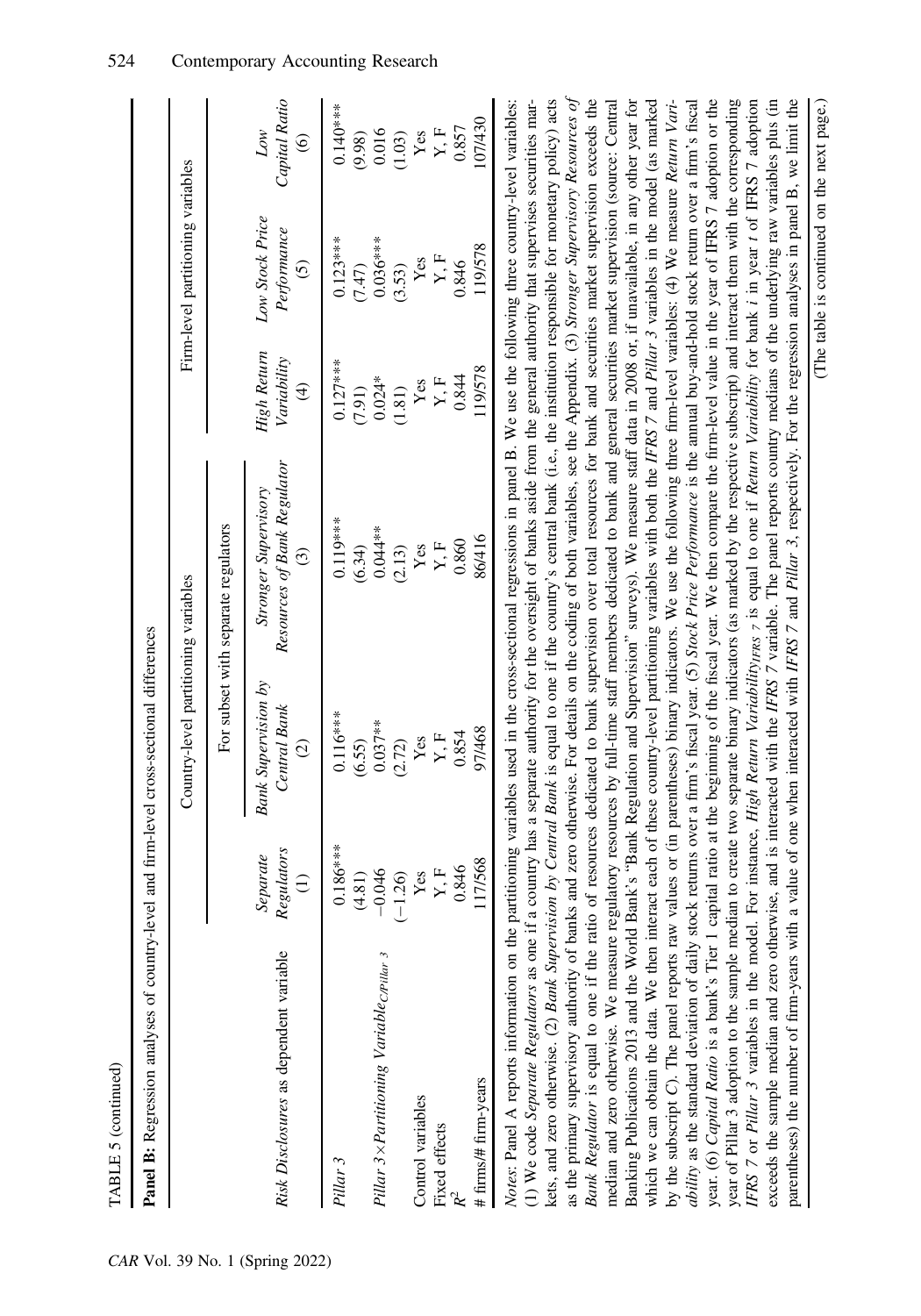TABLE 5 (continued) TABLE 5 (continued)

action terms of IFRS 7 and Pillar 3 with the respective partitioning variables. We include the control variables, year (Y) and firm (F) fixed effects in the regressions but do not report the coefficients. The main effects of the partitioning variables are subsumed by the firm fixed effects. For models (4) to (6), we also include the raw values of the respective firm-level partitioning variables as additional controls. The table reports OLS coefficient estimates and (in parentheses) t-statistics based on sample to the 119 banks falling under the Pillar 3 disclosure requirements (see Table 2). We estimate the same general model as in Table 4, column (3), plus the intersample to the 119 banks falling under the Pillar 3 disclosure requirements (see Table 2). We estimate the same general model as in Table 4, column (3), plus the interaction terms of IFRS 7 and Pillar 3 with the respective partitioning variables. We include the control variables, year (Y) and firm (F) fixed effects in the regressions but do not report the coefficients. The main effects of the partitioning variables are subsumed by the firm fixed effects. For models (4) to (6), we also include the raw values of the respective firm-level partitioning variables as additional controls. The table reports OLS coefficient estimates and (in parentheses) t-statistics based on robust standard errors clustered by country. \*, \*\*\*, and \*\*\* represent significance levels of 10%, 5%, and 1%, respectively (two-tailed). robust standard errors clustered by country. \*, \*\*, and \*\*\* represent significance levels of 10%, 5%, and 1%, respectively (two-tailed).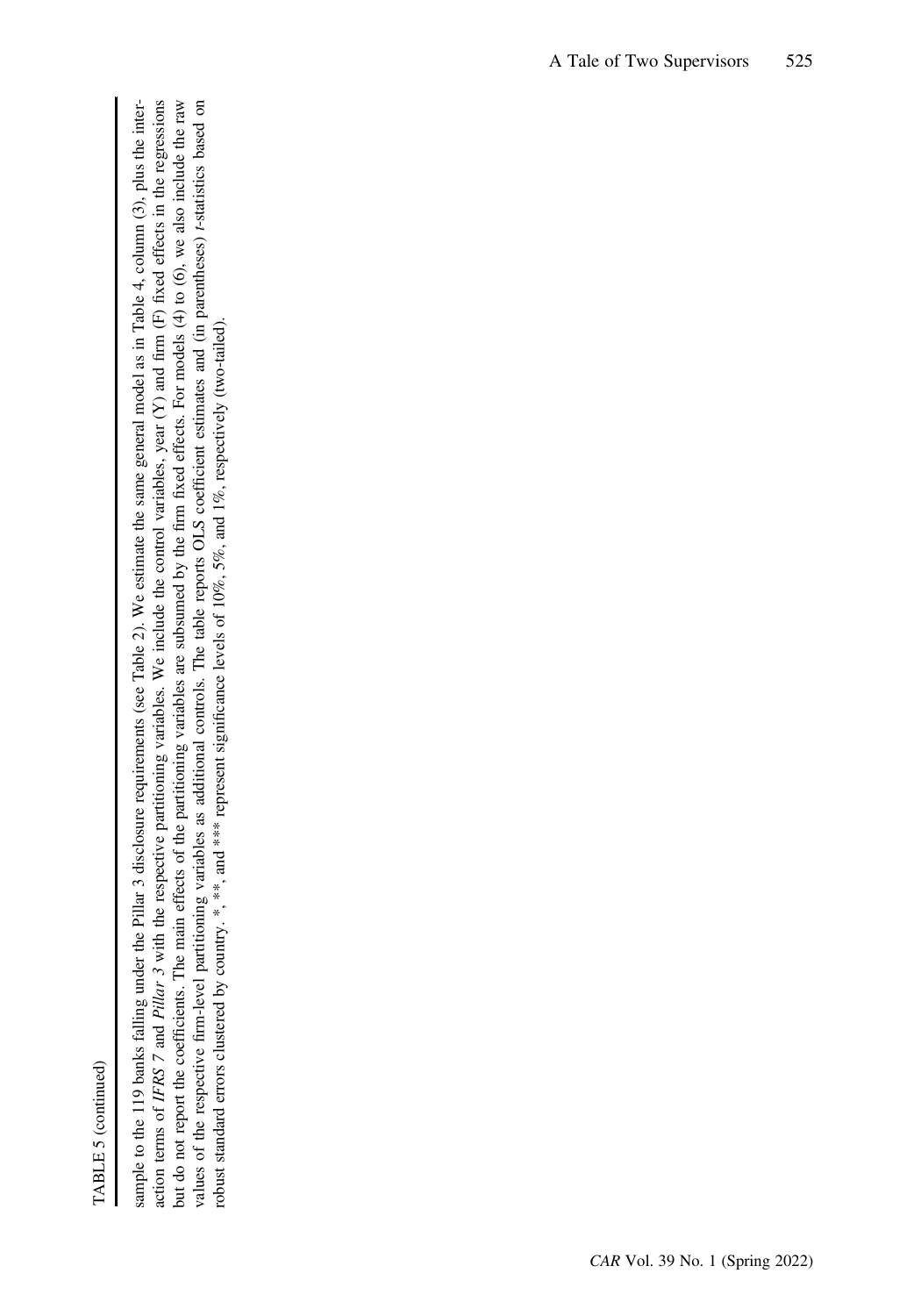agencies coexisting side-by-side. Columns (2) and (3) show the results for imbalances of power. Respectively, compliance with risk disclosure requirements is higher after Pillar 3 adoption when the banking regulator is part of the central bank and has relatively more resources at its disposal. Overall, the results are consistent with the self-interest view of regulation and suggest that a regulator's "will" (i.e., its institutional design, resources, and incentives) are crucial for the outcome of the regulatory process.<sup>20</sup>

The next three columns show the results for the firm-level partitions. Banks whose stock prices are more volatile and perform worse during the year of Pillar 3 adoption seem more compliant with the new risk disclosure rules. In both columns (4) and (5), the interaction with Pillar 3 is positive and statistically significant. The reaction around the implementation of IFRS 7 points in the same direction but is not significant. Column (6) reports results for our split based on banks' capital ratios. The interaction with *Pillar 3* is positive but insignificant. Our evidence suggests that economically weaker banks are more responsive to disclosure rules under the oversight of the banking regulator, consistent with the idea that they face more market pressure and foresee tighter scrutiny by the supervisory agency charged with prudential oversight. More generally, our results indicate that firm-level reporting incentives prevail even in the presence of multiple regulators.

# 5. Results of liquidity and market tests

# Regression analyses of changes in liquidity following IFRS 7 and Pillar 3

In this section, we conduct tests of bid-ask spreads to assess the materiality of the enhanced risk disclosures. The implicit assumption is that only substantive compliance with risk disclosure rules is tantamount to providing decision-relevant information to investors. If firms were purely complying by the book without adjusting the information content of their disclosures, we would not expect information asymmetry among investors to decrease. To test this relation, we estimate various specifications of equation (2) and report the results in Table 6.

Moving from left to right, we start with the full sample and include the firm-level controls plus firm and month fixed effects (separately for banks and nonbanks) in model (1). The inclusion of monthly fixed effects is possible because we exploit the staggered rollout of actual risk disclosures under the two regulations in the coding of IFRS 7 and Pillar 3 (see Figure 1). In model (2), we allow the monthly fixed effects to vary by country, which lets us flexibly account for contemporaneous shocks and trends in the liquidity data—most notably, the average effects of the financial crisis on all banks in a country and month. Model (3) repeats this estimation but limits the sample to the treatment banks. We find consistent results across the three columns. The coefficients on Pillar 3 are always negative and significant, indicating a reduction in bid-ask spreads on the order of 12 to 17 percentage points after Pillar  $3<sup>21</sup>$ . This effect is economically significant but not too large to be implausible. We find no comparable liquidity benefits following the implementation of IFRS 7 as seen by the insignificant coefficients on IFRS 7. This finding suggests that the increase in Risk Disclosures around IFRS 7 was not informative enough for investors to revise their priors, and it was only after the banking regulators became responsible for the enforcement that the risk disclosures conveyed new and material information to them.

<sup>20.</sup> In additional analyses (not tabulated), we also partition the sample by the median of the Rule of Law index from Kaufmann et al. (2010). This variable is often used in the IFRS literature to proxy for the general quality of the regulatory environment (e.g., Landsman et al. 2012; Christensen et al. 2013). We find no evidence that general legal quality explains the variation in Risk Disclosures among Pillar 3 banks, which increases our confidence in the bank-specific proxies that we use.

<sup>21.</sup> We compute the percentage effects for the bid-ask spreads as  $(e^{-0.123}-1) = -0.116$  and  $(e^{-0.183}-1) = -0.167$ . For comparison, Christensen et al. (2013, 165) report average reductions in bid-ask spreads around mandatory IFRS adoption in the EU on the order of 17% to 35%.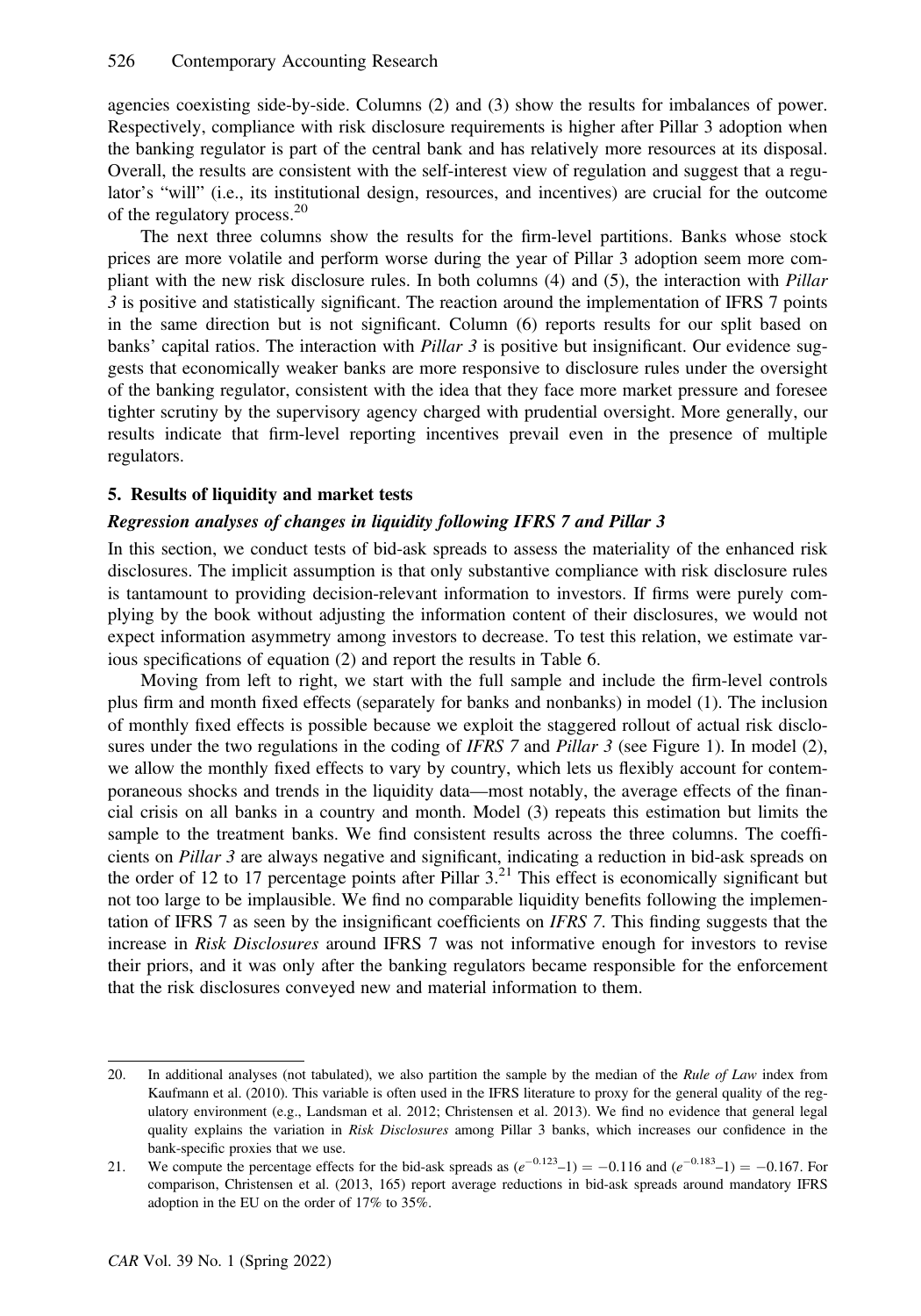| Liquidity analysis following the adoption of IFRS 7 and Pillar 3<br>TABLE 6 |                                                                                                                                                                                      |                                                                                           |                                                                               |                                                                                                                                                                                                                                                                                                                                                                  |                                                                                                                                                                                                                                                                                                    |                                                                   |
|-----------------------------------------------------------------------------|--------------------------------------------------------------------------------------------------------------------------------------------------------------------------------------|-------------------------------------------------------------------------------------------|-------------------------------------------------------------------------------|------------------------------------------------------------------------------------------------------------------------------------------------------------------------------------------------------------------------------------------------------------------------------------------------------------------------------------------------------------------|----------------------------------------------------------------------------------------------------------------------------------------------------------------------------------------------------------------------------------------------------------------------------------------------------|-------------------------------------------------------------------|
| Log(Bid-Ask Spread)                                                         |                                                                                                                                                                                      | Full sample                                                                               | Only Pillar 3                                                                 | Pillar 3 report<br>around initial<br>$\pm 6$ months                                                                                                                                                                                                                                                                                                              | Separate Pillar 3                                                                                                                                                                                                                                                                                  | nonadopters<br>Pillar 3                                           |
| as dependent variable                                                       |                                                                                                                                                                                      | $\widehat{c}$                                                                             | adopters<br>$\widehat{\mathcal{C}}$                                           | $\widehat{\mathcal{F}}$                                                                                                                                                                                                                                                                                                                                          | report<br>$\widehat{c}$                                                                                                                                                                                                                                                                            | $\circledcirc$                                                    |
| Test variables                                                              |                                                                                                                                                                                      |                                                                                           |                                                                               |                                                                                                                                                                                                                                                                                                                                                                  |                                                                                                                                                                                                                                                                                                    |                                                                   |
| IFRS 7                                                                      | $-0.023$<br>$(-0.20)$<br>$-0.072$<br>$(-0.67)$<br>$(-0.67)$<br>$(-2.01)$                                                                                                             | $\begin{array}{c} 0.094 \\ (1.32) \\ (1.32) \\ -0.117 \\ (-1.40) \\ -0.140** \end{array}$ | $\frac{0.116}{(1.43)}$                                                        |                                                                                                                                                                                                                                                                                                                                                                  | $-0.117$<br>$(-0.97)$                                                                                                                                                                                                                                                                              | $\begin{array}{c} 0.030 \\ 0.32) \end{array}$                     |
| IFRS 7× Benchmark Firms                                                     |                                                                                                                                                                                      |                                                                                           |                                                                               |                                                                                                                                                                                                                                                                                                                                                                  |                                                                                                                                                                                                                                                                                                    |                                                                   |
|                                                                             |                                                                                                                                                                                      |                                                                                           |                                                                               |                                                                                                                                                                                                                                                                                                                                                                  |                                                                                                                                                                                                                                                                                                    |                                                                   |
| Pillar 3                                                                    |                                                                                                                                                                                      |                                                                                           | $-0.183***$                                                                   | $-0.196***$                                                                                                                                                                                                                                                                                                                                                      | $-0.252***$                                                                                                                                                                                                                                                                                        | $\bigg $                                                          |
|                                                                             |                                                                                                                                                                                      | $(-2.50)$                                                                                 | $(-3.86)$                                                                     |                                                                                                                                                                                                                                                                                                                                                                  | $(-3.45)$                                                                                                                                                                                                                                                                                          |                                                                   |
| Annual Report                                                               |                                                                                                                                                                                      |                                                                                           |                                                                               | $(-2.92)$<br>0.077<br>0.97)                                                                                                                                                                                                                                                                                                                                      |                                                                                                                                                                                                                                                                                                    |                                                                   |
|                                                                             |                                                                                                                                                                                      |                                                                                           |                                                                               |                                                                                                                                                                                                                                                                                                                                                                  |                                                                                                                                                                                                                                                                                                    |                                                                   |
| Pseudo Pillar 3                                                             |                                                                                                                                                                                      |                                                                                           |                                                                               |                                                                                                                                                                                                                                                                                                                                                                  |                                                                                                                                                                                                                                                                                                    | 0.138                                                             |
| Control variables                                                           |                                                                                                                                                                                      |                                                                                           |                                                                               |                                                                                                                                                                                                                                                                                                                                                                  |                                                                                                                                                                                                                                                                                                    | (0.73)                                                            |
| Abs (Abnormal Stock Return <sub>t</sub> )                                   |                                                                                                                                                                                      |                                                                                           |                                                                               |                                                                                                                                                                                                                                                                                                                                                                  |                                                                                                                                                                                                                                                                                                    |                                                                   |
|                                                                             | $\begin{array}{c} 0.323^{*} \\ (1.97) \\ (1.90) \\ -0.086 \\ (-1.44) \\ -0.049^{*} \\ (0.047) \\ -0.047 \\ (1.42) \\ (1.42) \\ (1.42) \\ (1.42) \\ \text{F, Z} \times M \end{array}$ | $0.103$<br>(0.89)<br>-0.211***                                                            | $0.182$<br>(0.84)<br>-0.169**                                                 | $\begin{array}{r} -0.049 \\ (-0.40) \\ (-0.30) \\ (-0.54) \\ (-0.54) \\ (-0.54) \\ (-0.031) \\ (-0.07) \\ (-0.14) \\ (-0.14) \\ (-0.14) \\ (-0.14) \\ (-0.14) \\ (-0.14) \\ (-0.14) \\ (-0.14) \\ (-0.14) \\ (-0.14) \\ (-0.14) \\ (-0.14) \\ (-0.14) \\ (-0.14) \\ (-0.14) \\ (-0.14) \\ (-0.14) \\ (-0.14) \\ (-0.14) \\ (-0.14) \\ (-0.14) \\ (-0.14) \\ (-0$ | $\begin{array}{l} 0.544**\\ (2.71)\\ (0.059)\\ (0.058)\\ (0.030)\\ (0.001)\\ (0.002)\\ (0.003)\\ (1.13)\\ (1.13)\\ (1.13)\\ (1.13)\\ (1.13)\\ (1.13)\\ (1.13)\\ (1.13)\\ (1.14)\\ (1.15)\\ (1.15)\\ (1.16)\\ (1.17)\\ (1.18)\\ (1.19)\\ (1.19)\\ (1.10)\\ (1.11)\\ (1.13)\\ (1.13)\\ (1.13)\\ (1.$ | $0.266$<br>(1.38)<br>-0.242***                                    |
| $Log(Marker Value_{t-12})$                                                  |                                                                                                                                                                                      |                                                                                           |                                                                               |                                                                                                                                                                                                                                                                                                                                                                  |                                                                                                                                                                                                                                                                                                    |                                                                   |
|                                                                             |                                                                                                                                                                                      | $(-4.79)$                                                                                 |                                                                               |                                                                                                                                                                                                                                                                                                                                                                  |                                                                                                                                                                                                                                                                                                    | $(-3.65)$                                                         |
| $Log(Share\;Turnover_{t-12})$                                               |                                                                                                                                                                                      | $-0.032**$                                                                                |                                                                               |                                                                                                                                                                                                                                                                                                                                                                  |                                                                                                                                                                                                                                                                                                    |                                                                   |
|                                                                             |                                                                                                                                                                                      | $(-2.07)$                                                                                 |                                                                               |                                                                                                                                                                                                                                                                                                                                                                  |                                                                                                                                                                                                                                                                                                    |                                                                   |
| $Log(Return\ Variability_{t-12})$                                           |                                                                                                                                                                                      | $-0.003$                                                                                  | $(-2.15)$<br>-0.034*<br>-1.86)<br>(-1.86)                                     |                                                                                                                                                                                                                                                                                                                                                                  |                                                                                                                                                                                                                                                                                                    | $-0.057$<br>$(-1.73)$<br>$-0.058$<br>$(-1.23)$<br>F, M<br>$B$ , M |
|                                                                             |                                                                                                                                                                                      | $(-0.13)$                                                                                 | $\begin{array}{c} (0.82) \\ \text{F, C} \times \text{M} \\ 0.935 \end{array}$ |                                                                                                                                                                                                                                                                                                                                                                  |                                                                                                                                                                                                                                                                                                    |                                                                   |
| Fixed effects                                                               |                                                                                                                                                                                      | $F, 2 \times C \times M$                                                                  |                                                                               |                                                                                                                                                                                                                                                                                                                                                                  |                                                                                                                                                                                                                                                                                                    |                                                                   |
| $\mathcal{R}^2$                                                             | 0.871                                                                                                                                                                                | 0.937                                                                                     |                                                                               |                                                                                                                                                                                                                                                                                                                                                                  |                                                                                                                                                                                                                                                                                                    |                                                                   |
| # firms/# firm-months                                                       | 224/10,569                                                                                                                                                                           | 224/10,569                                                                                | 14/5,90                                                                       | 101/1,164                                                                                                                                                                                                                                                                                                                                                        | 66/3,527                                                                                                                                                                                                                                                                                           | 67/2,531                                                          |
|                                                                             |                                                                                                                                                                                      |                                                                                           |                                                                               |                                                                                                                                                                                                                                                                                                                                                                  | (The table is continued on the next page.)                                                                                                                                                                                                                                                         |                                                                   |

A Tale of Two Supervisors 527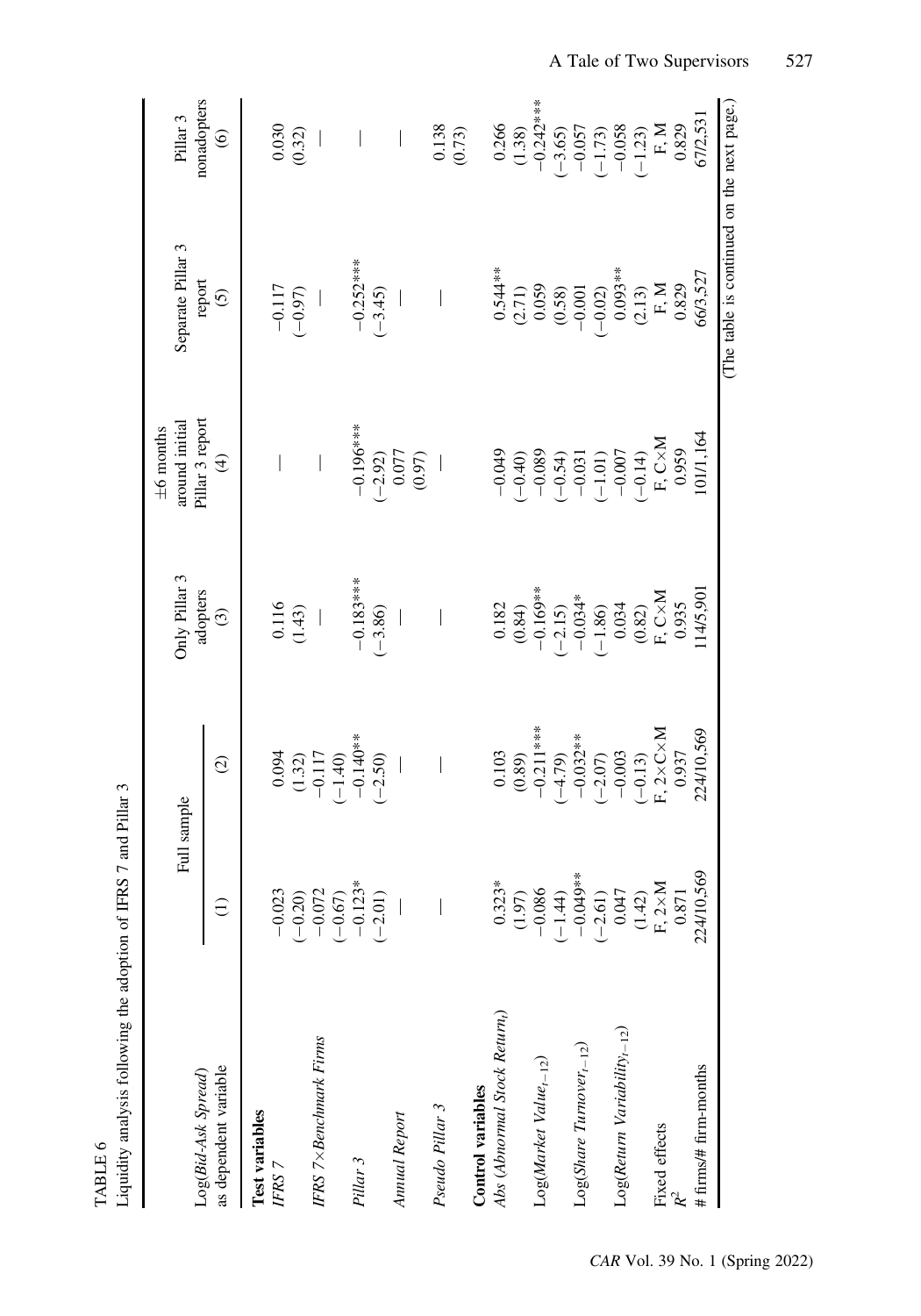| ٢ |
|---|
|   |
|   |
|   |
|   |
|   |
| ٦ |

Notes: The sample comprises up to 10,569 firm-month observations from 224 banks and nonbanks over the 2005 to 2009 period as described in Table 2. We use the natural ogarithm of a firm's monthly median quoted daily *Bid-Ask Spread* as the dependent variable. As we use monthly data in this analysis, we redefine IFRS 7 and Pillar 3 as binary indicator variables that are equal to one beginning in the first month a firm releases the annual report in compliance with the risk disclosure rules under IFRS 7 or the binary indicator variables that are equal to one beginning in the first month a firm releases the annual report in compliance with the risk disclosure rules under IFRS 7 or the Table 3. In column (3), we limit the sample to banks falling under the Pillar 3 disclosure requirements. In column (4), we include up to 13 observations per bank that fall into  $\pm$  6 months around a bank's release of its initial Pillar 3 report (month  $t = 0$ ). We include an *Annual Report* indicator that is equal to one beginning in the month of the unnent separate from their annual reports. In column (6), we limit the sample to the benchmark banks and include a *Pseudo Pillar 3* indicator that is equal to one beginning in ument separate from their annual reports. In column (6), we limit the sample to the benchmark banks and include a *Pseudo Pillar 3* indicator that is equal to one beginning in M), and country times month The table reports OLS coefficient estimates and (in parentheses) *t*-statistics based on robust standard errors clustered by country.  $*$ ,  $**$ , and  $***$  represent significance levels of The table reports OLS coefficient estimates and (in parentheses) t-statistics based on robust standard errors clustered by country. \*, \*\*, and \*\*\* represent significance levels of Notes: The sample comprises up to 10,569 firm-month observations from 224 banks and nonbanks over the 2005 to 2009 period as described in Table 2. We use the natural logarithm of a firm's monthly median quoted daily *Bid-Ask Spread* as the dependent variable. As we use monthly data in this analysis, we redefine IFRS 7 and Pillar 3 as regulatory risk report under the third pillar of the Basel II Accord and zero otherwise. We define Benchmark Firms as in Table 4; for details on the control variables, see regulatory risk report under the third pillar of the Basel II Accord and zero otherwise. We define Benchmark Firms as in Table 4; for details on the control variables, see Table 3. In column (3), we limit the sample to banks falling under the Pillar 3 disclosure requirements. In column  $(4)$ , we include up to 13 observations per bank that fall into release of a bank's annual report during this period and zero otherwise. In column (5), we limit the sample to banks that publish their initial Pillar 3 reports in a standalone docrelease of a bank's annual report during this period and zero otherwise. In column (5), we limit the sample to banks that publish their initial Pillar 3 reports in a standalone docthe month of the release of a bank's annual report during the year when Pillar 3 reporting becomes mandatory in a country (i.e., this variable is only coded as "1" for the benchthe month of the release of a bank's annual report during the year when Pillar 3 reporting becomes mandatory in a country (i.e., this variable is only coded as "1" for the benchmark banks domiciled in Basel II countries) and zero otherwise. We include firm (F), month (M or, separately for banks and nonbanks, 2×M), and country times month M) fixed effects in the regressions but do not report the coefficients. Where indicated, we use the natural logarithm of the variables and lag them by 12 months. mark banks domiciled in Basel II countries) and zero otherwise. We include firm (F), month (M or, separately for banks and nonbanks, 2-10%, 5%, and 1%, respectively (two-tailed). 0%, 5%, and 1%, respectively (two-tailed)  $\breve{\circ}$ M or 2 $\times$  $^+$  $\breve{\mathrm{C}}$ the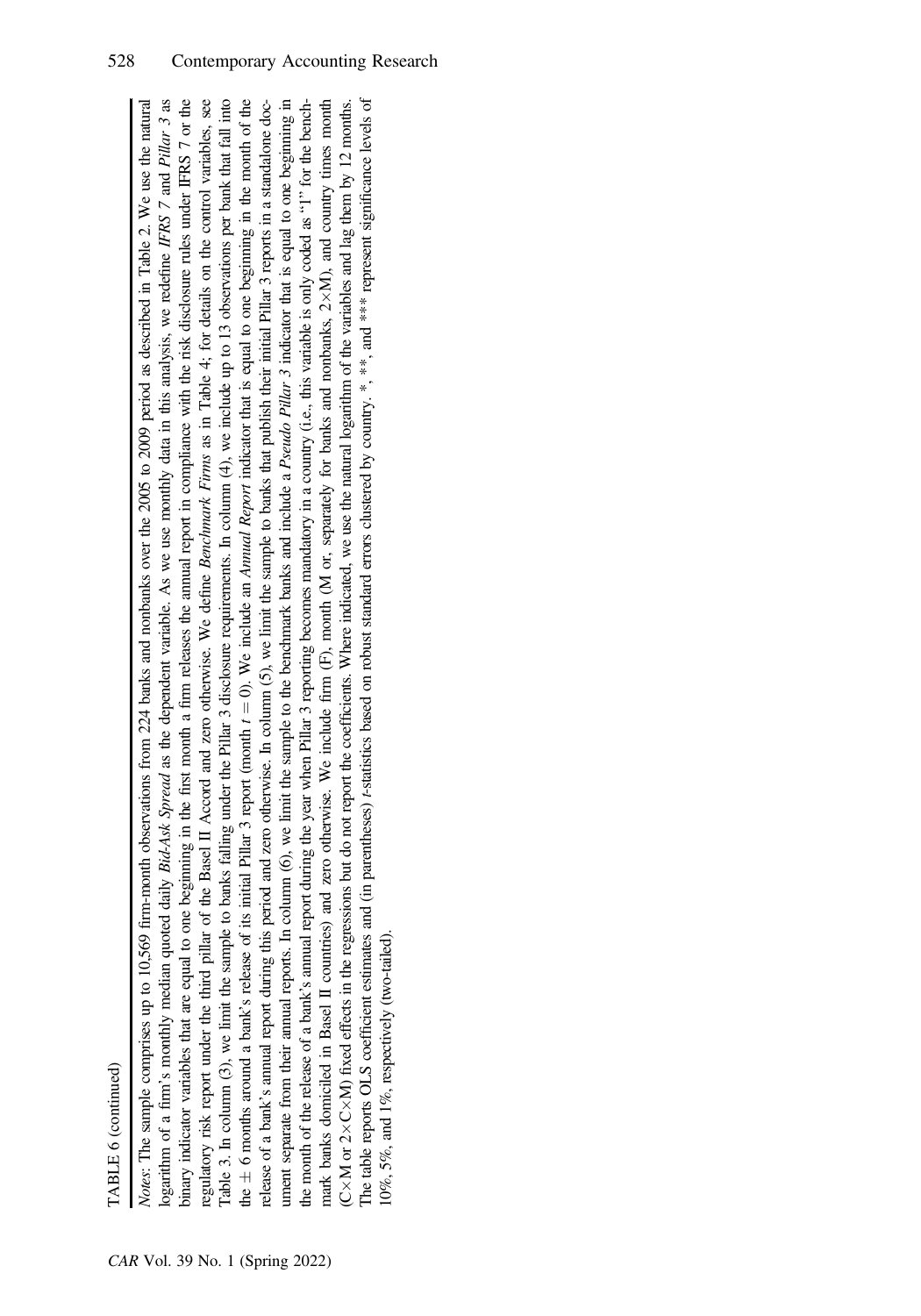We perform three additional tests to substantiate our evidence that the results are attributable to Pillar 3. In model (4), we limit the sample to the 13-month window surrounding banks' initial release of their Pillar 3 disclosures, centered on the release month. Because some banks publish the Pillar 3 disclosures in a standalone report and release it in a different month than they publish the regular annual report, we can control for the latter.<sup>22</sup> Specifically, we create an Annual Report indicator that is equal to one beginning in the month the bank releases this document, and zero otherwise, and include it in the model. As the results show, we only find a significant reduction in bid-ask spreads following the release of the risk disclosures but not after the publication of the annual report. In model (5), we limit the sample to the 66 treatment banks that publish the Pillar 3 disclosures in a separate report instead of integrating them in their regular financial statements and estimate a reduced form of equation (2). The coefficient on *Pillar 3* is significantly negative and larger in size than in our full sample. We repeat this analysis for the 48 banks with combined Pillar 3/annual report disclosures (not tabulated) but find no significant change in liquidity following Pillar 3.

Finally, in model (6), we address the concern that the results for *Pillar 3* are affected by the implementation of Pillars 1 and 2 of the Basel II Accord or by concurrent changes in the local economy. We reestimate equation (2) for the 67 benchmark banks with liquidity data available and replace Pillar 3 with a Pseudo Pillar 3 indicator. This variable marks the period after a bank domiciled in a Basel II country but exempt from Pillar 3 reporting releases its first annual report under the Pillar 3 regime (28 banks). Similar to the disclosure analyses (see Table 4, column (6)), the coefficient on *Pseudo Pillar 3* is insignificant. This result suggests that the adoption of Pillars 1 and 2 or other local factors do not contribute to the significant liquidity benefits we show for the treatment banks following the implementation of Pillar 3.

#### Event study of market reactions around initial release of Pillar 3 disclosures

In our final set of tests, we conduct a short-window event study to examine the immediate market reaction to the release of banks' initial Pillar 3 disclosures. We consider three direction-neutral proxies for information content (see, e.g., DeFond et al. 2007; Landsman et al. 2012; Flannery et al. 2017): the absolute value of cumulative abnormal stock returns, abnormal return volatility, and trading volume.

We compute these measures for a three-day event window centered on the day of the release of the first Pillar 3 report or, when integrated, the release of the first annual report containing the Pillar 3 disclosures. We derive daily *Abnormal Stock Returns* from a simple market model with a local market index and a 120-day estimation period.<sup>23</sup> We then sum the daily abnormal returns over the event window and compute absolute values. Abnormal Return Volatility is the mean of squared daily abnormal returns over the three event days. Trading Volume is the daily number of shares traded as a proportion of shares outstanding and averaged over the three event days. To evaluate the market reaction during the event window, we compare the three variables to their own values computed over 120-day benchmark windows using parametric and nonparametric tests.<sup>24</sup> We form three different benchmark windows, one centered around the release of the Pillar 3 disclosures, one ending six months earlier, and one ending a year before the event. This structure should help us to account for the potentially confounding effects of the financial crisis, which overlaps substantially with the months surrounding the release of the initial Pillar 3 disclosures.

<sup>22.</sup> Of the 101 banks included in this analysis, 16 release the Pillar 3 report ahead of the annual report, and 37 release it later than the annual report.

<sup>23.</sup> Specifically, for the event window, the estimation period starts on calendar day  $\pm$  10 around the release of the Pillar 3 information and extends over 60 trading days in each direction; otherwise, the estimation period covers the same 120 trading days as the benchmark windows.

<sup>24.</sup> For Abnormal Stock Returns, we take the mean of three-day cumulative abnormal returns computed for each of the 120 trading days of the benchmark window. For Abnormal Return Volatility, we compute the variance of daily abnormal returns over the benchmark window.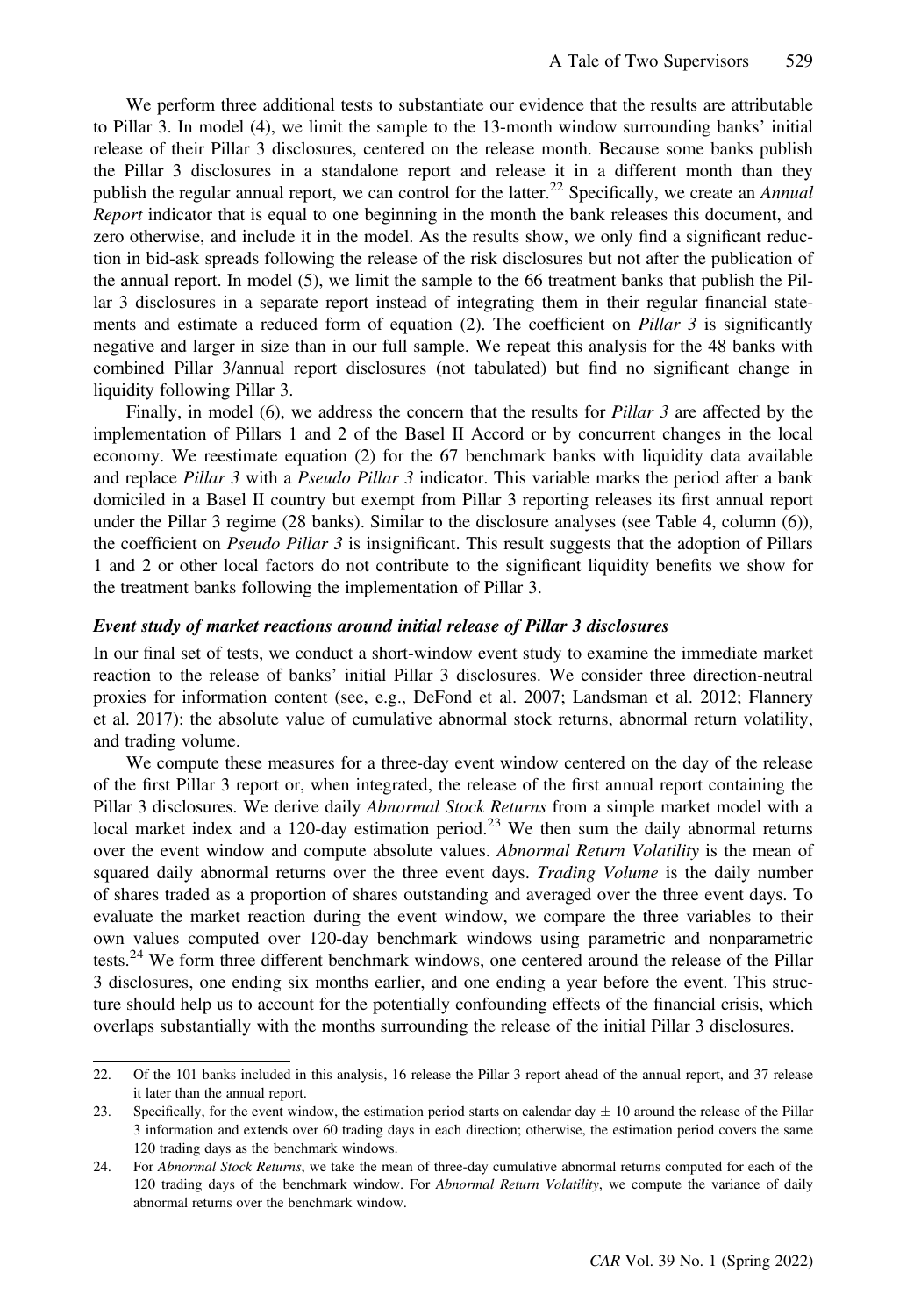| TABLE 7                                                            |  |
|--------------------------------------------------------------------|--|
| Short-term market reactions to release of initial Pillar 3 reports |  |

#### Panel A: Univariate analysis

|                                          | Event window<br>(EW): 3 trading days               |                                         | Benchmark window<br>(BW): 120 trading days                 |                                          |
|------------------------------------------|----------------------------------------------------|-----------------------------------------|------------------------------------------------------------|------------------------------------------|
| Test variables                           | Release of<br>Pillar 3 report<br>$[-1, +1]$<br>(1) | Pre/post event<br>$[-10, -70]$ &<br>(2) | Six months<br>before<br>$[-10, +70]$ $[-180, -300]$<br>(3) | One year before<br>$[-360, -480]$<br>(4) |
| Abs(Abnormal Stock Return) ( $N = 101$ ) | 0.036                                              | 0.034                                   | 0.030                                                      | 0.021                                    |
| <i>t</i> -stat $[EW] = [BW]$             |                                                    | (0.53)                                  | (1.51)                                                     | $(3.79)$ ***                             |
| $p$ -value (nonparametric)               |                                                    | (0.489)                                 | (0.491)                                                    | $(0.002)$ ***                            |
| Abnormal Return Volatility ( $N = 101$ ) | 0.085                                              | 0.102                                   | 0.095                                                      | 0.031                                    |
| <i>t</i> -stat $[EW] = [BW]$             |                                                    | $(-1.23)$                               | $(-0.45)$                                                  | $(3.49)$ ***                             |
| $p$ -value (nonparametric)               |                                                    | $(0.001)$ ***                           | (0.146)                                                    | $(0.002)$ ***                            |
| Trading Volume $(N = 94)$                | 3.511                                              | 2.932                                   | 3.539                                                      | 3.424                                    |
| <i>t</i> -stat $[EW] = [BW]$             |                                                    | $(2.68)$ ***                            | $(-0.10)$                                                  | (0.29)                                   |
| $p$ -value (nonparametric)               |                                                    | (0.104)                                 | (0.739)                                                    | (0.548)                                  |
| <b>Panel B:</b> Regression analysis      |                                                    |                                         |                                                            |                                          |
| Dependent variable                       | Abs(Abnormal Stock<br>Return)<br>(1)               |                                         | Abnormal Return<br>Volatility<br>(2)                       | Trading<br>Volume<br>(3)                 |
| Test variable:                           | $0.024**$                                          |                                         | $0.026**$                                                  | $-0.004$                                 |
| $\Delta$ Risk Disclosures                | (2.26)                                             |                                         | (2.25)                                                     | $(-0.50)$                                |
| Fixed effects                            | Y                                                  |                                         | Y                                                          | Y                                        |
| $R^2$                                    | 0.052                                              |                                         | 0.051                                                      | 0.062                                    |
| # firms                                  | 101                                                |                                         | 101                                                        | 94                                       |

Notes: The sample comprises up to 101 banks falling under the Pillar 3 disclosure requirements with data available. We use the following market reactions for the analysis: (1) Abs(Abnormal Stock Return) is the absolute value of three-day cumulative abnormal daily stock returns computed from a 120-trading day market model with local market index returns (equal to the mean when reported over a 120-day window); (2) Abnormal Return Volatility is the mean of squared (variance of) daily abnormal stock returns when reported over a three-day (120-day) window; and (3) Trading Volume is the mean of the daily number of shares traded scaled by the number of shares outstanding. For expositional purposes, we multiply Abnormal Return Volatility (Trading Volume) by 100 (1,000) in the univariate analysis. In panel A, we report variable values for the three-trading day event window (EW) surrounding the release of a bank's initial Pillar 3 report as well as for three different 120-trading day benchmark windows (BW). The BWs extend over the time periods indicated in the headings (and start on calendar day c). We also report t-statistics from paired t-tests (p-values from Wilcoxon rank sum tests) comparing the variable values across the EW and BW. In panel B, we scale the market reaction variables by their corresponding variable values over the "pre/post" BW and use the log transformations of the resulting ratios as dependent variables. We regress them on the continuous yearly change  $(\Delta)$  in the Risk Disclosures score in the year leading up to the implementation of Pillar 3 plus year (Y) fixed effects. The panel reports OLS coefficient estimates and (in parentheses) *t*-statistics based on robust standard errors. \*\* and \*\*\* represent significance levels of 5% and 1%, respectively (two-tailed).

Table 7, panel A, reports the results of this univariate comparison. The average absolute cumulative abnormal return in the three days around the release of Pillar 3 information is 3.6%. This value is higher than in any of the three benchmark windows but only significant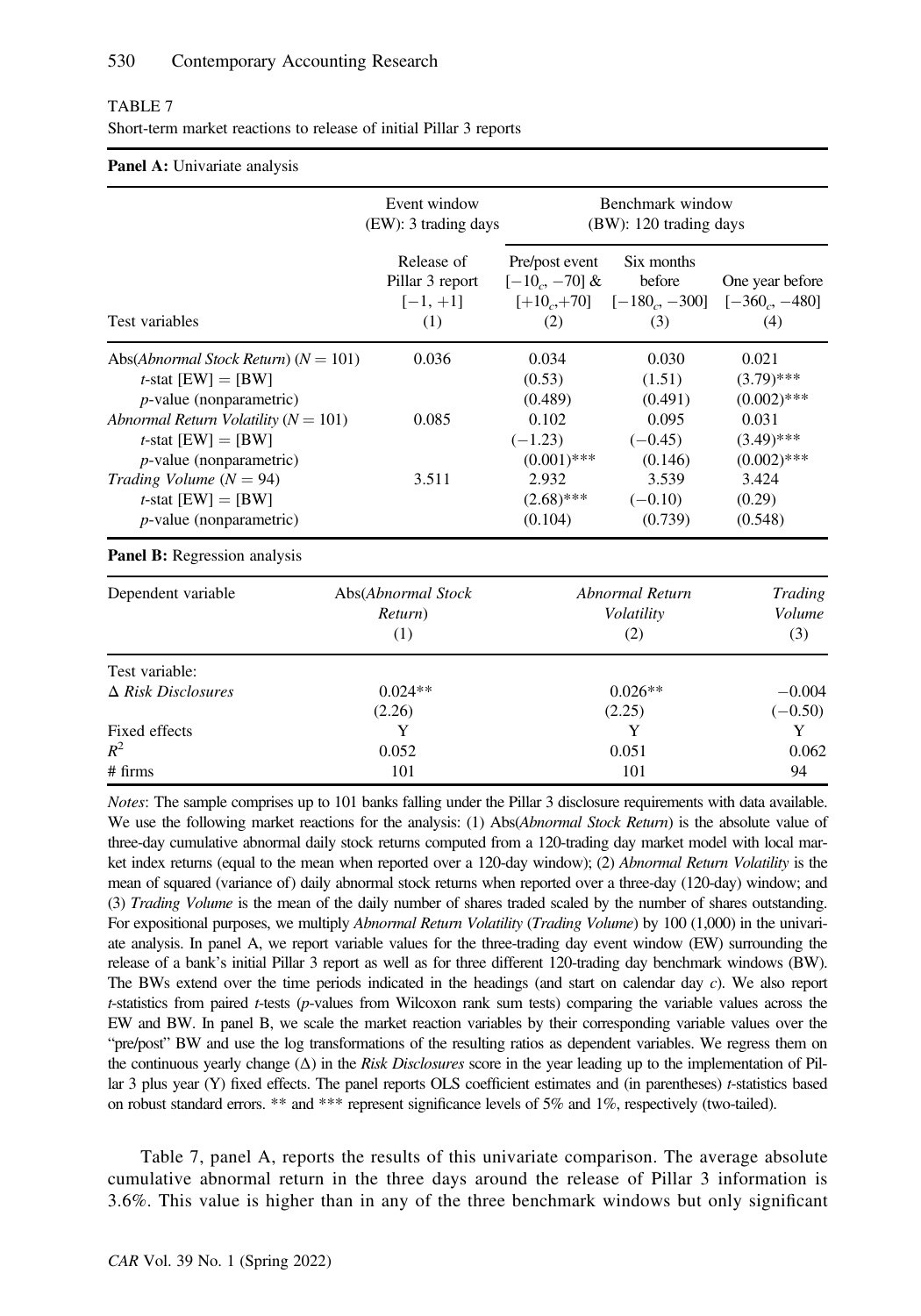when compared to benchmark returns one year before. Similarly, stock returns are more volatile—indicative of more new information getting into the market—compared to last year's abnormal return volatility but not relative to the other benchmark windows. Trading volume during the event period is significantly higher than in the 120 trading days surrounding it.

In Table 7, panel B, we examine whether the market reaction during the event window varies with the extent of new risk information. To do so, we regress the three market outcome variables on the continuous yearly change in the Risk Disclosures score in the year leading up to the implementation of Pillar 3 plus year fixed effects.<sup>25</sup> The idea is that a greater increase in risk disclosures conveys more new information to the markets. As the table shows, we find a positive association between the magnitude of the disclosure change and abnormal returns or return volatility but not for trading volume. In sum, we only find evidence of modest market reactions in the three days around the initial release of the Pillar 3 disclosures, but we find that the results vary with the amount of new information. This evidence suggests that markets likely needed some time to fully interpret the enhanced risk disclosures.

#### 6. Conclusion

In this study, we exploit the introduction of IFRS 7 and Pillar 3 of the Basel II Accord to draw inferences on how banks respond to an equivalent set of disclosure rules implemented and enforced by two different regulatory agencies. Employing a generalized DiD design together with the staggered adoption of the two regulations, we find that compliance with risk disclosure rules increases by up to 13 percentage points for all firms following IFRS 7 but that it increases by another 14 percentage points for regulated banks after Pillar 3. The heterogeneity in compliance is smaller when the two supervisory agencies are independent entities and stronger when there is a larger imbalance of power between them. Yet we continue to observe that firm-level incentives also play a role for banks' compliance with the new rules. Our market-based tests show that the enhanced risk disclosures go along with a reduction in bid-ask spreads on the order of 12 to 17 percentage points following Pillar 3 but not around IFRS 7.

Our results point to heterogeneity in how firms respond to the same set of rules implemented and enforced by multiple regulatory agencies. The evidence is consistent with the idea of a regulator's "will" (i.e., its institutional design, resources, and incentives) being crucial for the outcome of the regulatory process (Agarwal et al. 2014). In particular, we show that when it comes to overseeing complex risk disclosure requirements for banks, the specialized banking regulator plays a dominant role, while the general securities market regulator seemingly underinvests in monitoring banks. In addition, the evidence shows that investors do not necessarily update their priors about the risks of firms' future cash flows based on formal compliance but rather do so only when the disclosure changes are arguably material because they are forced out by stricter enforcement through the banking regulator.

Our findings are subject to several caveats. First, our results might be affected by the contemporaneous introduction of Pillars 1 and 2 of the Basel II Accord—for instance, through a general overhaul of banks' risk management practices. We try to address this concern by running placebo tests for the subset of benchmark banks that are subject to the first two Pillars but not Pillar 3 and find no evidence of disclosure or liquidity effects. However, there remains a possibility that such indirect effects amplify our results. Second, the findings could be driven by the mere presence of an additional regulator and, thus, the duplication of existing enforcement efforts rather than the differential effectiveness of enforcement by a specialized banking regulator. Given that we only observe the implementation of IFRS 7 followed by Pillar 3, we cannot completely rule out such a duplication effect. Yet we do not argue that specialized industry regulators per se are more efficient enforcement agencies. Our cross-sectional results combined with the anecdotal evidence

<sup>25.</sup> Following Landsman et al. (2012), we scale the dependent variables by the corresponding variable values measured over the pre/post benchmark window and log transform the resulting ratio for use in the regression analyses.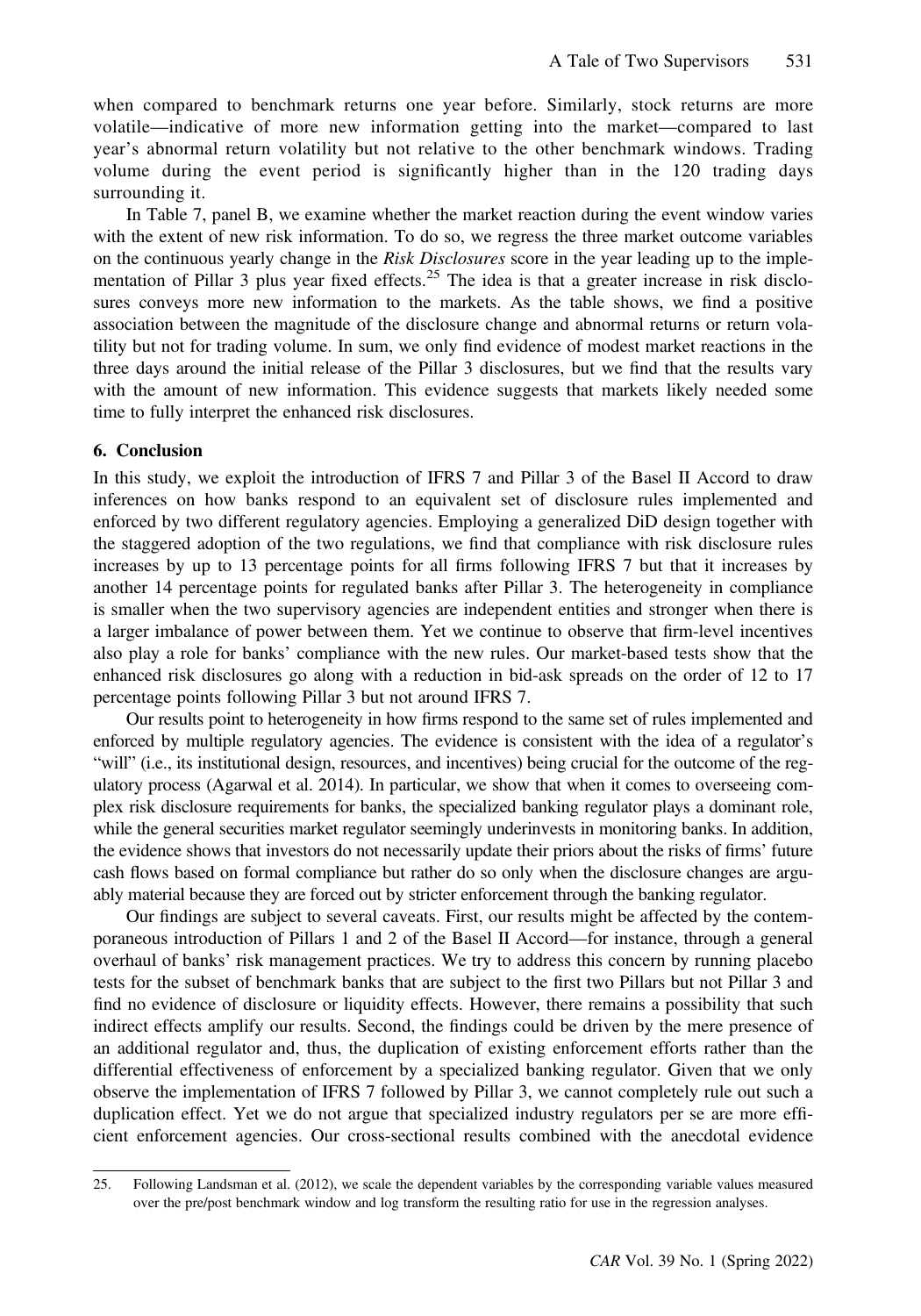from our case studies (see supporting information in section 2 of the online Appendix) emphasize the importance of individual institutional attributes in shaping the interaction between multiple regulators and, ultimately, regulatory outcomes. Finally, we note that our results do not speak to the issue of whether the observed regulatory outcome for risk disclosures in the banking system is socially optimal, or how they generalize to the broader population of listed firms and to different time periods. The banking system was hit hard by the global financial crisis during 2007 and 2008. Sensitivity analyses that control for time trends and concurrent economic shocks suggest that the crisis alone is not sufficient to explain our findings. However, the new disclosure regulation might have fallen on fruitful grounds, as many banks were struggling to stay afloat, which could partly amplify our results. We leave questions like these to future research.

| Country       | Bank regulator                                                       | Securities market regulator/<br>Accounting enforcement authority                                  | Separate<br>regulators | Bank<br>supervision<br>by<br>central bank |
|---------------|----------------------------------------------------------------------|---------------------------------------------------------------------------------------------------|------------------------|-------------------------------------------|
| Australia     | Australian Prudential<br>Regulation Authority                        | Australian Securities and Investments<br>Commission                                               | Yes                    | N <sub>o</sub>                            |
| Bahrain       | Central Bank of Bahrain                                              | Central Bank of Bahrain                                                                           | N <sub>0</sub>         | Yes                                       |
| Belgium       | Banking, Finance, and<br>Insurance<br>Commission                     | Banking, Finance and Insurance<br>Commission <sup>a</sup>                                         | N <sub>o</sub>         | N <sub>0</sub>                            |
| Cyprus        | Central Bank of Cyprus                                               | Cyprus Securities and Exchange<br>Commission                                                      | Yes                    | Yes                                       |
| Denmark       | Danish Financial<br>Supervisory Authority                            | Danish Financial Supervisory Authority<br>(formally Danish Securities Council) <sup>b</sup>       | N <sub>0</sub>         | No                                        |
| Finland       | Finnish Financial<br>Supervisory Authority                           | Finnish Financial Supervisory Authority                                                           | No                     | No                                        |
| France        | <b>Banking Commission of</b><br>the Banque de<br>France <sup>c</sup> | <b>Financial Markets Authority</b>                                                                | Yes                    | Yes                                       |
| Germany       | Deutsche Bundesbank                                                  | <b>Federal Financial Supervisory</b><br>Authority/Financial Reporting<br><b>Enforcement Panel</b> | Yes                    | Yes                                       |
| Greece        | <b>Bank of Greece</b>                                                | Hellenic Capital Market Commission                                                                | Yes                    | Yes                                       |
| Hong Kong     | Hong Kong Monetary<br>Authority                                      | Securities and Futures Commission/<br><b>Financial Reporting Council</b>                          | Yes                    | Yes                                       |
| Ireland       | <b>Irish Financial Services</b><br>Regulatory Authority <sup>d</sup> | Irish Auditing and Accounting<br>Supervisory Authority (delegated)                                | Yes                    | Yes                                       |
| Italy         | Bank of Italy                                                        | Commissione Nazionale per le Società<br>e la Borsa                                                | Yes                    | Yes                                       |
| Kuwait        | Central Bank of Kuwait                                               | Ministry of Commerce/Kuwait Stock<br>Exchange                                                     | Yes                    | Yes                                       |
| Liechtenstein | Liechtenstein Financial<br>Markets Authority                         | Liechtenstein Financial Markets<br>Authority                                                      | N <sub>0</sub>         | N <sub>0</sub>                            |
| Malta         | Malta Financial<br>Services Authority                                | Malta Financial Services Authority                                                                | No                     | N <sub>0</sub>                            |
| Mauritius     | <b>Bank of Mauritius</b>                                             | <b>Financial Services Commission</b>                                                              | Yes                    | Yes                                       |
| Netherlands   | De Nederlandsche Bank                                                | Netherlands Authority for the Financial<br>Markets                                                | Yes                    | Yes                                       |
| Norway        | <b>Financial Supervisory</b><br>Authority of Norway                  | Financial Supervisory Authority of<br>Norway                                                      | N <sub>0</sub>         | N <sub>0</sub>                            |

# Appendix: Supervisory institutions for Basel II countries

(The table is continued on the next page.)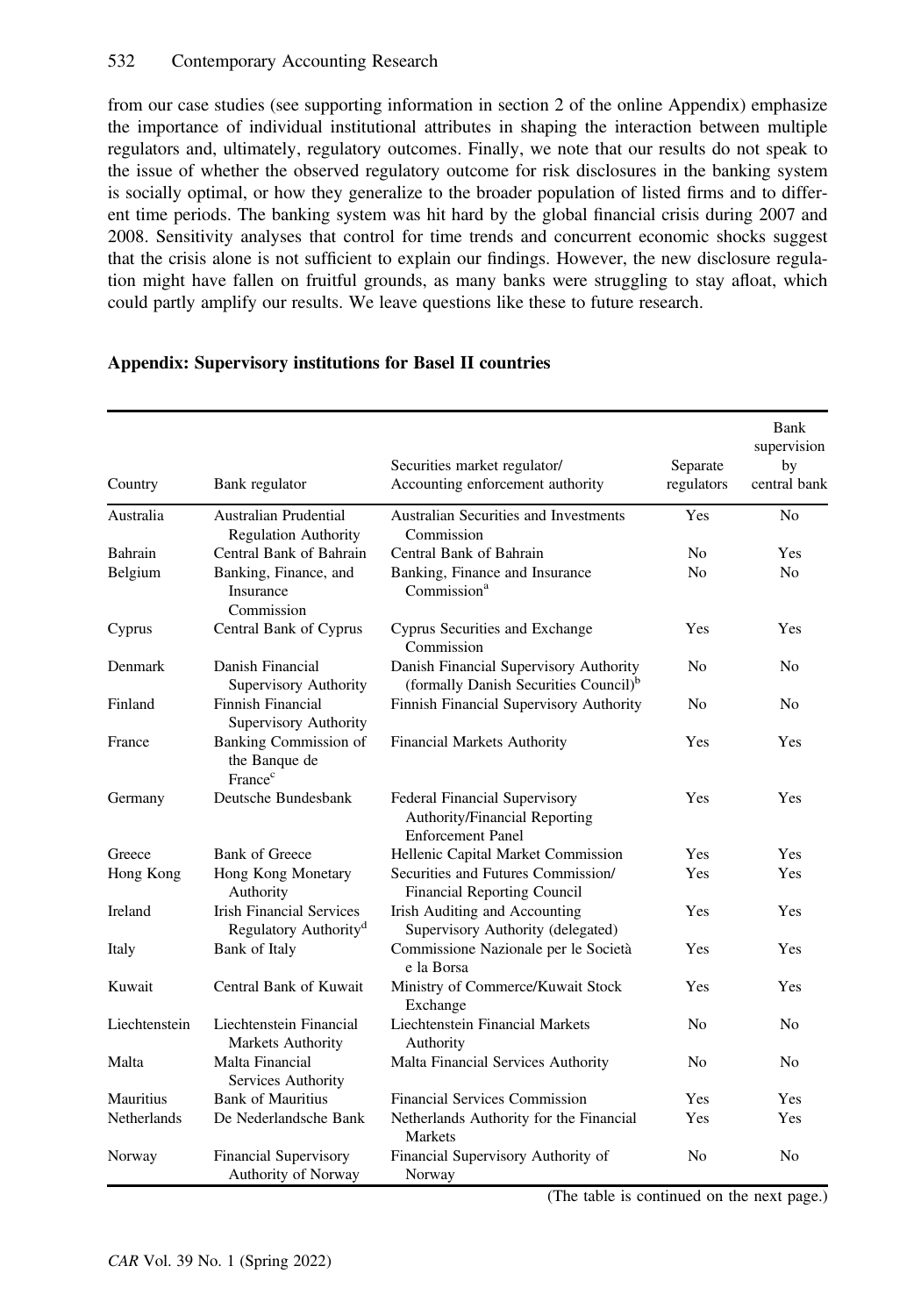| Country                        | Bank regulator                                      | Securities market regulator/<br>Accounting enforcement authority            | Separate<br>regulators | Bank<br>supervision<br>by<br>central bank |
|--------------------------------|-----------------------------------------------------|-----------------------------------------------------------------------------|------------------------|-------------------------------------------|
| Oman                           | Central Bank of Oman                                | Capital Market Authority/Ministry of<br>Commerce                            | <b>Yes</b>             | Yes                                       |
| Poland                         | Central Bank Poland<br>(from 2008: Polish<br>FSA)   | Polish Securities and Exchange<br>Commission (from 2006: Polish<br>FSA)     | <b>Yes</b>             | Yes                                       |
| Portugal                       | <b>Bank of Portugal</b>                             | Portuguese Securities Market<br>Commission                                  | Yes                    | Yes                                       |
| Saudi Arabia                   | Saudi Arabian Monetary<br>Agency                    | Capital Market Authority/Ministry of<br>Commerce                            | <b>Yes</b>             | <b>Yes</b>                                |
| Singapore                      | Monetary Authority of<br>Singapore                  | Accounting and Corporate Regulatory<br>Authority (delegated)                | Yes                    | <b>Yes</b>                                |
| South Africa                   | South African Reserve<br>Bank                       | Financial Services Board/GAAP<br>Monitoring Panel <sup>e</sup>              | Yes                    | Yes                                       |
| Spain                          | Bank of Spain                                       | National Commission of Securities<br><b>Markets</b>                         | Yes                    | Yes                                       |
| Sweden                         | Swedish Financial<br>Supervisory Authority          | NASDAQ OMX Stockholm/Nordic<br>Growth Market (delegated)                    | <b>Yes</b>             | N <sub>0</sub>                            |
| Switzerland                    | Federal Banking<br>Commission (from<br>2009: FINMA) | SIX Swiss Exchange (delegated)                                              | Yes                    | N <sub>0</sub>                            |
| <b>United Arab</b><br>Emirates | Central Bank of the<br>United Arab Emirates         | Securities and Commodities Authority/<br>Dubai Financial Services Authority | <b>Yes</b>             | Yes                                       |
| United<br>Kingdom              | <b>Financial Services</b><br>Authority <sup>f</sup> | Financial Reporting Council/Financial<br>Reporting Review Panel (delegated) | <b>Yes</b>             | N <sub>0</sub>                            |

Notes: The table lists the institutions responsible for the supervision of banks and security markets for the Basel II countries. We use the annual reports of the local supervisory entities, the country reports from the IMF Financial Sector Assessment Program, and the ESMA Activity Reports on IFRS Enforcement as data sources for the classification. When the enforcement of financial accounting standards is fully delegated (e.g., to a stock exchange), we indicate this separate authority (e.g., Switzerland). When the securities market supervisor retains relevant competences for accounting enforcement together with a designated accounting enforcement institution, we indicate both institutions (e.g., Kuwait). The table serves as basis for the coding of the country-level partitioning variables Separate Regulators and Bank Supervision by Central Bank in Table 5. <sup>a</sup>The Banking, Finance and Insurance Commission as a unified regulator was dissolved in 2011. Its responsibilities were transferred to the National Bank of Belgium (prudential oversight) and the Financial Services and Markets Authority (securities markets, etc.). <sup>b</sup>The Danish Securities Council as formal securities market regulator has delegated its accounting enforcement activities to the Danish Financial Supervisory Authority (FSA) and the Danish Business Authority (DBA). Of these two, only the FSA is concerned with accounting by financial institutions, while the DBA is responsible for all nonlisted and nonfinancial firms. The role of the Danish Central Bank (Danmarks Nationalbank) is limited to the oversight of payment processes. <sup>c</sup>In 2010, the Commission Bancaire (CB) was merged with other financial regulators to form the Autorité de contrôle prudentiel (ACP), which in 2013 became the Autorité de contrôle prudentiel et de resolution (ACPR). Like the CB, the ACP/ACPR is an independent subcommittee of the Banque de France, which controls its resources and whose governor chairs its board. <sup>d</sup>The Irish Financial Services Regulatory Authority was a constituent of the Central Bank. It was dissolved, and its supervisory activities were fully integrated into the Central Bank's regular operations in October 2010. <sup>e</sup>The GAAP Monitoring Panel was a joint venture of the Johannesburg Stock Exchange and the South African Institute of Chartered Accountants (SAICA). In 2010, the GAAP Monitoring Panel received additional resources and enforcement powers and was renamed the Financial Reporting Investigation Panel. <sup>f</sup>In 2012, the Financial Services Authority was dissolved, and its responsibilities were transferred to two new authorities, the Prudential Regulation Authority and the Financial Conduct Authority.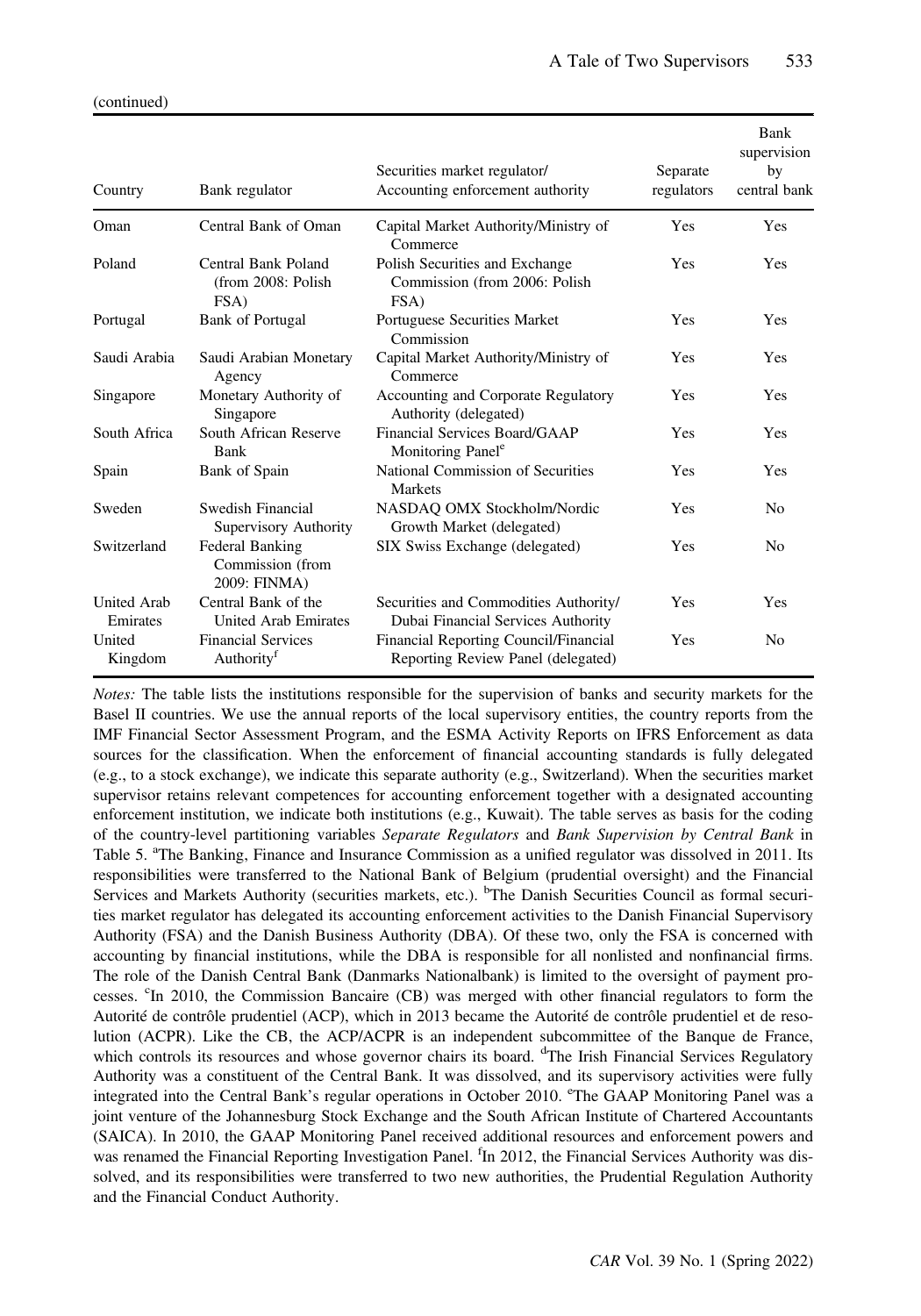#### References

- Agarwal, S., D. Lucca, A. Seru, and F. Trebbi. 2014. Inconsistent regulators: Evidence from banking. Quarterly Journal of Economics 129 (2): 889–938.
- Auffhammer, M., and R. Kellogg. 2011. Clearing the air? The effects of gasoline content regulation on air quality. American Economic Review 101 (6): 2687–722.
- Badia, M., M. Duro, B. Jorgensen, and G. Ormazabal. 2020. The informational effects of tightening oil and gas disclosure rules. Contemporary Accounting Research 37 (3): 1720-55.
- Ball, R., A. Robin, and J. Wu. 2003. Incentives versus standards: Properties of accounting income in four East Asian countries. Journal of Accounting and Economics 36 (1–3): 235–70.
- Barth, J., G. Caprio, and R. Levine. 2006. Rethinking Bank Regulation: Till Angels Govern. New York: Cambridge University Press.
- Basel Committee on Banking Supervision. 2006. International convergence of capital measurement and capital standards,<https://www.bis.org/publ/bcbs128.pdf>
- Berger, A., M. Kyle, and J. Scalise. 2001. Did U.S. bank supervisors get tougher during the credit crunch? Did they get easier during the banking boom? Did it matter to bank lending? In Prudential Supervision: What Works and What Doesn't, edited by F. Mishkin, 301–56. Chicago: University of Chicago Press.
- Bischof, J., and H. Daske. 2013. Mandatory disclosure, voluntary disclosure, and stock market liquidity: Evidence from the EU bank stress tests. Journal of Accounting Research 51 (5): 997–1029.
- Bischof, J., C. Laux, and C. Leuz. 2021. Accounting for financial stability: Bank disclosure and loss recognition in the financial crisis. Journal of Financial Economics 141 (3): 1188–217.
- Brown, C., and I. Dinç. 2005. The politics of bank failures: Evidence from emerging markets. Quarterly Journal of Economics 120 (4): 1413–44.
- Brown, P., J. Preiato, and A. Tarca. 2014. Measuring country differences in enforcement of accounting standards: An audit and enforcement proxy. Journal of Business Finance & Accounting 41 (1-2): 1-52.
- Campbell, J., H. Chen, D. Dhaliwal, H. Lu, and L. Steele. 2014. The information content of mandatory risk factor disclosures in corporate filings. Review of Accounting Studies 19 (1): 396–455.
- Central Banking Publications. 2013. How Countries Supervise their Banks, Insurers and Securities Markets 2013. London: Central Banking Publications.
- Christensen, H., L. Hail, and C. Leuz. 2013. Mandatory IFRS reporting and changes in enforcement. Journal of Accounting and Economics 56 (2–3): 147–77.
- Christensen, H., L. Hail, and C. Leuz. 2016. Capital-market effects of securities regulation: Prior conditions, implementation, and enforcement. Review of Financial Studies 29 (11): 2885–924.
- Costello, A., J. Granja, and J. Weber. 2019. Do strict regulators increase the transparency of banks? Journal of Accounting Research 57 (3): 603–37.
- Daske, H., L. Hail, C. Leuz, and R. Verdi. 2008. Mandatory IFRS reporting around the world: Early evidence on the economic consequences. Journal of Accounting Research 46 (5): 1085–142.
- Daske, H., L. Hail, C. Leuz, and R. Verdi. 2013. Adopting a label: Heterogeneity in the economic consequences around IAS/IFRS adoptions. Journal of Accounting Research 51 (3): 495–547.
- Dechow, P., W. Ge, and C. Schrand. 2010. Understanding earnings quality: A review of the proxies, their determinants and their consequences. Journal of Accounting and Economics 50 (2-3): 344-401.
- DeFond, M., M. Hung, and R. Trezevant. 2007. Investor protection and the information content of annual earnings announcements. Journal of Accounting and Economics 43 (1): 37–67.
- Diamond, D., and R. Verrecchia. 1991. Disclosure, liquidity, and the cost of capital. Journal of Finance 46 (4): 1325–59.
- Dong, M., E. Jondeau & M. Rockinger. 2019. Textual analysis of banks' Pillar 3 documents. Working paper, [https://ssrn.com/abstract](https://ssrn.com/abstract=3365005,)=3365005, accessed June 6, 2021.
- Dyer, T., M. Lang, and L. Stice-Lawrence. 2017. The evolution of 10-K textual disclosure: Evidence from Latent Dirichlet allocation. Journal of Accounting and Economics 64 (2–3): 221–45.
- Financial Stability Board. 2012. EDTF principles and recommendations for enhancing the risk disclosures of banks, [http://www.fsb.org/2012/10/r\\_121029/](http://www.fsb.org/2012/10/r_121029/)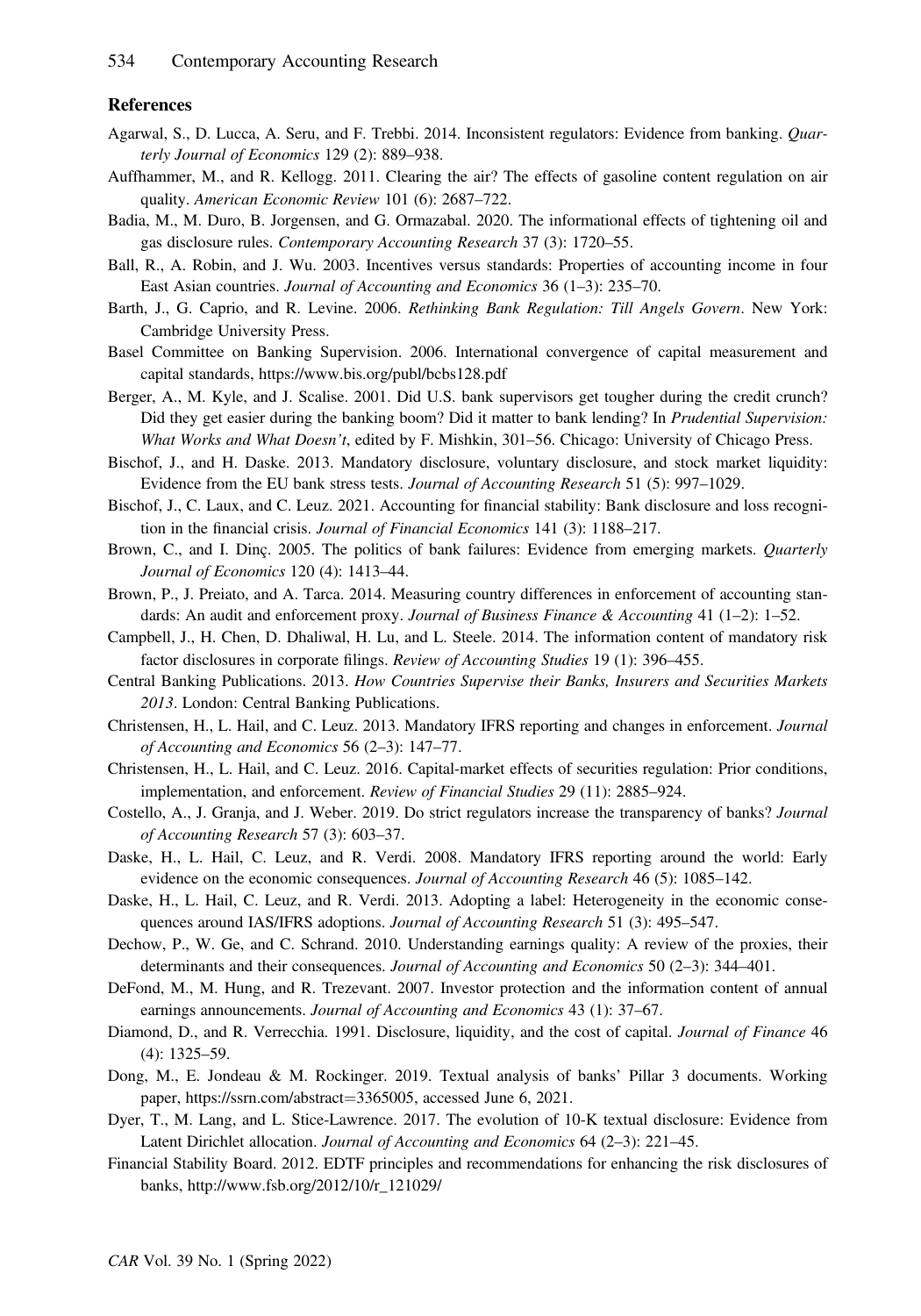- Financial Stability Institute. 2014. FSI survey: Basel II, 2.5, and III implementation, [https://www.bis.org/fsi/](https://www.bis.org/fsi/fsiop2014.pdf) [fsiop2014.pdf](https://www.bis.org/fsi/fsiop2014.pdf)
- Fisman, R., and E. Miguel. 2007. Corruption, norms, and legal enforcement: Evidence from diplomatic parking tickets. Journal of Political Economy 115 (6): 1020–48.
- Flannery, M. 2001. The faces of "market discipline." Journal of Financial Services Research 20 (2): 107–19.
- Flannery, M. 2020. Contrasting worldviews at bank and securities market regulators. Journal of Money, Credit and Banking 52 (S1): 43–62.
- Flannery, M., B. Hirtle, and A. Kovner. 2017. Evaluating the information in the Federal Reserve stress tests. Journal of Financial Intermediation 29: 1–18.
- Freeman, J., and J. Rossi. 2012. Agency coordination in shared regulatory space. Harvard Law Review 125 (5): 1131–211.
- Gallemore, J. 2021. Bank financial reporting opacity and regulatory intervention. Working paper, [https://](https://ssrn.com/abstract=2838541,) [ssrn.com/abstract](https://ssrn.com/abstract=2838541,)=2838541, accessed June 6, 2021.
- Glaeser, E., S. Johnson, and A. Shleifer. 2001. Coase vs. the Coasians. *Quarterly Journal of Economics* 116 (3): 853–99.
- Glosten, L., and P. Milgrom. 1985. Bid, ask and transaction prices in a specialist market with heterogeneously informed traders. Journal of Financial Economics 14 (1): 71–100.
- Heinle, M., and K. Smith. 2017. A theory of risk disclosure. Review of Accounting Studies 22 (4): 1459–91.
- Herring, R. 2004. How can the invisible hand strengthen prudential supervision? And how can prudential supervision strengthen the invisible hand? In *Market Discipline across Countries and Industries*, edited by C. Borio, 363–79. Cambridge, MA: MIT Press.
- Holthausen, R. 2009. Accounting standards, financial reporting outcomes, and enforcement. Journal of Accounting Research 47 (2): 447–58.
- Hope, O.-K., D. Hu, and H. Lu. 2016. The benefits of specific risk-factor disclosures. Review of Accounting Studies 21 (4): 1005–45.
- Jackson, H., and M. Roe. 2009. Public and private enforcement of securities laws: Resource-based evidence. Journal of Financial Economics 93 (2): 207–38.
- Jorgensen, B., and M. Kirschenheiter. 2003. Discretionary risk disclosures. The Accounting Review 78 (2): 449–69.
- Jorion, P. 2002. How informative are value-at-risk disclosures? The Accounting Review 77 (4): 911–31.
- Kaufmann, D., A. Kraay, and M. Mastruzzi. 2010. The Worldwide Governance Indicators: Methodology and Analytical Issues. Washington, DC: World Bank Policy Research.
- Krause, G., and J. Douglas. 2006. Does agency competition improve the quality of policy analysis? Evidence from OMB and CBO fiscal projections. Journal of Policy Analysis and Management 25 (1): 53–74.
- Landsman, W., E. Maydew, and J. Thornock. 2012. The information content of annual earnings announcements and mandatory adoption of IFRS. Journal of Accounting and Economics 53 (1): 34–54.
- Lang, M., and R. Lundholm. 1993. Cross-sectional determinants of analyst ratings of corporate disclosures. Journal of Accounting Research 31 (2): 246–71.
- Leuz, C., and R. Verrecchia. 2000. The economic consequences of increased disclosure. *Journal of Account*ing Research 38 (Supplement): 91–124.
- Macher, J., J. Mayo, and J. Nickerson. 2011. Regulator heterogeneity and endogenous efforts to close the information asymmetry gap. Journal of Law and Economics 54 (1): 25–54.
- Martimort, D. 1999. Renegotiation design with multiple regulators. Journal of Economic Theory 88 (2): 261–93.
- Papke, L. E., and J.-M. Wooldridge. 1996. Econometric methods for fractional response variables with an application to  $401(K)$  plan participation rates. *Journal of Applied Econometrics* 11 (6): 619–32.
- Parisi, F., N. Schulz, and J. Klick. 2006. Two dimensions of regulatory competition. International Review of Law and Economics 26 (1): 56–66.
- Peltzman, S. 1976. Toward a more general theory of regulation. *Journal of Law and Economics* 19 (2): 211–40.